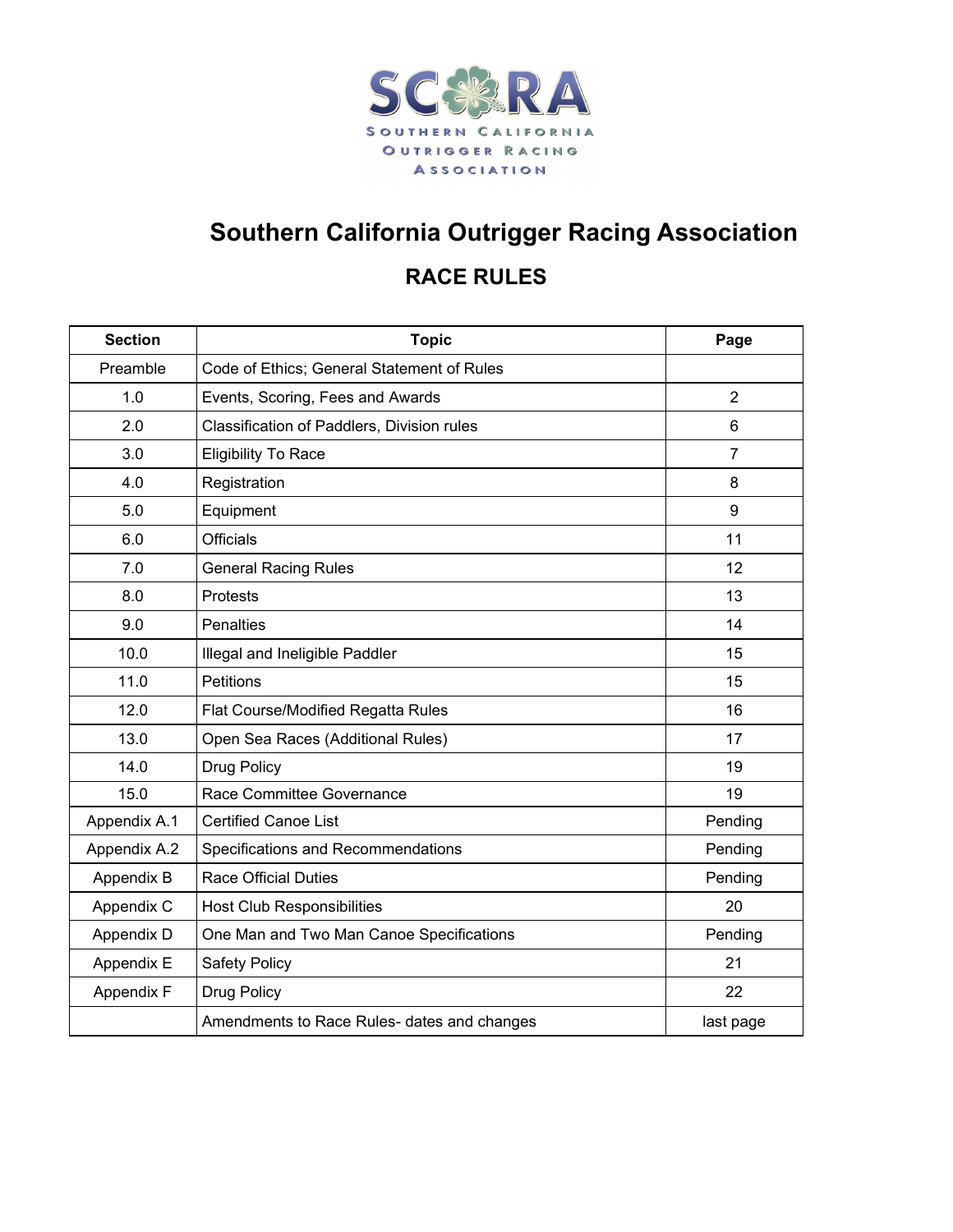#### **Code of Ethics**

**We are all responsible to promote good sportsmanship and fair play in the activities we engage in. This means observance of these race rules as well as generally accepted rules of behavior and all governmental laws.** 

**Paddlers are to avoid situations where a canoe is deliberately rammed, where there is deliberate interference with another crew, where assaults and/or abusive language are used.**

**Coaches are required to support and enforce these race rules and to avoid any circumvention of these rules.**

**Officials and Officers are required to do their best to be fair and not biased in their decisions and in carrying out their duties.**

**All non-paddler that are in any way affiliated with any club are required to abide by good sportsmanship standards.**

**Violation of the Code of Ethics shall be referred to the Race Committee for disciplinary action, i.e., fines, suspensions, etc.**

#### **General Statement of Rules**

**Rules cannot be made to cover every situation. These rules cover the major areas of past problems. Whenever situations come up that are not covered, in the course of deliberating considerations should be given to the following:**

- **What are we trying to avoid or promote?**
- **Does the proposed penalty match the seriousness of the violation?**
- **Would most people agree the rule is fair?**
- **Does the rule apply equally to large and small clubs?**
- **Is the rule clear and easily understood?**
- **Does the rule generally help or hinder what we are about; that is, the racing of canoes?**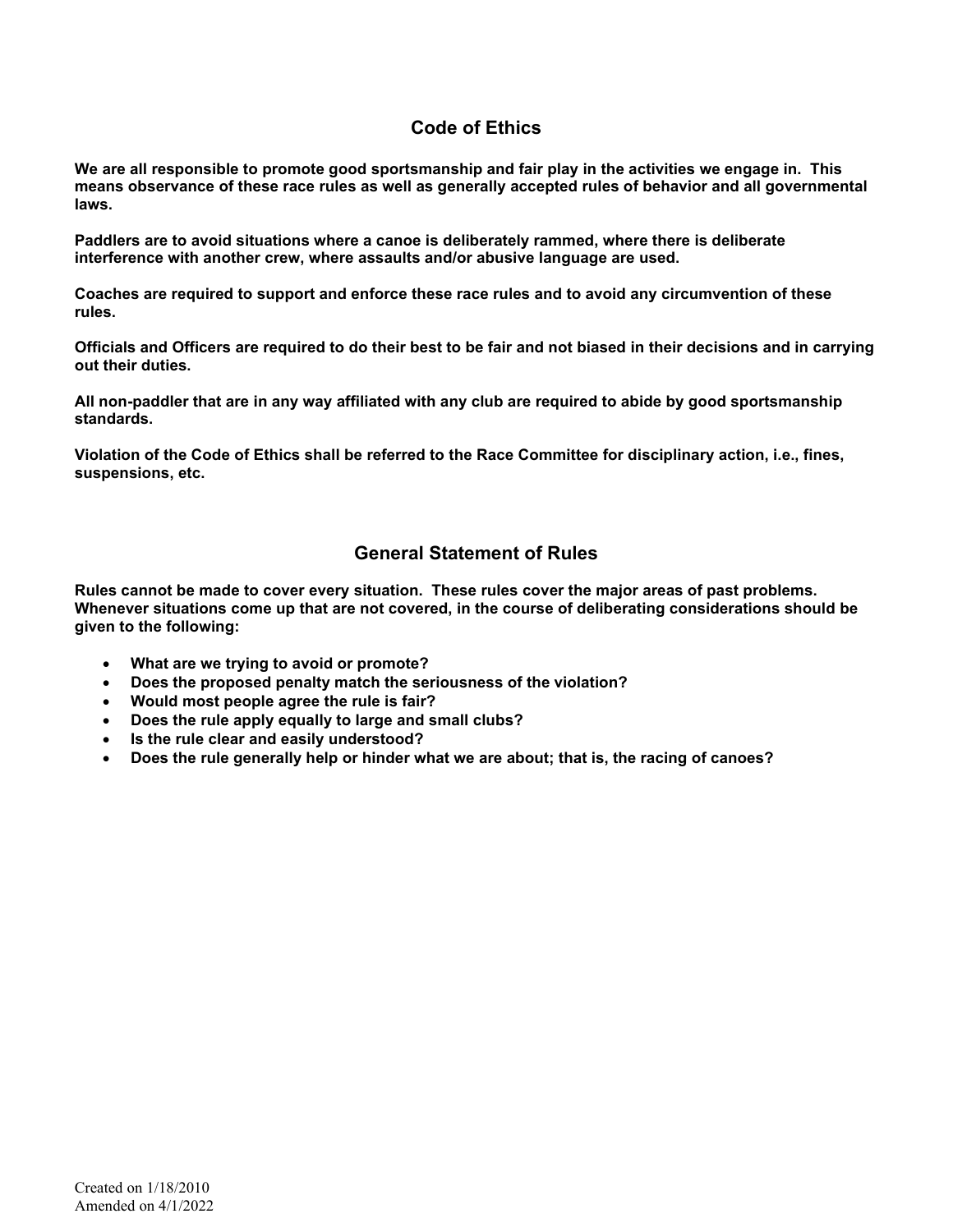#### **1.0 Events, Scoring ,Fees, and Awards**

#### **1.1 Regatta Divisions** (approximate order of events)

- OC1 Juniors (19 and under) Women<br>OC1 Juniors (19 and under) Men
- Juniors (19 and under) Men
- OC1 Novice (1st year paddlers) Women
- OC1 Novice (1st year paddlers) Men
- OC1 Open Women<br>OC1 Open Men
- OC1 Open Men<br>OC1 Masters We
- Masters Women (age 40 and up)
- OC1 Masters Men (age 40 and up)
- OC6 10 and under Girls *amended season 2015*
- OC6 10 and under Boys *amended season 2015*
- OC6 12 and Under Girls<br>OC6 12 and Under Boys
- OC6 12 and Under Boys<br>OC6 14 and Under Girls
- 14 and Under Girls
- OC6 14 and Under Boys
- OC6 16 and Under Girls
- OC6 16 and Under Boys
- OC6 19 and Under Women
- OC6 19 and Under Men
- OC6 Novice Women
- OC6 Novice Men
- OC6 Master Women (age 40and up)<br>OC6 Master Men (age 40 and up)
- OC6 Master Men (age 40 and up)<br>OC6 Senior Master Women (age 5
- Senior Master Women (age 50 and up)
- OC6 Senior Master Men (age 50 and up)<br>OC6 Golden Masters Women (age 55 and
- Golden Masters Women (age 55 and up)
- OC6 Golden Masters Men (age 60 and up) *amended 2015*
- OC6 Open B Women<br>OC6 Open B Men
- Open B Men
- OC6 Open A Women
- OC6 Open A Men<br>OC4 Women
- Women
- OC4 Men

#### **1.2 Regatta Distances**

- OC1 500 meters/1500 meters
- OC6 1000 meters (12 and Under)
- 
- OC6 1000 meters (14 and Under)<br>OC6 1000 meters (16 and Under) 1000 meters (16 and Under)
- OC6 1000 meters (19 and Under)
- OC6 1000 meters Novice
- OC6 1000 meters Master Women (40and up)
- OC6 2000 meters Master Men (40 and up)<br>OC6 1000 meters Senior Master Women (5
- OC6 1000 meters Senior Master Women (50 and up)<br>OC6 2000 meters Senior Master Men (60 and up)
- 2000 meters Senior Master Men (60 and up)
- OC6 2000 meters Golden Masters Men (60 and up)
- OC6 2000 meters Golden Masters Women (55 and up)
- OC6 1000 meters all open heats
- OC6 2000 meters Open B Finals (Women and Men)<br>OC6 3000 meters Open A Finals (Women and Men)
- 3000 meters Open A Finals (Women and Men)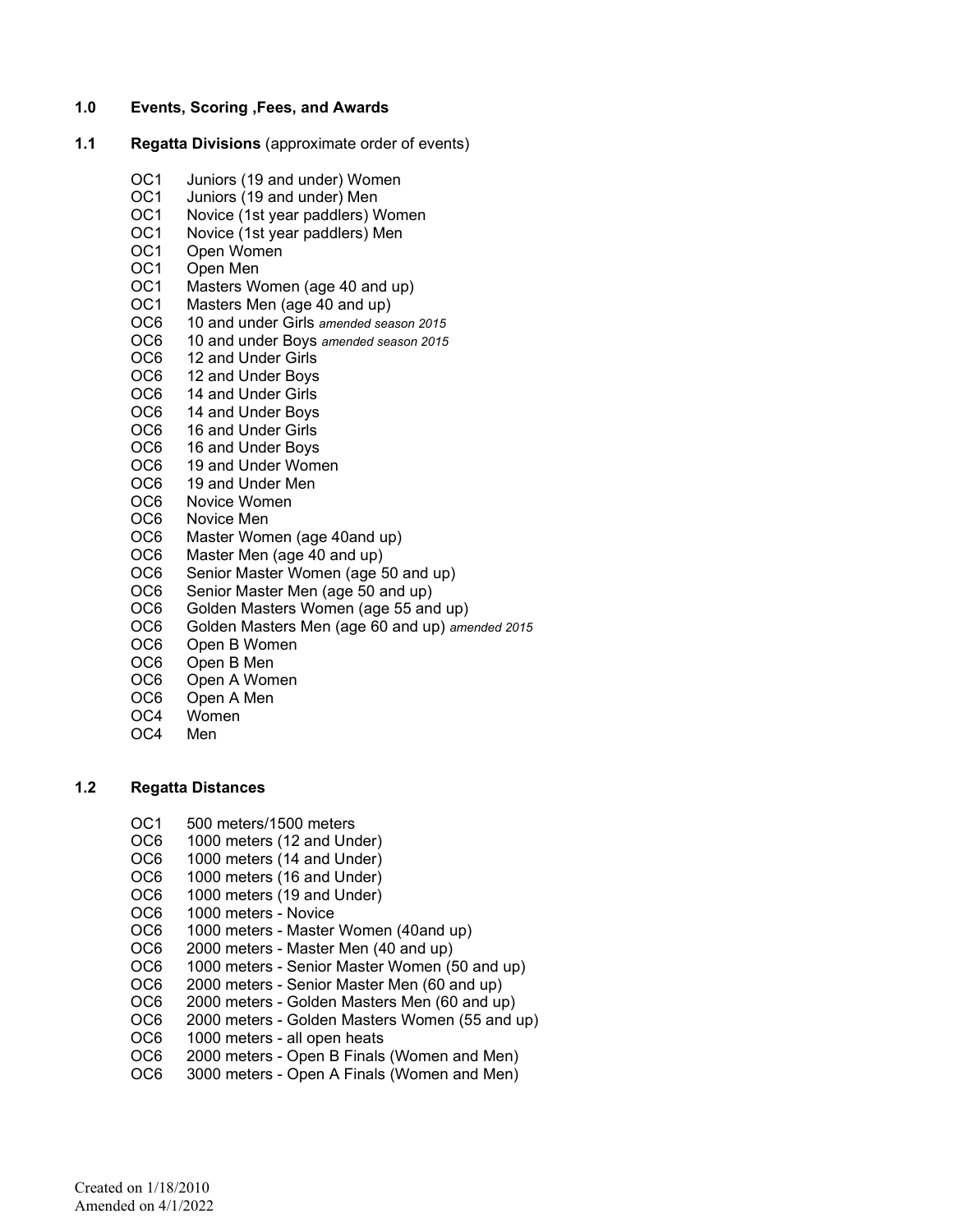#### **1.3 Iron and 9-man Divisions**

#### **1.3.1 Iron Divisions**

- OC6 15-19/ boys (short course) see note 1<br>OC6 15-19/ airls (short course) see note 1
- OC6 15-19/ girls (short course) see note 1<br>OC6 19/under Men/Women (long course
- 19/under Men/Women (long course)
- OC6 Novice Women/Men Spec *amended 2007/2018 season*
- OC6 Novice Women/Men "unlimited"<br>OC6 Novice Coed any canoe hull equ
- OC6 Novice Coed any canoe hull equal to or over 400 lbs raced equally *amended 2013 season*
- OC6 Novice Coed "unlimited"<br>OC6 Master Women/Men any
- Master Women/Men any canoe hull equal to or over 400 lbs raced equally *amended 2013 season*
- OC6 Master Women/Men "unlimited" *amended 2015*
- OC6 Senior Master Women/Men any canoe hull equal to or over 400 lbs raced equally *amend 2013 season*
- OC6 Senior Master Women/Men "unlimited" *amended 2018*
- OC6 Senior Master Coed any canoe hull equal to or over 400 lbs raced equally<br>OC6 Senior Master Coed "unlimited"
- OC6 Senior Master Coed "unlimited"<br>OC6 Golden Master Women/Men any
- OC6 Golden Master Women/Men any canoe hull equal to or over 400 lbs raced equally *amended 2013*
- OC6 Golden Masters Coed Unlimited *amended 2022*
- OC6 Open Women/Men Short Course (concurrent with novice) *amended 2019*
- OC6 Open Women/Men Short Course (concurrent with novice) "unlimited" *amended 2022*
- OC6 Open Coed Short Course (concurrent with novice) *amended 2019*
- OC6 Open Women Bradley
- OC6 Open Women SCORA Spec
- OC6 Open Women "unlimited" amended *2011*
- OC6 Open Men Bradley
- OC6 Open Men SCORA Spec<br>OC6 Open Men "unlimited" ame
- OC6 Open Men "unlimited" *amended 2011*
- Open Coed any canoe hull equal to or over 400 lbs raced equally *amended 2013 season*
- OC6 Open Coed "unlimited" *amended 2013 season*
- Master Coed any canoe hull equal to or over 400 lbs raced equally *amended 2013* season
- OC6 Master Coed "unlimited"
- OC6 Elite Men Short Course any crew with at least 2 paddlers registered to race a second race at the same event. Non-awardable *Amended 2017*
- OC6 Elite Women Short Course- any crew with at least 2 paddlers registered to race a second race at the same event. Non awardable *Amended 2017*

**MINI IRON Division:** (limited to specific locations predetermined by Race and Keiki Committees) *Amended season 2015, and 2022*

- OC6 10 and under Girls and Boys *amended 2022. See Note 3*
- OC6 12 and under Girls and Boys *amended 2022 See Note 3*
- OC6 14 and under Girls and Boys *amended 2022 See Note*

Note 1: This division is for experienced youth paddlers only. Novices are not permitted in this Division. Coaches should pay special attention to the ability, fitness, knowledge, and safety of their paddlers when deciding to enter a crew in these races. Any crew that is deemed unprepared or unable to safely complete the course in a timely manner will be returned to the finish line early and will be under critical review by the Race Committee before it will be allowed to enter another race that season. This division is NOT for all keikis. Typically, these races will be between three and five miles of continuous paddling and water conditions are not always ideal and flat. As in all other divisions, paddlers in these races must be well trained in righting an overturned canoe

Note 2: OPEN Short Course – run concurrent with novice on the novice course. See amendment footnote at end of this document. This is an awardable division, except unlimited. Amended 2019

Note 3: All Keiki teams are required to race in UNLIMITED canoes. Experienced steersman will now sit in SEAT 6, NOT the back Manu. So that means you will be making crews of 5 keikis essentially. Your steersman can be an adult or a keiki/junior, just as long as they are experienced. If the Safety Official feels the steersman is NOT experienced, they will be turned early during the race. The steersman is not allowed to paddle, just poke. Boys race with boys and girls race with girls.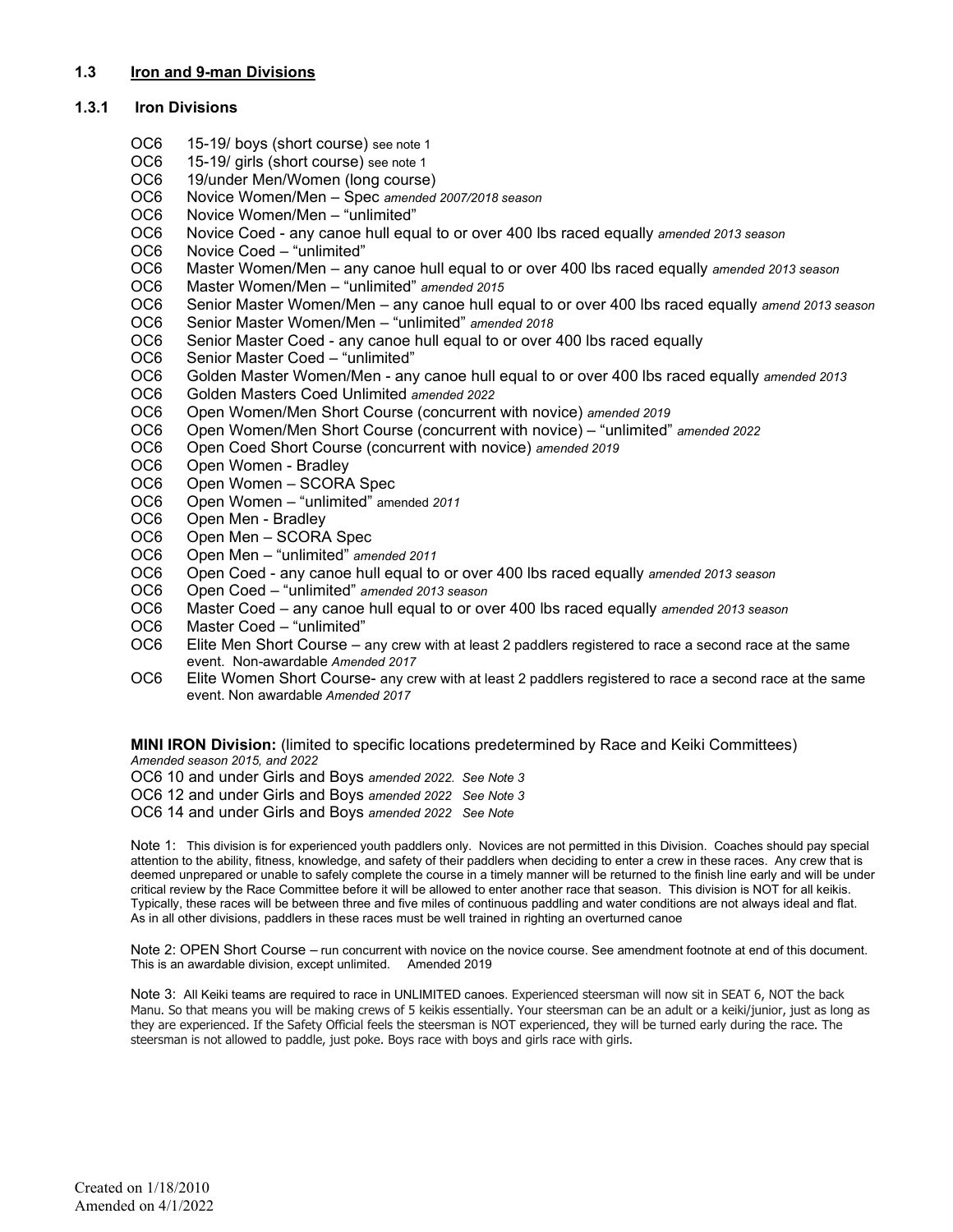#### **1.3.2 9-man Divisions**

- OC6 Master Women any canoe hull equal to or over 400 lbs raced equally *amended 2013 season*
- OC6 Master Men any canoe hull equal to or over 400 lbs raced equally *amended 2013 season*
- OC6 Master Men "unlimited" *amended 2015*
- OC6 Master Women "unlimited" *amended 2015*
- Senior Master Women any canoe hull equal to or over 400 lbs raced equally *amended 203 season*
- OC6 Senior Master Men any canoe hull equal to or over 400 lbs raced equally *amended 2013 season*
- OC6 Senior Master Women Unlimited (UL) *amended 2018*
- OC6 Senior Master Men Unlimited (UL) *amended 2018*
- OC6 Golden Master Women any canoe hull equal to or over 400 lbs raced equally *amended 2013 season*
- OC6 Golden Master Men any canoe hull equal to or over 400 lbs raced equally *amended 2013 season*
- OC6 Golden Master Coed Unlimited (UL) *amended 2022*
- OC6 Open Women SCORA Spec/any canoe hull equal to or over 400lbs raced equally *amded 2018 season*
- OC6 Open Women "unlimited" *amended 2011*
- OC6 Open Men SCORA Spec/any canoe hull equal to or over 400lbs raced equally *amended 2018 season*
- OC6 Open Men "unlimited" *amended 2011*
- OC6 19 and under men (10 paddlers) *amended December 2009/2018*
- OC6 19 and under women (10 paddlers) *amended December 2009/2018*
- OC6 Coed any canoe hull equal to or over 400 lbs raced equally *amended 2013 season*
- OC6 Coed "unlimited" *amended 2013 season*
- OC6 Master Coed any canoe hull equal to or over 400 lbs raced equally *amended 2013 season*

#### **1.4 Scoring of Regatta Races**

For open Division only - Open "A" Final competition and "B" Final competition points will be as follows:

Open "A" Finals (Women and Men)

| 1st place | 8.0 points |
|-----------|------------|
| 2nd place | 7.0 points |
| 3rd place | 6.5 points |
| 4th place | 6.0 points |
| 5th place | 5.5 points |
| 6th place | 5.0 points |
| 7th place | 4.5 points |

Open "B" Finals (Women and Men)

| 1st place | 4.0 points |
|-----------|------------|
| 2nd place | 3.5 points |
| 3rd place | 3.0 points |
| 4th place | 2.5 points |
| 5th place | 2.0 points |
| 6th place | 1.5 points |
| 7th place | 1.0 point  |
|           |            |

Every team contributes to their club point status, even if they finish last. The club with the most points for the day receives 1 point for the Regattas, second place receives 2 points, etc…The overall lowest scoring club wins the State Championships for the season.

For all other divisions, points will be as follows:

| 1st Place | - | 5 points |
|-----------|---|----------|
| 2nd place | - | 3 points |
| 3rd place | - | 2 points |
| 4th place | - | 1 point  |

This point system does not consider multiple entries. Therefore, please refer to Section 1.6 "Multiple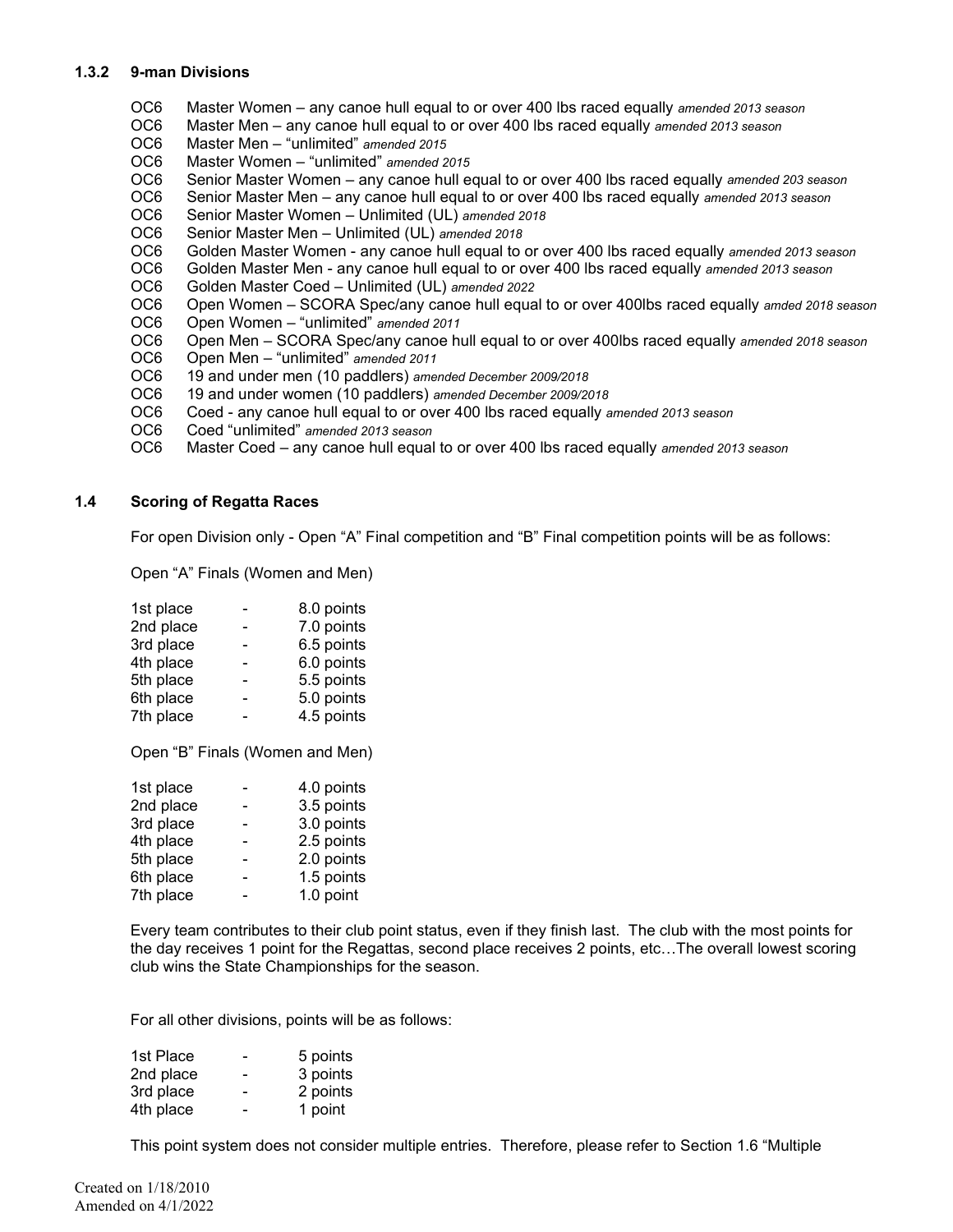Entries" below.

#### **1.5 Ties (Regattas)**

- 1.5.1 In the event of a tie in any one event, the total points of two placing teams shall be equally divided.
- 1.5.2 In the event of a tie in overall points, the team with the most first place point wins, shall be declared the first place winner for the day. If the number of first place wins are tied, then the team with the most second place wins shall be declared the winner for the day. This rule shall continue to apply for all other places.

#### **1.6 Multiple Entries (Regattas)**

For clubs submitting more than one entry per division, the following shall apply:

- 1.6.1 In areas permitting all entries to compete in one race, the points and awards shall be as follows:
	- 1.6.1.1 First crew of a club placing shall receive points contributing to the overall total for the day and awards for the winning place.
	- 1.6.1.2 Second crew of a club placing, shall only receive awards for the winning place and not contribute to the days totals.
	- 1.6.1.3 Multiple entry rules shall NOT apply to Open A & B Divisions and junior boys and girls.
- 1.6.2 When more than one heat of the same division must be conducted, the overall winners will be determined by a final heat. The finalists will be determined by placement in heats.
- 1.6.3 Clubs with multiple entries shall limit themselves to two canoes per classification in all divisions except "Open" and junior boys and girls
- 1.6.4 Unofficial crews are not allowed in the racing field. The Racing Field is defined as the perimeter bounded by the lane flags.
- 1.6.5 Junior, Boys and Girls crews may include as part of their crew other Junior, Boys and Girls paddlers who have raced in other regatta events during the race day, but no more than 3 paddlers who have raced previously or who will participate in other race events that day may be a part of the Junior crew.

#### **1.7 Multiple Entries (Long Distance)**

1.7.1 An "open" paddler may race in as many races as he or she qualifies for. All registration and race fees apply per division entered. Novices may race in a novice race and a non-novice race in one day but cannot steer the non-novice crew. In addition, no more than three novices who previously raced in the day can be in any non-novice crew, and neither of them may steer. *Amended December 2009/ January 2016*

#### **1.8 Race Fees**

1.8.1 A "per paddler' race fee shall be charged at each SCORA sanctioned race in accordance with the fees fixed by the Board of Directors of SCORA.

#### 1.8.2 Disbursement

Host clubs hosting an event shall be entitled to reimbursement of race related expenses, Appendix "C" defines host club responsibilities, fines and procedures.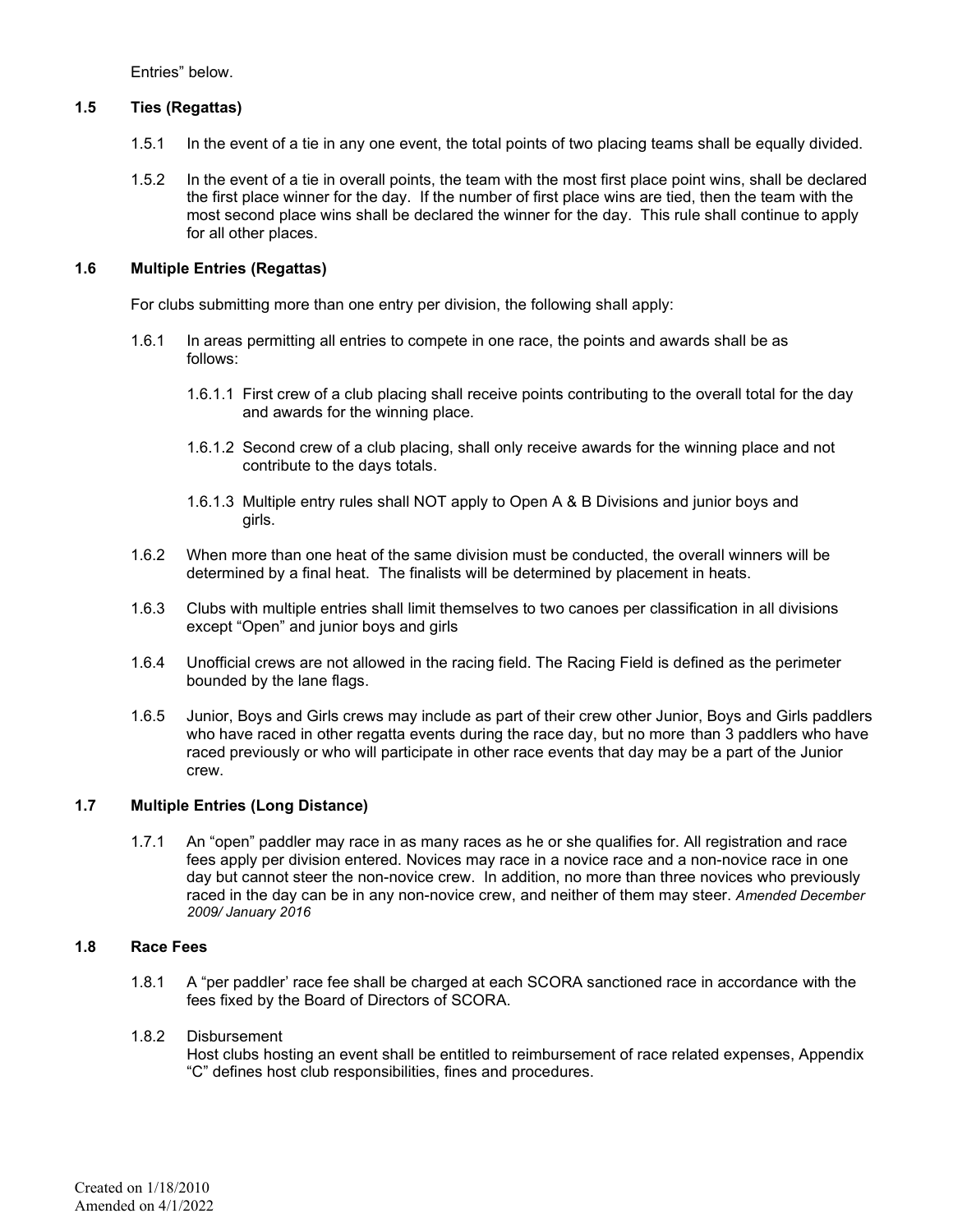#### **1.9 Awards**

- 1.9.1 Regattas/Sprints: 1st through 3rd place will be acknowledged with suitable awards for each paddler. 4th place will be acknowledged (awards optional).
- 1.9.2 Long Distance: 1st through 3rd place will be acknowledged with suitable awards for each paddler. 4th place will be acknowledged (awards optional)
- 1.9.3 As a courtesy, coaches should contact host clubs with their intentions to enter Golden Master, and 19, 16, 14, and 12 and underage groups.
- 1.9.4 Award Allocation Table. Race Committee will conduct a preseason survey and end of season review of all SCORA clubs to assist race hosts in determining the number of awards for their races based on the following:

1.9.4a Allocation Table

- 1 entry no awards
- 2 entries 1<sup>st</sup> place only
- 3 entries 1st and 2nd place
- 4 entries 1st thru 3rd place
- 5 entries  $1^{st}$  thru  $3^{rd}$  with  $4^{th}$  place optional

#### **2.0 Classification of Paddlers**

- 2.1 Age Group Divisions
	- 2.1.1 12 and Under: Any paddler who will not reach his/her 13th birthday in the calendar year of competition.
	- 2.1.2 14 and Under: Any paddler who will not reach his/her 15th birthday in the calendar year of competition.
	- 2.1.3 16 and Under: Any paddler who will not reach his/her 17th birthday in the calendar year of competition.
	- 2.1.4 19 and Under: Any paddler who will not reach his/her 20th birthday in the calendar year of competition.
	- 2.1.5 Masters: Any paddler who will reach at least his/her 40th birthday during the calendar year of competition.
	- 2.1.6 Senior Masters: Any paddler who will reach at least his/her 50th birthday during the calendar year of competition
	- 2.1.7 Golden Masters: Any paddler who will reach at least his 60<sup>th</sup> /her 55<sup>th</sup> birthday during the calendar year of competition. *Amended 2015*

#### **2.2 Other Divisions**

- 2.2.1 Novice Men/Women: Any male/female paddler who is a first-year paddler and has not raced in any race sanctioned by a recognized outrigger association in any prior year.
- 2.2.2 Open Men/Women (A,B, Bradley, SCORA Spec, "Unlimited/UL"; Coed): Any male/female paddler participating in any OC6 division in a given event.
- 2.2.3 Coed Crew Defined: A coed crew for Iron divisions must consist of at least 1 but no more than 3 men; A coed crew for 9-man divisions must consist of at least 1 and no more than 4 male paddlers at any time. *Amended December 2009*

#### **2.3 Division Rules**

- 2.3.1 Formation of New Divisions: Any request for forming a new division must follow the SCORA Race Rule Proposal submission procedures. (See policy)
	- a. Three clubs must join in the proposal requesting a new division
	- b. Two separate clubs must enter to hold a race.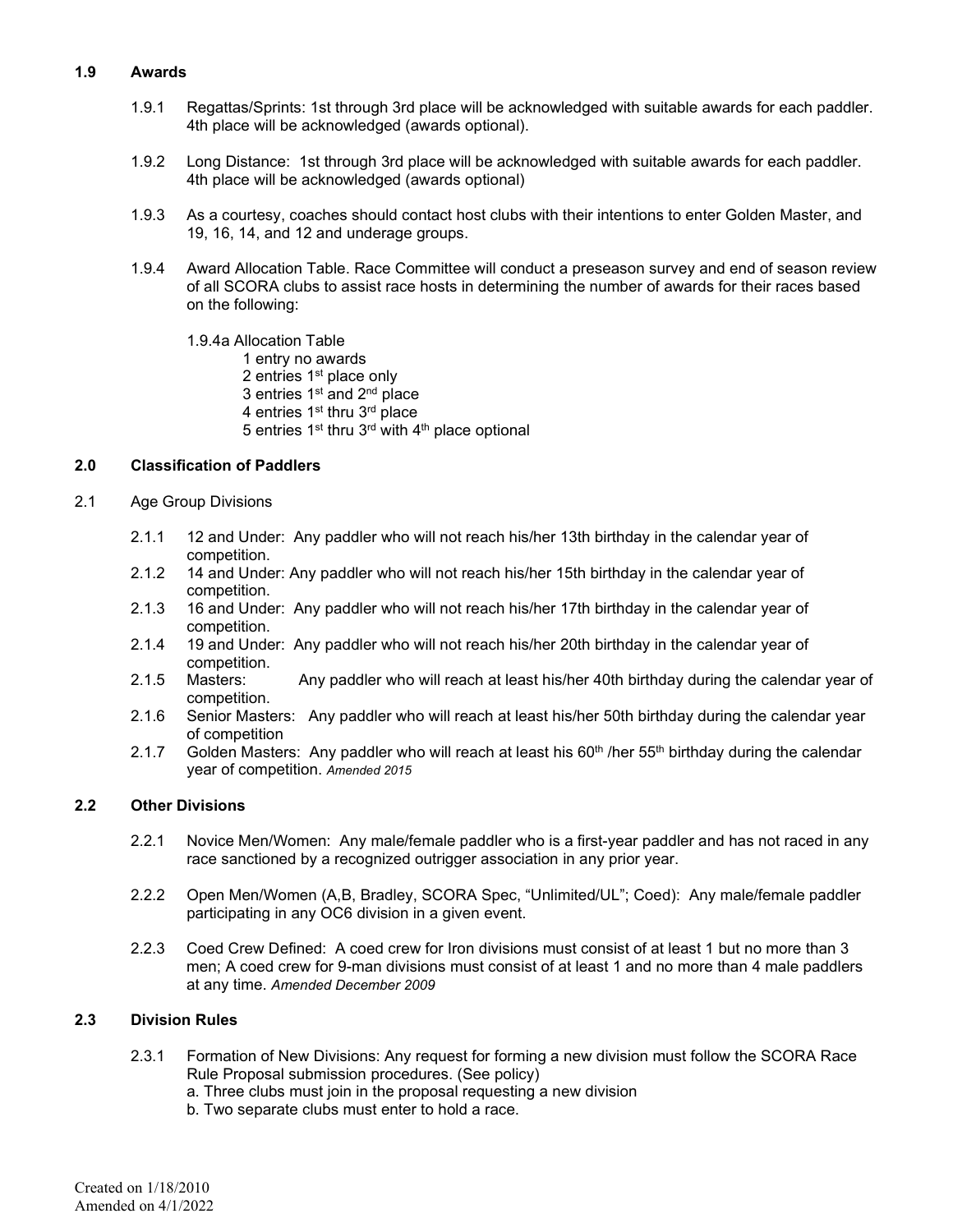2.3.2 **JUNIOR TEAMS ONLY**. Short course, sprints, iron and 9man races- clubs are allowed to enter mixed gender 19and under teams. The entry will be in the "Boys/Men's" Division, and it is awardable. *Amended season 2015/2016/2017*

#### **3.0 Eligibility to Race**

#### **3.1 Paddlers**

- 3.1.1 Any male or female who is a member of a recognized SCORA member club is eligible to participate, subject to registration requirements and other requirements as set forth in the Race Rules and Bylaws of SCORA. *Amended 2007 season*
- 3.1.2 A paddler is ineligible to transfer to another association club during the racing season unless an official release is obtained. This release should be a written release by the presiding officer of the parent association club.
- 3.1.3 At the start of any season, before competition, paddlers will be free to change clubs providing they do not have club property or are in debt to the parent club.
- 3.1.4 Any paddler who feels he/she has been unjustly restrained from legitimate transfer/release between association clubs, may petition to the Race Committee to render a decision.

#### **3.2 Clubs**

- 3.2.1 Any club which is an accredited member of SCORA and has complied with the SCORA membership dues payment provision and other requirements as set forth in the SCORA By-laws, shall be eligible to compete in SCORA sanctioned racing events. Distance and/or invitational races will have specified eligibility rules. Any club which is not a member of SCORA may be eligible to race only if they meet the following two requirements prior to racing 1) they must provide proof of membership in another recognized outrigger association. 2) they must provide an acceptable certificate of insurance (COI) naming SCORA and its member clubs as Additional insured. Any Club that is not a member but holds regular practices within SCORA's traditional geographic area (Mexico/US Border to Monterey/San Luis Obispo County line to Las Vegas and Arizona) shall pay an increased race registration fee. *Amended December 2011/Amended season 2015/2017*
- 3.2.2 **Guest Members**: Individuals, crews, or clubs who do not belong to a SCORA Member Club, may apply for Guest Membership, as defined in SCORA By Law 4.02.01, for participation in up to 1 race per year. Prospective Guest Members must complete and submit a Guest Membership Application Form prior to any race that they intend to participate in. That application must be reviewed and approved by a majority of the SCORA Race Committee prior to race registration being completed. Guest Members shall have no voting rights, shall have membership status for only 1 race per year, and shall pay increased participation fees. *Amended 2017*

#### **4.0 Registration**

- 4.1 Registration of all paddlers participating in age limit races is subject to verification by the Race Committee and/or other race officials. If requested, valid proof of age must be made available by the Club's presiding officer for paddlers entered by the Club in age limit races. Failure to provide proof of age may subject that particular team to disqualification at the discretion of the Race Committee.
- 4.2 Failure to register on SCORA Approved Forms and pay fees on the day of any event will subject the club to a fine of \$50.00 in addition to any race fees, late registration changes and other penalties at the discretion of the Registrar and Race Committee Chairperson(s). Awards will be withheld pending payment of all race fees, fines, and other penalties at the discretion of the Race Chair
- 4.3 All long distance (Iron and 9-man) crew entries must register at least 30 minutes prior to the scheduled start of the day's first race. Any crew entry failing to register at the designated time may not participate in the day's events. Any crew that races in violation of the registration rules will be disqualified from the day's events and, in addition, may be monetarily penalized, determined to be ineligible to race a future race, or both, at the discretion of the Race Committee.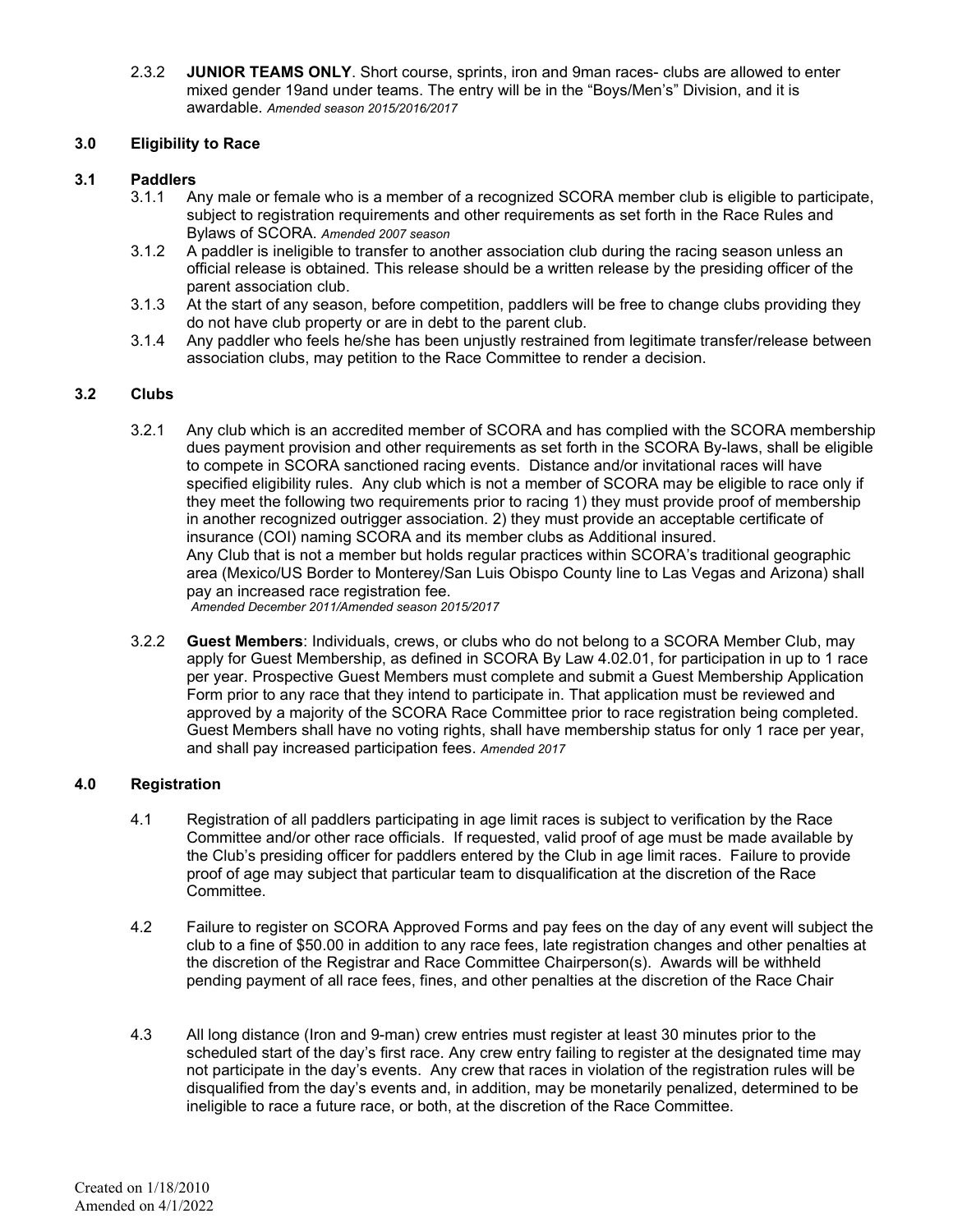- 4.4 All participants, helpers, officials, and volunteers must sign an approved Release of Liability, Waiver of Claims and Assumption of Risk form before they may participate in a SCORA-sanctioned event.
- 4.5 Clubs will not be allowed to compete if they are not in compliance with the SCORA membership due's structure unless arrangements have been made with the SCORA President and signed approvals have been accepted by the Race Committee.
- 4.6 A list of paddlers and their signed Release of Liability, Waiver of Claims and Assumption of Risk documents shall be present at all SCORA-sanctioned events. These lists and Assumption of Risk documents shall be submitted for inspection by the Race Committee, Registration staff, and race officials on the proper form to the designated registration officer on or before the date so appointed by the registrar officer. Only the Race Chair(s), Race Committee, registration staff, and race officials shall have access to these forms at the event.
- 4.7 All race lists submitted prior to the race day will be kept as the official classification of each paddler. These lists must be present at all races.
- 4.8 In the case of Regatta events, each participating club will give notice to the Seeding Committee of the number and classification of crew entries at least two (2) days prior to race day to facilitate the timely seeding of division races and heats.
- 4.9 Any additions or classification changes to crew entries on the day of a Regatta event shall be subject to a \$10.00 filing fee in addition to registration fees paid to the Registrar. Changes that effect lane assignments, heats or otherwise impact race scheduling shall only be allowed by petition to and at the discretion of the Race Chairperson(s).

#### **5.0 Equipment**

#### **5.1 Canoe Specifications**

- 5.1.1 Bradley The canoe must have been built entirely from one of the original Bradley molds. The hull of the canoe must remain unaltered.
- 5.1.2 SCORA Spec Any canoe that meets the current SCORA Specifications. Canoes in the Bradley Division (see 5.1.1) are not included in this classification.
- 5.1.3 UL- Unlimited Any canoe that meets "general canoe specifications" outlined below, regardless of weight

#### **5.2 Canoe Specifications – General**

- 5.2.1 Hulls of canoes used in SCORA-sanctioned races can be made of any material.
- 5.2.2 All long canoes built after 1986 will be subject to HCRA Canoe Specifications (1984). All Boat Spec recommendations and memorandums to date are listed in Appendix A.2 and have been accepted by SCORA Race Committee as the final decision.
- 5.2.3 Names, colors, weight certifications, SCORA canoe specifications and proof of General Liability insurance must be on file with SCORA and maintained by the Race Committee through its appointed Race Secretary.
- 5.2.4 No attachable fins, keels, or other devices that aid in steering or shall be allowed.
- 5.2.5 All canoes shall be numbered and identified in accordance with the "SCORA List of Certified Canoes", (Appendix A.1). The numbers shall be on both sides of the canoe bow and stern, at least 6" in height and 1" stroke width and remain on both sides of the canoe (bow and stern) at the start and end of the race. These numbers must be white on black, or black on white. The numbers must be in bold font. No cursive or italics. *Amended 2017*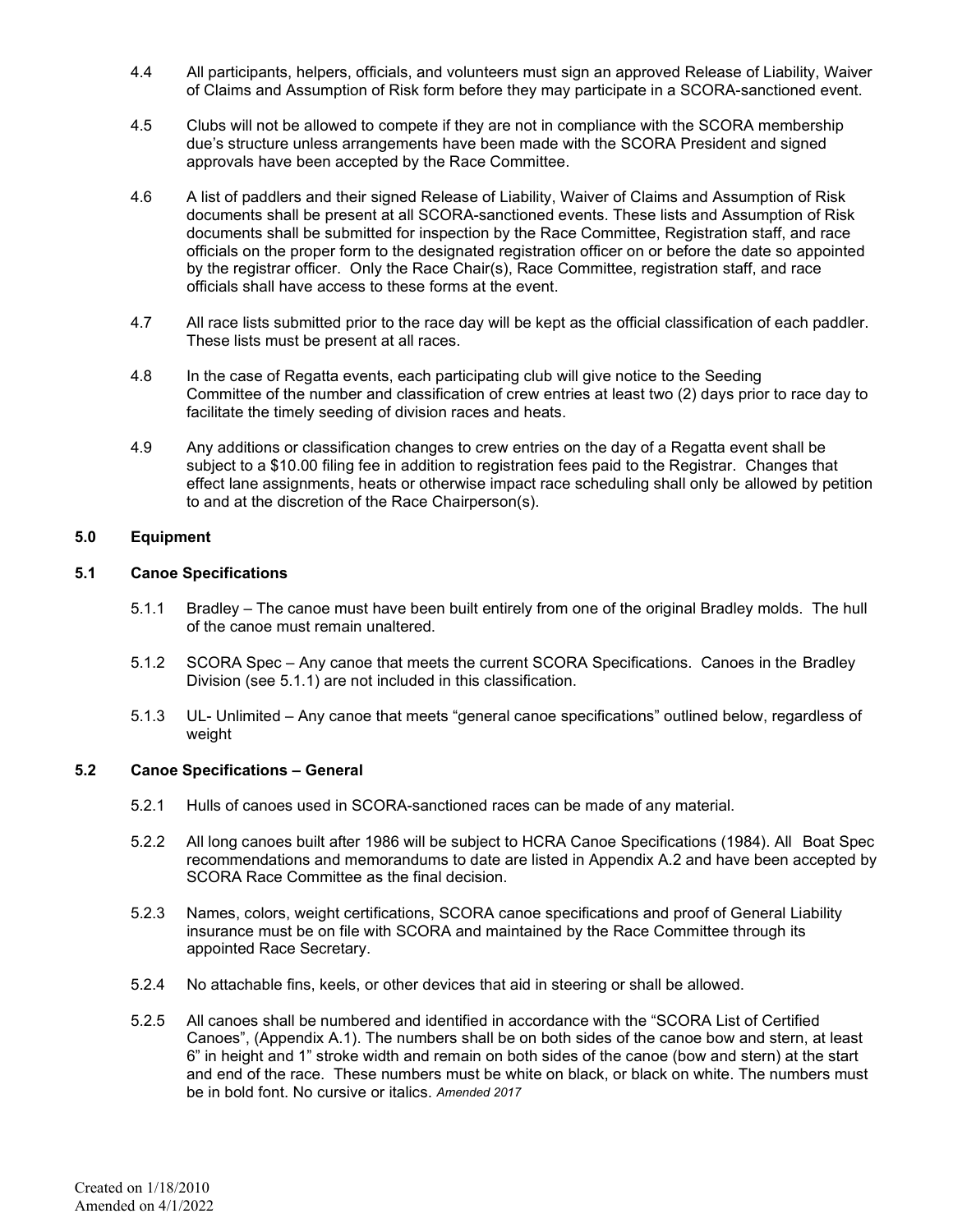- 5.2.6 All "Spec" and Bradley canoe hulls must weigh a minimum of 400 pounds. Hull weight is inclusive of seats, wai's, seat pads, spray-skirt tracks and permanently attached weight. Rigging, amas, iakos and spray covers are not to be included in hull weight.
- 5.2.7 All canoes must be equipped with a 100' tow-line attached to the forward wai as instructed by SCORA Safety Officials at Annual Safety and Coaches clinic. *Amended 2010.December*

#### **5.3 OC-1/OC-2 Specifications**

See Appendix D

#### **5.4 Paddles**

Paddles must be of a single blade design.

#### **5.5 Miscellaneous**

- 5.5.1 Canoes, paddles, rigging, etc., not meeting the safety specifications may not be used in SCORA races, and the ruling of the Race Chairperson(s) on this matter shall be final. The Race Chairperson(s) may call for the weighing and inspection of canoes at his/her discretion.
- 5.5.2 Any crew using non-standard equipment during a race will be subject to disqualification. The Race Chairperson(s) or the Safety Chairperson(s) may conduct inspection of equipment at any time.
- 5.5.3 All canoes must have six (6) USCG approved PFD's during races.
- 5.5.4 A 5-gallon bailing bucket in addition to a smaller bailing bucket must be aboard all canoes during races. Canoes may also be equipped with any additional bailing system.
	- 5.5.4a Penalties for non-compliance of safety equipment in or on the canoe: time will be added to finish time initially, after subsequent violations a monetary fine may be imposed. *Amended 2017*
- 5.5.5 Manu to Manu spray covers may be required at the discretion of the Race Committee.

5.5.5a Canoes with positive flotation throughout the hull (most  $\Box$ unlimited) may be exempt from spray skirts at the Race Committee's discretion. *Amended 2017*

- 5.5.6 Any additional accessories shall be petitioned to the Race Committee for discussion and approval.
- 5.5.7 Crews shall wear the same color and design jersey or rash guard during races, however, coed crews may wear jerseys of dissimilar color. Jersey must be worn at start and finish of race. *-2014*
- 5.5.8 It shall be the responsibility of the club fielding a crew in a race to see that their crew members wear like racing jerseys or rash guards, however, non-club crew members who join the crew to temporarily fill out the crew for a race event may wear their home club jersey or rash guard. *-2014*

#### **6.0 Officials**

#### **6.1 Race Chairperson(s)**

6.1.1 The position of Race Chairperson is an elected position per the Bylaws of SCORA.

#### 6.1.2 The Race Chairperson shall:

- a. presides at and serve as the Race Director for all races sanctioned by SCORA
- b. enforces and abide by the Race Rules of SCORA at such races.
- c. be responsible for approval of the racecourse(s), and the race day schedule of racing events, and shall have authority to change the racecourse if conditions cause the initial racecourse to be unsafe.
- d. sign all races official documents of SCORA concerning race day procedure.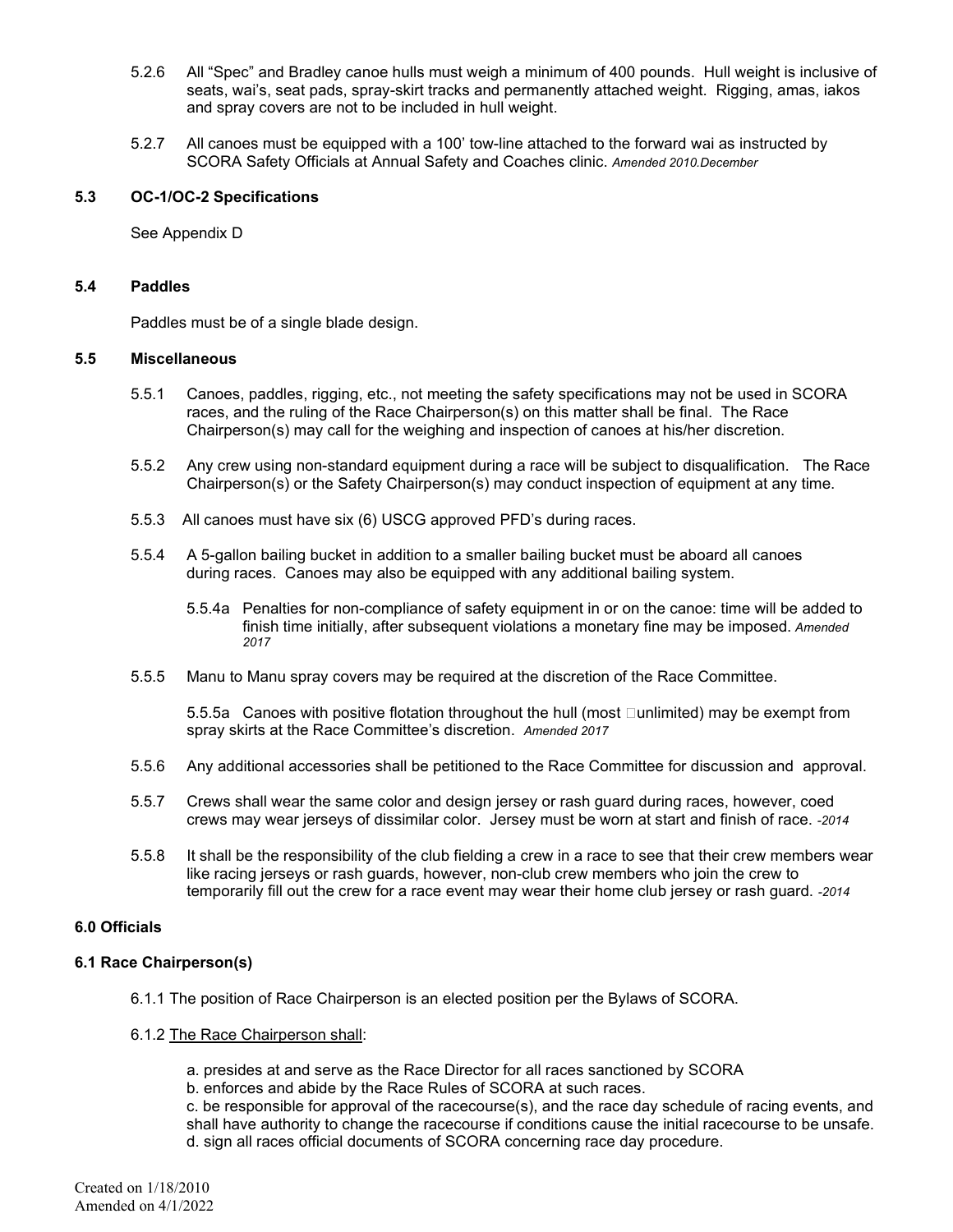e. has authority to interpret and enforce the Race Rules, levy fines and other penalties as set forth in the Race Rules and in any instance where the reputation of the Association is suffering degradation by a member of the Association. The Race Chairperson's decision shall be final, unless upon petition, the Race Committee overrules the decision by a majority vote. f. submits reports to the Board of Directors of SCORA in accordance with the Bylaws of SCORA.

#### **6.2 Race Secretary:**

6.2.1 The Race Secretary shall be appointed by the Race Committee.

#### 6.2.2 The Race Secretary shall:

a. retains all records of SCORA sanctioned races

b. be responsible for updating and maintaining the race rules and all race forms and distributing them to all Member Clubs of SCORA

c. be responsible for administrative duties as deemed necessary by the Race Committee and/or the President of SCORA.

d. be responsible for working with the timing officials to collect race results data and for posting the results in a timely manner.

e. be responsible for maintaining and timely publishing any amendments to the Race Rules, attending all Race Committee meetings and prepare meeting minutes in accordance with the bylaws of SCORA.

#### **6.3 Race Registrar**

- 6.3. The Race Registrar, and registrar assistances as may be needed, shall be appointed by the Race Committee:
- 6.3.2 The Race Registrar shall:
	- 5. manage all registration needs at all scheduled sanctioned races of SCORA.

#### **6.4 Race Committee**

6.4.1 Committee Make Up: The Race Committee shall consist of not less than 6 and no more than 8 individuals recommended by the Race Chairperson and approved by a majority of the Board of SCORA.

#### 6.4.2 The Race Committee Duties:

a. The Race Committee shall preside and officiate at all Association sanctioned races scheduled by the Association. Sanctioned races shall include the following: races are conducted in accordance and compliance with SCORA Race Rules, SCORA Safety Policies and all other policies and guidelines adopted by SCORA concerning racing. All other recognized events that are not sanctioned but requested, shall abide by the SCORA Safety Policies and SCORA Guidelines including the filing of the proper Insurance Forms adopted by SCORA in a timely manner. b. The Race Committee shall act upon all petitions and protests submitted in accordance with Sections 8.0 and 11.0 and shall render a decision as soon as possible, not to exceed seven (7) days following the submission of the petition or protest. The decision of the Race Committee on matters within its authority shall be binding and final.

 c. The Race Committee, through its appointed Race Committee secretary, shall be responsible to timely publish meeting calendars and deadlines for submission of race rule revisions and bids for races.

d. The Race Committee shall be responsible for assigning lanes or when applicable, making arrangements for the drawing of lanes

e. The Race Committee shall be responsible for inspecting equipment when required and maintain the SCORA canoe registry.

f. The Race Committee members shall have in their possession at every SCORA-sanctioned race a copy of the most current Race Rules.

g. The Race Committee shall monitor insurance requirements for all non-SCORA visiting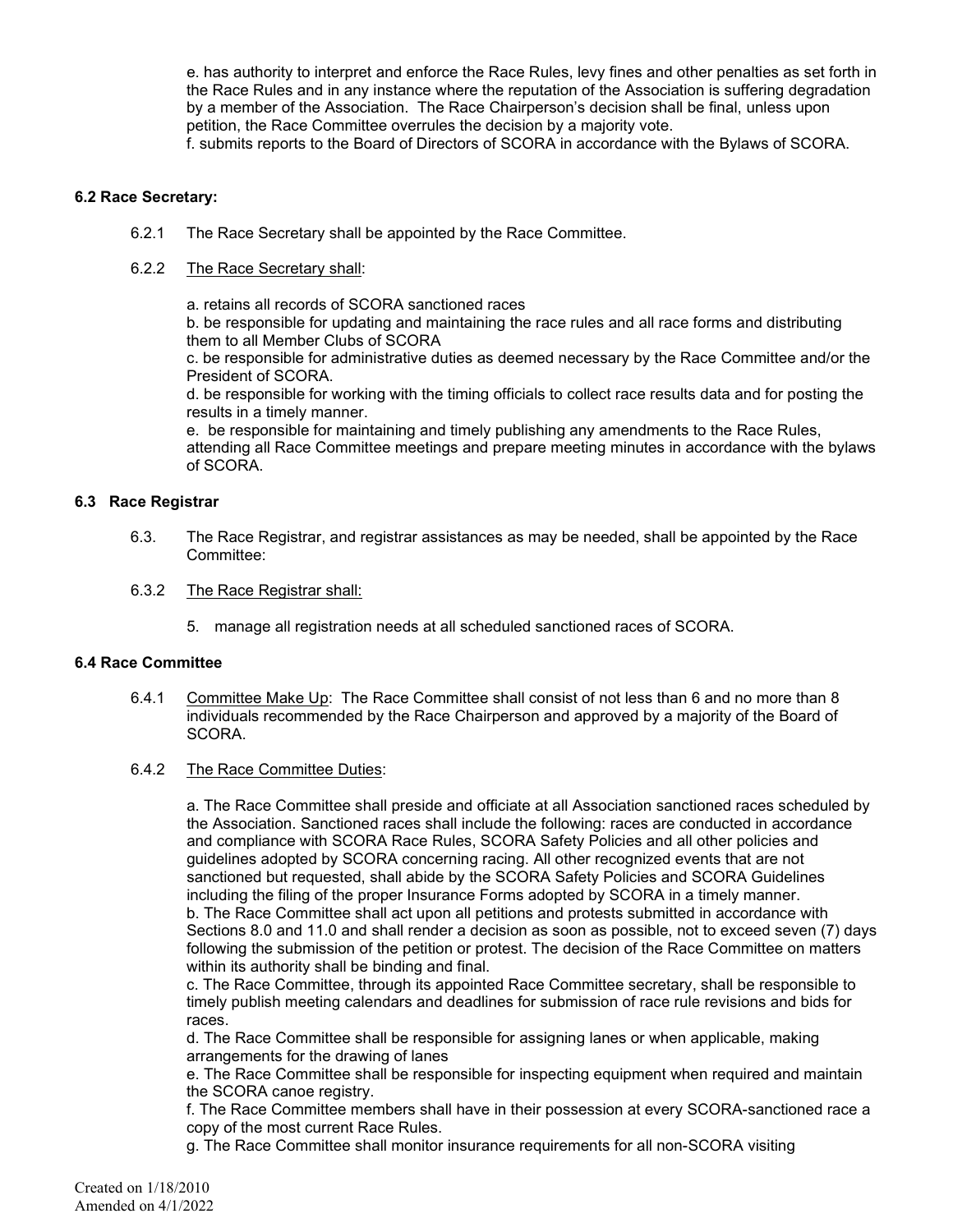teams/clubs in accordance with the Race Rules.

h. The Race Committee may cancel or terminate a race at any time by majority vote. The reimbursement or subsidy of costs incurred by the Host Club in sponsoring a canceled, terminated or inadequately attended race, will be addressed on a race-by-race basis by the Race Committee and subject to approval by the SCORA Board of Directors.

i. The Race Committee shall be required to assist the Race Chairperson(s) in any matter deemed necessary by the Race Chairperson(s) to promote and properly conduct SCORA-sanctioned and scheduled races.

j. The Race Committee shall submit reports to the Board of Directors of SCORA in accordance with the Bylaws of SCORA; *Amended 2007* 

k. In situations not covered by these rules, the Race Committee shall, in the course of deliberating, give consideration to the guiding principles contained in the Preamble: General Statement of the Rules, in its decision-making*. Amended December 2009*

- **6.5 Additional SCORA Race Officials** shall be appointed as needed by the Race Chairpersons and/or Race Committee and identified at the beginning of each race day.
	- 6.5.1 Each club will provide two (2) persons to make up a Volunteer pool, to be called upon to be Officials at SCORA events. Each person will attend instruction classes prior to the racing season. *Amended 2007/2015*
	- 6.5.2 A fine of \$25 will be levied against any club not furnishing their required volunteers on race day. The fine will be increased to \$50 for each offense thereafter. If no names are submitted by a member club that club's Board of Director will fill the volunteer's duty for that race day. *Amended 12.2009/2.2015*
	- 6.5.3 Race Officials that are requesting certification shall attend classes or show proficiency to obtain certification in the expertise as listed in Appendix B in these rules. Those shall have gone through performance classes and have been so certified by the standards set by the Race Committee that are listed in the Officials Policy of the Association. *Amended season 2015*

#### **7.0 General Racing Rules**

- **7.1 Starting**: All starts will be in accordance with the instructions from the Starter. Starting of races may be any of the following types:
	- a. Voice Start, typically "Paddles across the gunnels, Paddles up, Start!"
	- b. Dropping a series of flags, typically:

-Red Flag Up, signaling approximately 5 minutes until start. -Red Flag Waiving, signaling approximately 15 to 20 seconds until start. -Red Flag Down/Green Flag Up, signaling start paddling, race begins.

c. Shot of starter's gun, or loud blast of horn.

#### **7.2 Recall**

- 7.2.1 Reasons for recall:
	- 7.2.1.1 Breakage of equipment within the first 10 seconds. This must be signaled by the raising and waving of a paddle by any crewmember. It shall be the duty of the Race Committee Official to check all recalls and report their findings to the Race Chairperson(s) before a race shall be re-run. Any crew causing an illegal recall may be automatically disqualified at the discretion of the Race Official. The ten- second period shall be determined by the Starter.
	- 7.2.1.2 Swamping of a canoe within the first ten seconds of a race.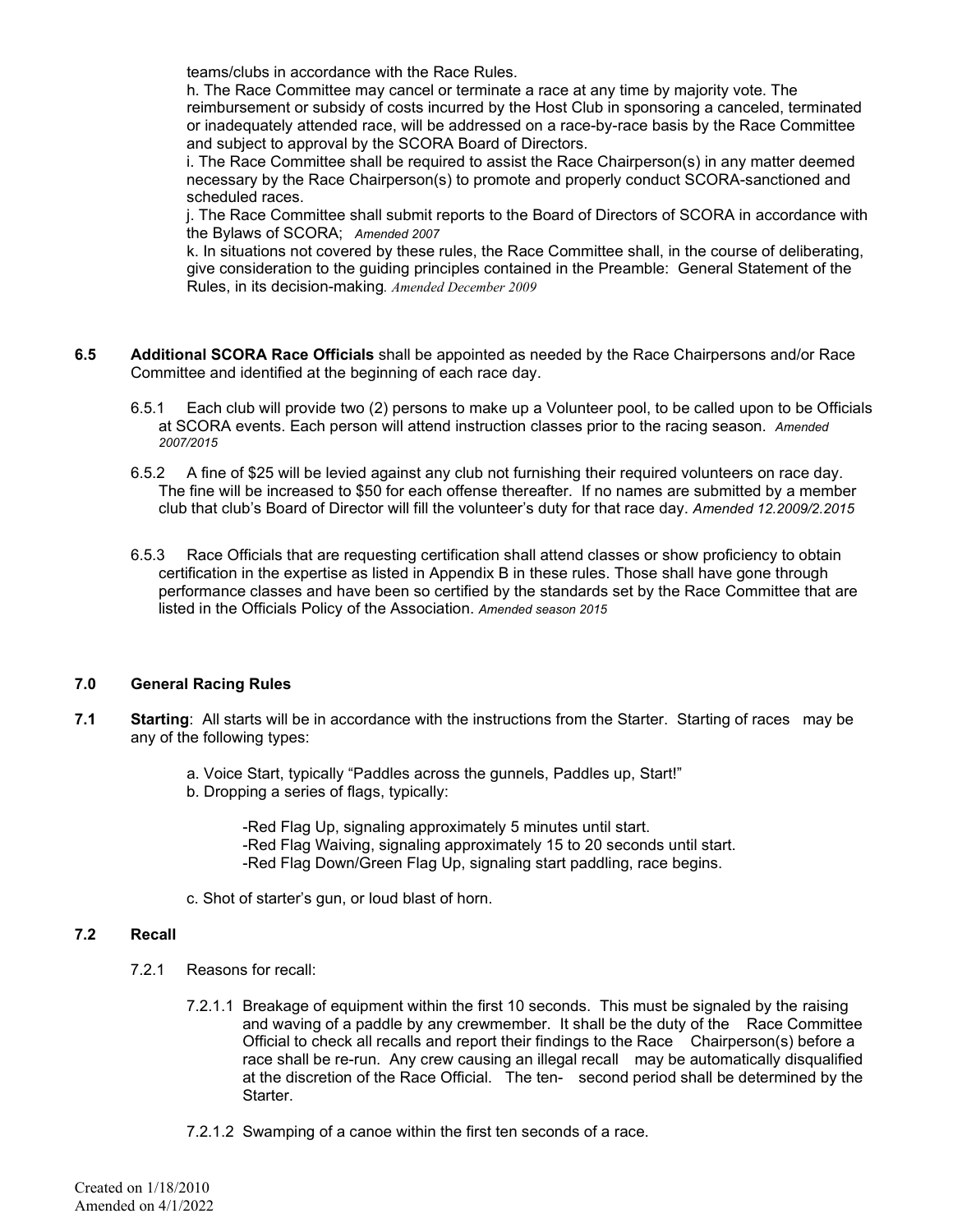- 7.2.1.2 Failure to follow the Starter's instructions, such as deliberately paddling contrary to the instructions or crossing the starting line before the starting signal, may subject a crew to a time penalty.
- 7.2.2 Stalling: A lagging canoe shall have no right of protest on the ground of unfair start in the event the race is started. However, a lagging canoe shall not be deprived of a recall for swamping, capsizing, or equipment breakage.

#### **7.3 Turns – Right of Way**

The lead canoe in the turn has the right of way. Any collision in or around the turn will be cause for disqualification or time penalty. For definition of "lead canoe" see Section 13.4 – Overlap.

#### **7.4 Unofficial Crews**

An unofficial crew is one that is not in compliance with section 3.0 of the race rules and/or has not complied with the registration requirements as set forth in the Race Rules.

Unofficial crews are not allowed on the designated racecourse of any SCORA sanctioned race.

#### **7.5 Designated Racecourse**

The designate racecourse is defined as the field of racing canoes in an imaginary diamond whose sides are defined by the lead canoe, the hindmost canoe, the first canoe on the farthest left and the first canoe on the farthest right.

#### **8.0 Protest**

- 8.1 Protest Fee: A fee of \$50.00 shall accompany any protest filed. If the protest is upheld, the fee will be returned to the club filing the protest. If the protest is not upheld, the fee will go into the SCORA treasury. The \$50.00 fee may be billed to the protesting club and must be paid no later than the next SCORAsanctioned event or meeting.
- 8.2 All decisions by the Race Committee regarding protests shall be final.
- 8.3 All properly filed protests shall be presented to the Race Committee by the Race Committee Chairperson(s) upon the finish of that particular race. Protests must be filed by a coach or his representative on official forms provided by SCORA. Coaches or crews involved in a protest shall be notified immediately. While the Race Committee is hearing and apprising itself of the facts surrounding the protest, only coaches, officials involved and/or other persons designated by the Race Committee Chairperson(s) shall be present. After the hearing is completed, the Race Committee Chairperson(s) shall immediately exclude all non-voting persons. The Race Committee shall deliberate on the testimony and evidence and render a decision. Protests which have been acted upon become a part of SCORA's permanent record.
- 8.4 The Race Committee Chairperson(s) shall announce the Race Committee's decision in accordance with the requirements specified in Section 6.1.3 – Officials.

#### **9.0 Penalties**

- 9.1 Any violation of the Race Rules may result in a fine, the disqualification of the crew or crews involved or a determination of ineligibility to participate for a period of time in the future, or any combination thereof, at the discretion of the Race Committee.
- 9.2 The penalty for entering an unofficial canoe or for failing to remove an unofficial canoe when asked to do so by an official will result in a fine. (To be determined by the Race Chair and committee) *amended 2007 season*
- 9.3 During regatta races, clubs will be allowed a maximum of ten minutes to have their succeeding crew at the starting line ready. The 10 minutes will commence when the last finisher from the previous heat crosses the finish line. Failure to observe this may disqualify a crew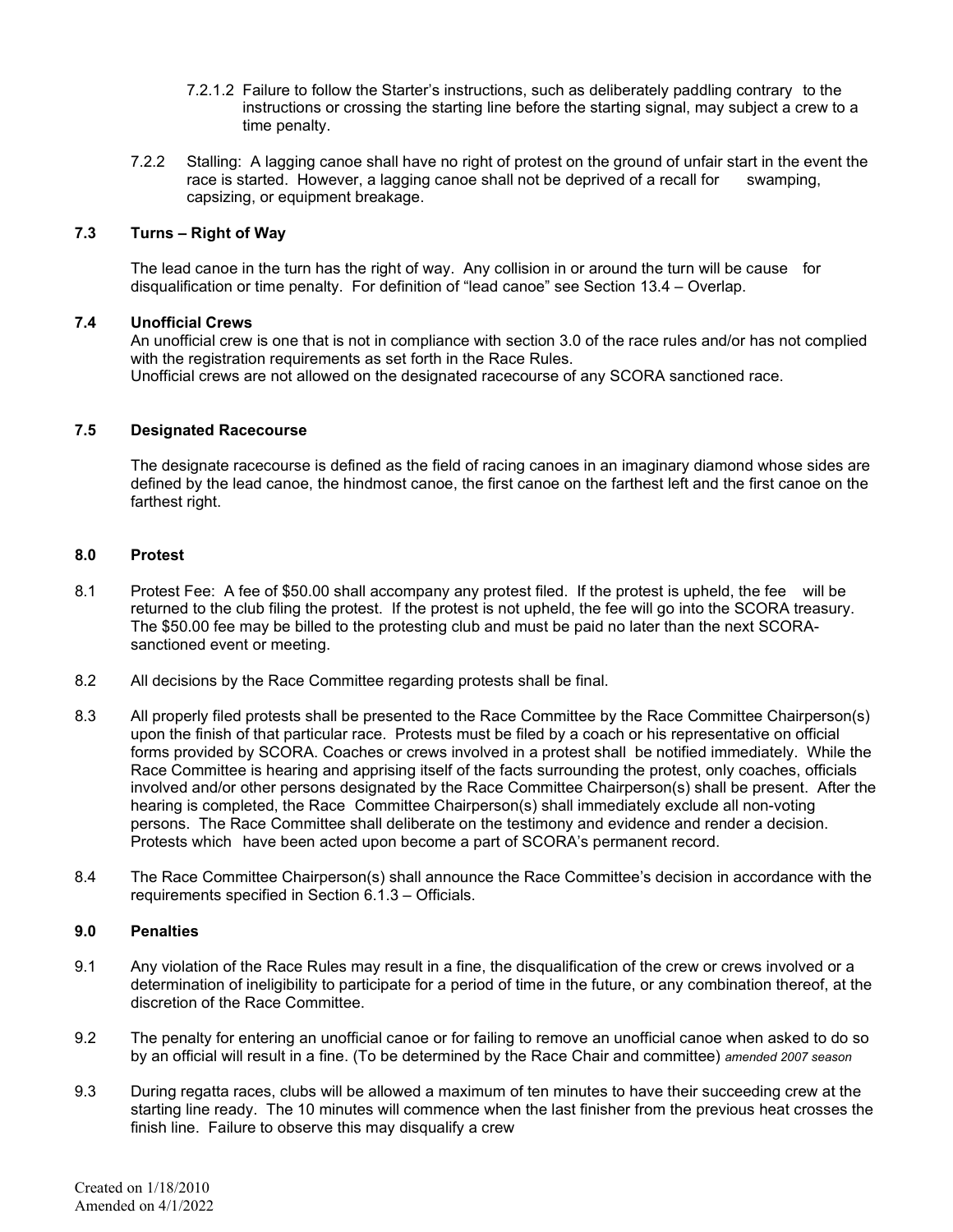- 9.4 The penalty assessed for each touching of the flag violation in regattas, shall be the addition of three (3) seconds to the finish time of the crew.
- 9.5 The penalty assessed for interference, finishing in the wrong lane, turning on the wrong flag, false start, or violations called by a Race Official shall be the addition of seconds according to the length of the race as follows:

| 500 meter race  | 5 seconds |
|-----------------|-----------|
| 1000 meter race | 6 seconds |
| 1500 meter race | 7 seconds |
| 2000 meter race | 8 seconds |
| 3000 meter race | 9 seconds |

Long Distance Races: 1 minute for every 5 miles of the race (or any portion thereof) Penalties on Novice long distance races shall be 1 minute for every 5 miles raced (or any portion thereof).

- 9.6 A disqualification may be called by a Race Official with the approval of the Race Committee Chairperson(s).
	- 9.6.1 In the event a Race Official witnesses a gross and/or willful violation of these rules and/or willful unsportsmanlike conduct, then that Race Official may exercise his or her sole and absolute discretion and disqualify the offending crew or individual.
	- 9.6.2 The coach or representative of the canoe club which has been disqualified will be notified by a race official before public announcement. *Amended 2017*

#### **9.7 Escort/ Spectator Boat Violations**

- 9.7.1 The penalty for an escort or spectator boat entering the field of racing canoes without permission of the Race Chairperson(s) and/or the Race Committee shall be the addition of 15 minutes to the canoe that the boat is escorting. –*amended December 2006*
- 9.7.2 The second warning by a Race Official or the Race Chairperson(s) to an escort boat to keep away from a canoe, or any other infraction, may cause the disqualification of the canoe the boat is escorting.
- 9.7.3 No escort or spectator boat identified with a racing team can assist the team by proceeding to flatten the water or follow closely enough to create a wake to push the canoe.
- 9.7.4 No escort/spectator boat shall impede the progress of any other canoe in the racing field. Failure to adhere shall cause disqualification of the team the boat is escorting.

#### **10.0 Illegal and Ineligible Paddler**

- 10.1 For purposes of definition, the following shall apply:
	- 10.1.1 Illegal Paddler Any paddler who has not met the conditions specified in the Race Rules under Registration and Eligibility and who paddles as part of a crew in a SCORA-sanctioned event.
	- 10.1.2 Ineligible Paddler The name submitted on the race list or roster and the person actually paddling the race differ.
- 10.2 The penalty for a club using an illegal or ineligible paddler shall be disqualification of the crew and a fine of \$50.00. The fine must be paid by the canoe club and until paid, the club may not enter any further event in a regatta on race day, nor any further regattas or races. The regatta or race shall not be interrupted or stopped because of this disqualification and the fine must be paid.
- 10.3 A crew of a canoe club who proceeds on the water to enter an event without permission shall be warned and asked to leave the course. Failure to do so will involve a \$50.00 fine or disqualification of the entire crew, or both.
- 10.4 The second offense of using an illegal or ineligible paddler during the same calendar year shall be a

Created on 1/18/2010 Amended on 4/1/2022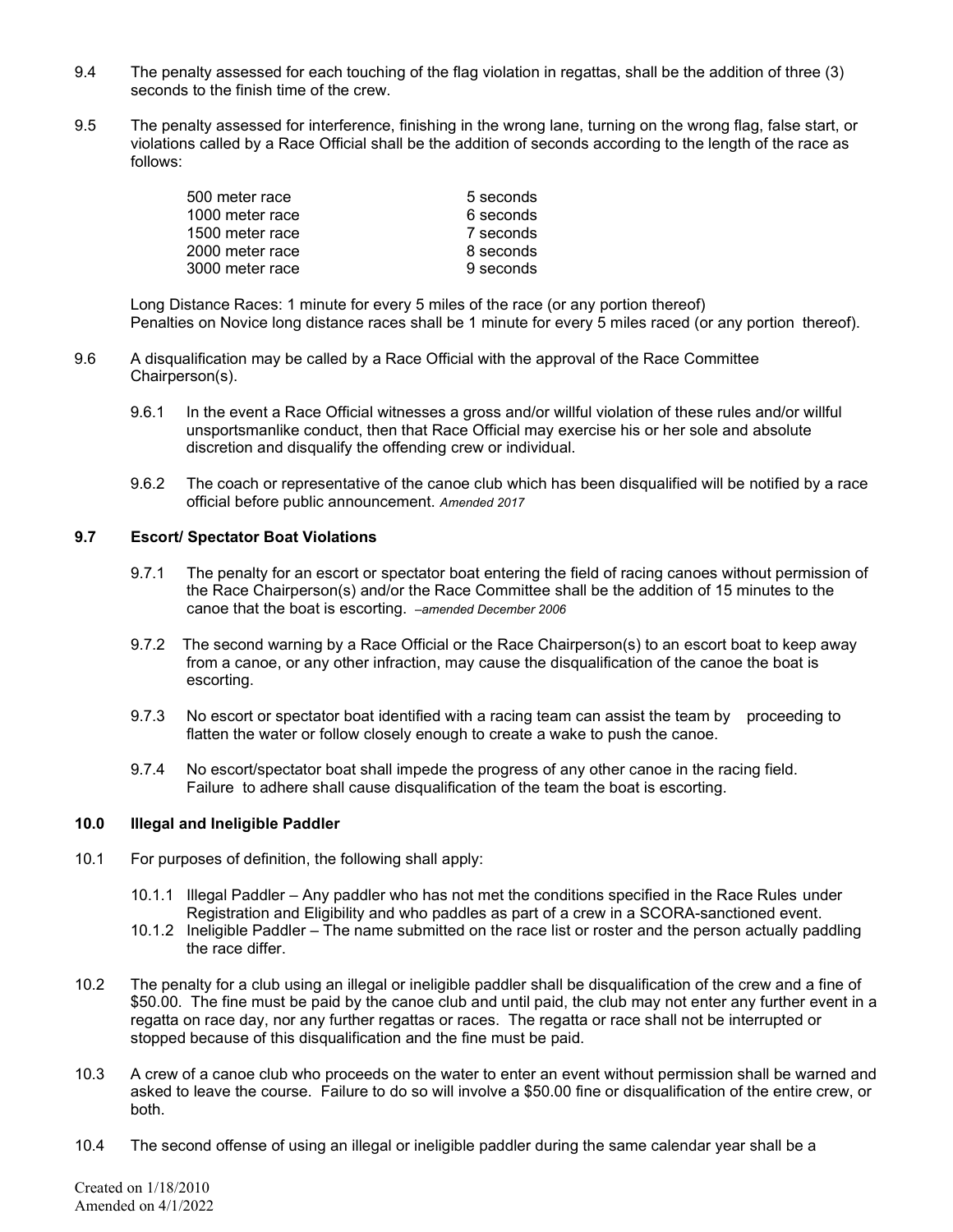disqualification and a fine of \$100.00. The fine of \$100.00 must be paid by the canoe club and until paid, the club may not enter any further event of a regatta on a race day, nor any further regatta or race. The regatta or race shall not be interrupted or stopped because of this disqualification and fine, which must be paid.

#### **11.0 Petitions**

- 11.1.1 A petition is a written request, submitted to the Race Committee for its approval concerning any race related matter therein set forth.
- 11.1.2 Any and all petitions must be submitted to the Race Committee, in writing, along with a \$50.00 fee, no later than the date so appointed by the Race Committee, and the Race Committee shall render its decision at the same time.

#### **12.0 Flat Course/Modified Regatta Rules**

A Modified Regatta is raced on a closed course with lanes and includes all divisions in their own events. It should be visible and spectator friendly, and the races should be over short distances.

#### **12.1 Course:**

The official SCORA racecourse shall be 500 meters in length and shall be laid out in equal lanes, preferably 100 feet wide, and not less than 80 feet wide. Each lane shall be identified at both ends by a colored flag, which will be the same color at both ends. Flags for the designation of lanes shall remain the same color for all regattas. With the exception of OC1 and 1,500-meter events, all races will be started and finished from the same end of the course.

- 12.1.1 All turns shall be left around assigned lane flags. All parts of the canoe must pass the turn line. The canoe may not touch any flag. Touching of any flag during a race shall constitute a three-second penalty per infraction.
- 12.1.2 Lane width is defined as the full lateral distance between adjoining flags. All canoes must remain in their own lanes while passing the lane flags, which shall be to the left of each canoe. Canoes shall keep in their respective lanes as closely as possible throughout the race and in no way may they interfere with other participating canoes. Where two canoes approach each other from opposite directions within the same lane, each canoe must occupy as nearly as possible the one-half width of the lane nearest its own line of flags so that the canoes pass each other hull to hull.

#### **12.2 Alternative Format**

Alternative Format, or "sprint" racing, shall be any form of short distance racing other than traditional flat course racing.

- 12.2.2 Proposal to do Alternative Race shall be made by SCORA Affiliate Club on Race/Bid proposal.
- 12.2.1 Course and race format shall be approved by SCORA Race Committee.
- **12.3 Swamping**: A canoe that swamps during a regatta race may be bailed out by its crew and allowed to continue in the race. Outside assistance will disqualify a crew. All canoes must finish with a full crew of six (6) members.

#### **12.4 Drawing of Lanes and Entries:**

- 12.4.1 The Seeding Committee, which Committee shall be appointed by the Race Chair, shall receive entries and conduct the assignment of lanes.
- 12.4.2 An entry for a six (6) man crew will include six paddlers and alternates not to exceed three (3). The same three alternates may be used for all classifications in which they qualify.
- 12.4.3 Clubs will be required to submit a roster of crews to be raced during the regatta to the Race Committee no later than the date agreed upon by the Race Committee, according to Section 4.0, prior to the start of the first race of any scheduled regatta. No rosters will be accepted after the time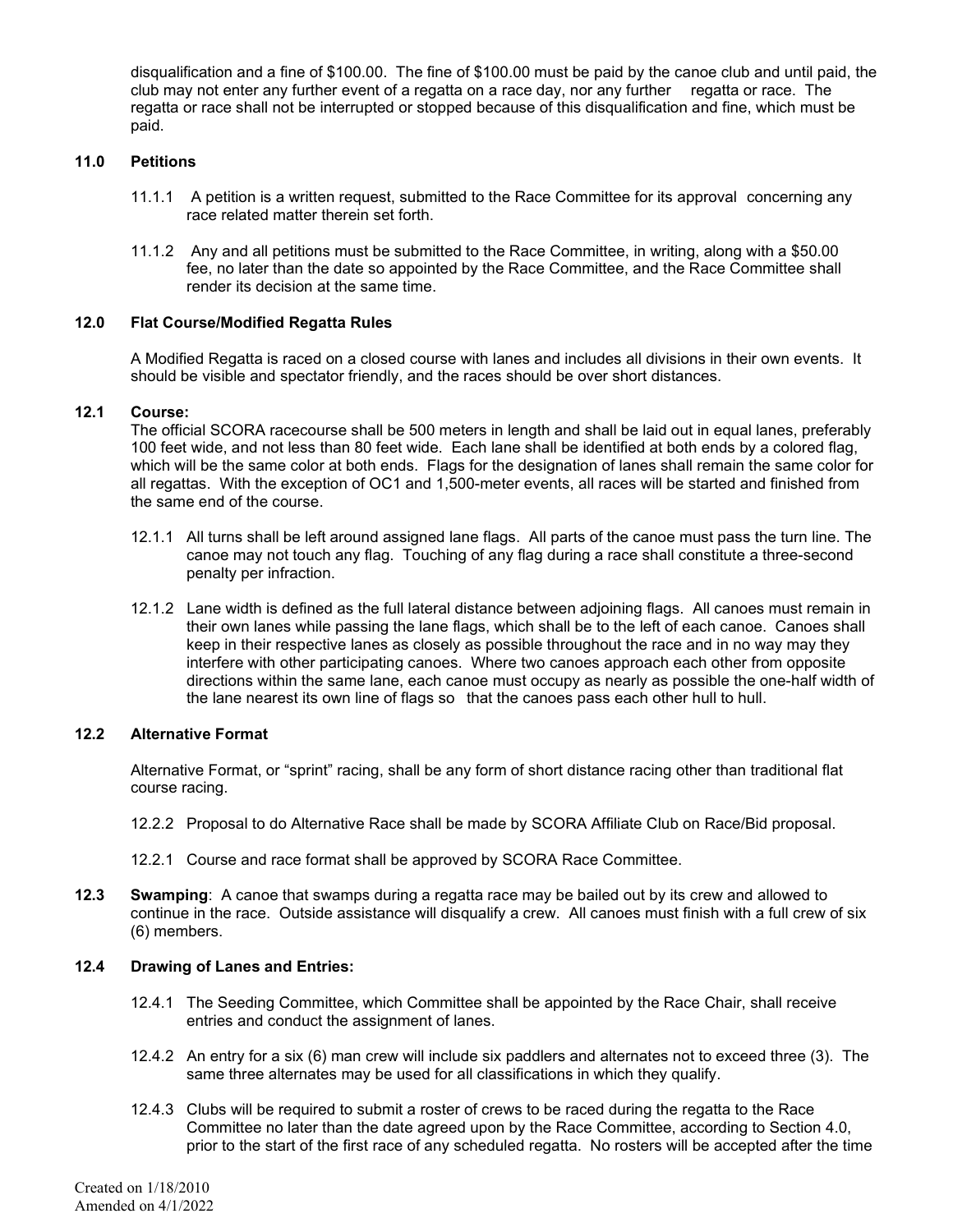mentioned above. Names will not be changed after the rosters have been turned in. Names not on the roster will not be allowed to compete in an official status.

#### **13.0 Open Sea (Distance) Races – Additional Rules**

Note: When sanctioned races are held in open seas, the foregoing rules shall apply in addition to the following:

#### **13.1 Starting of Race**

- 13.1.1 When each club entry and their escort boats have been checked in, the Race Committee shall call a meeting of all inspectors, coaches, and/or crew captains prior to the start of the race for the purpose of final instructions on the race and other pertinent matters.
- 13.1.2 The race will be started by the Official Starter.
- 13.1.3 A canoe entry is free to follow any course during the race, provided it starts, finishes, complies with all designated turning points, and thus completes the full racecourse.

#### **13.2 Passing.**

In races that do not require the canoes to maintain their respective lanes, a canoe that is attempting to pass another shall keep clear at all times, and in no way may it interfere with the canoe it is attempting to pass, nor shall the canoe in the lead attempt to prevent another from passing.

#### **13.3 Rounding Mark.**

In races that do not require canoes to maintain their respective lanes and a double marker flag and float are to be rounded, the following rule applies:

- 13.3.1 If an overlap (see below) occurs when two canoes are approaching a marker to be rounded, the outer canoe shall give way to allow the canoes closest to the mark to round the mark. The lead canoe is under no obligation to give way before an overlap is established. In case of doubt, it will be presumed that the overlap was not established in the proper time.
- 13.3.2 Passing around the mark (buoy, flag turn) is allowed providing the passing canoe, in attempt to pass another canoe(s), does not impede that canoe's progress or create a safety hazard to the other canoe(s). *amended 2017*

#### **13.4 Overlap.**

Overlap is defined as a condition that exists when no open water can be seen between the stern of one canoe and the bow of another, when the canoes are viewed at right angles to their course.

13.4.1 An overlap must occur at least 2 canoe-lengths prior to reaching a buoy (turning point) for the overlap to be considered established for purposes of rounding the mark. *Amended 2017*

#### **13.5 Paddlers and Relief Paddlers**

- 13.5.1 There may be no more than six (6) paddlers paddling in any canoe at any time during a race.
- 13.5.2 Original and/or relief paddlers may be used at the discretion of the captain or coach in accordance with the procedures for that particular race.
- 13.5.3 Each canoe must finish the race with six (6) paddlers in order to qualify for placement and awards.

#### **13.6 Swamping or Overturning of Canoes**

13.6.1 If a canoe swamps or overturns after the start of a race, the canoe may be righted and/or bailed out and will be allowed to continue the race. A time limit of twenty (20) minutes will be allowed to right a swamped canoe in order to finish a race. Beaching an overturned canoe is not allowed and is cause for disqualification.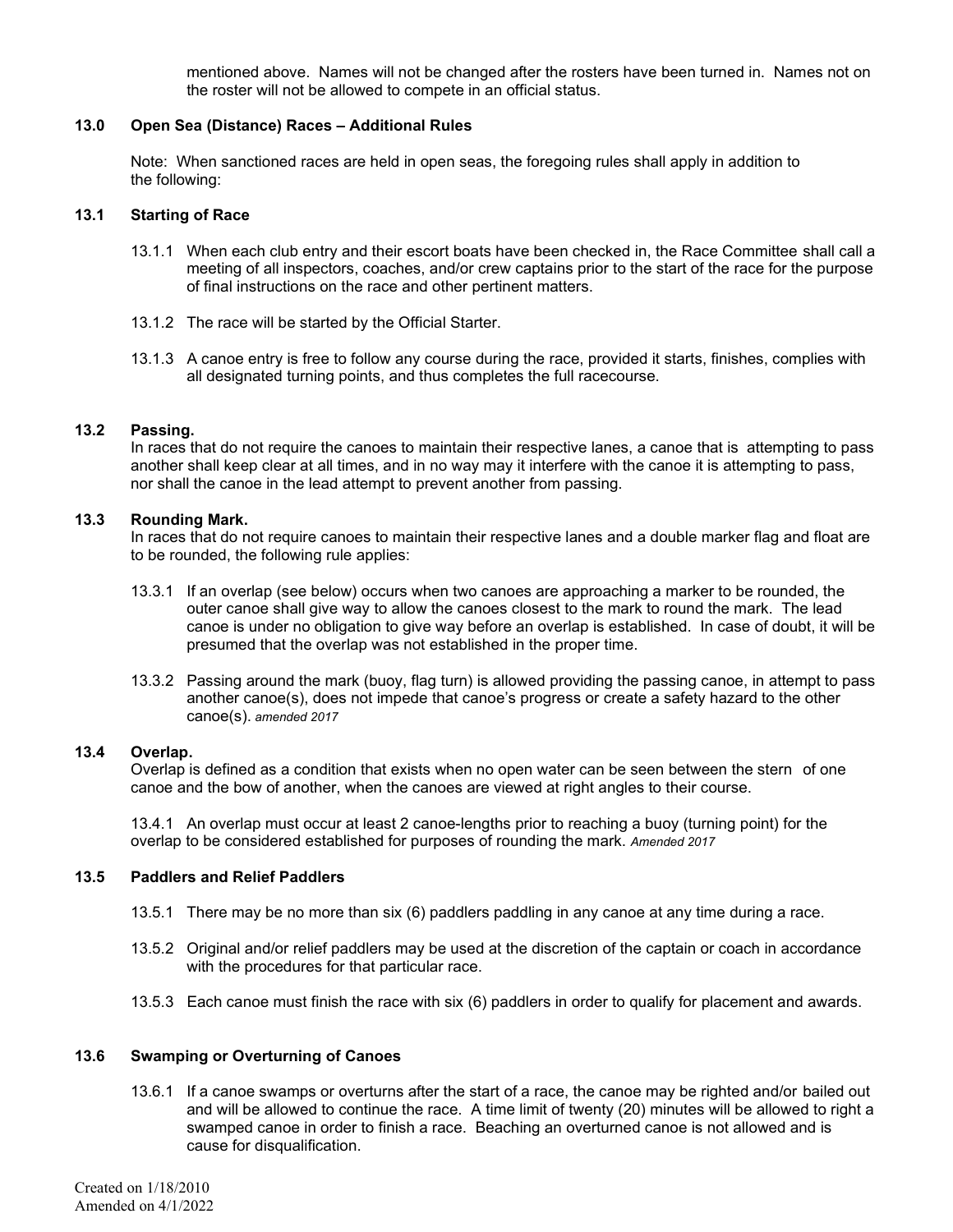13.6.2 Relief paddlers on an escort boat may assist in righting and/or bailing out a swamped canoe.

#### **13.7 Escort Boats**

- 13.7.1 Each escort boat must follow behind its assigned canoe throughout the race. It can, at no time, come alongside closer than 45 feet or ahead of seat five (5) except during transfer of relief paddlers or in case of an emergency.
- 13.7.2 Unsafe conditions due to an escort boat being overcrowded with spectators or helpers may cause the boat to be declared unfit as an escort boat by the Race Committee. For safety purposes, all U.S. Coast Guard rules apply.
- 13.7.3 On all starts, escort boats will be prohibited from entering the field of racing canoes for a minimum of ten (10) minutes or as specified otherwise by the Race Chairperson(s).
- 13.7.4 All safety/escort boats must adhere to SCORA Escort Boat Policy Appendix H (pending) *amended 2017*

#### **13.8 Safety**

- 13.8.1 It shall be the responsibility of the Host club to supply at least four (4) official boats (one lead/safety boat and three chase/safety follow-up boats) for all Iron races, three (3) official boats (one lead/safety boat and two chase/safety follow-up boats) for all 9-man distance races, and two (2) boats for Regattas/Sprints (one start boat and one turn boat).
- 13.8.2 The Host club will receive a SCORA subsidy to cover operating costs for these official boats
- 13.8.3 Safety boats are mandatory items for all open sea events. A Host club which fails to provide safety boats will forfeit its race expense reimbursement.
- 13.8.4 Minimum requirements for mandatory safety boats are as follows: Mandatory safety boats must be capable of carrying six (6) persons in addition to the vessel's crew, must have radio communications, towline, water and First Aid equipment. (To be amended as Coast Guard requirements dictate).
- 13.8.5 All crews must adhere to SCORA Safety Policy (See Appendix E).
- 13.8.6 All safety/escort boats must adhere to SCORA Escort Boat Policy Appendix H (pending)*amended 2017*

#### **14.0 Drug Policy**

It is the policy of the Association that it be forbidden for any competitor to engage in the sport of outrigger paddling, whether in competition or practice, while under the influence or effect of a non-prescribed drug, or other medical practice such as blood doping, that may enhance athletic capabilities or that is prescribed as a controlled dangerous substance under the laws of the United States. (See Appendix F).

#### **15.0 Race Committee Governance**

If the Race Committee is called upon to render a decision on a protest, appeal, penalty imposition, race rule interpretation or any other act requiring a decision to be rendered by the Race Committee on race day or in connection with a particular SCORA sanctioned race, the affirmative vote of a majority approval of the voting power represented at the meeting shall be the act of the Race Committee.

The Race Chairperson shall vote only in case of a tie on any item of action presented to the Race Committee for rendering a decision.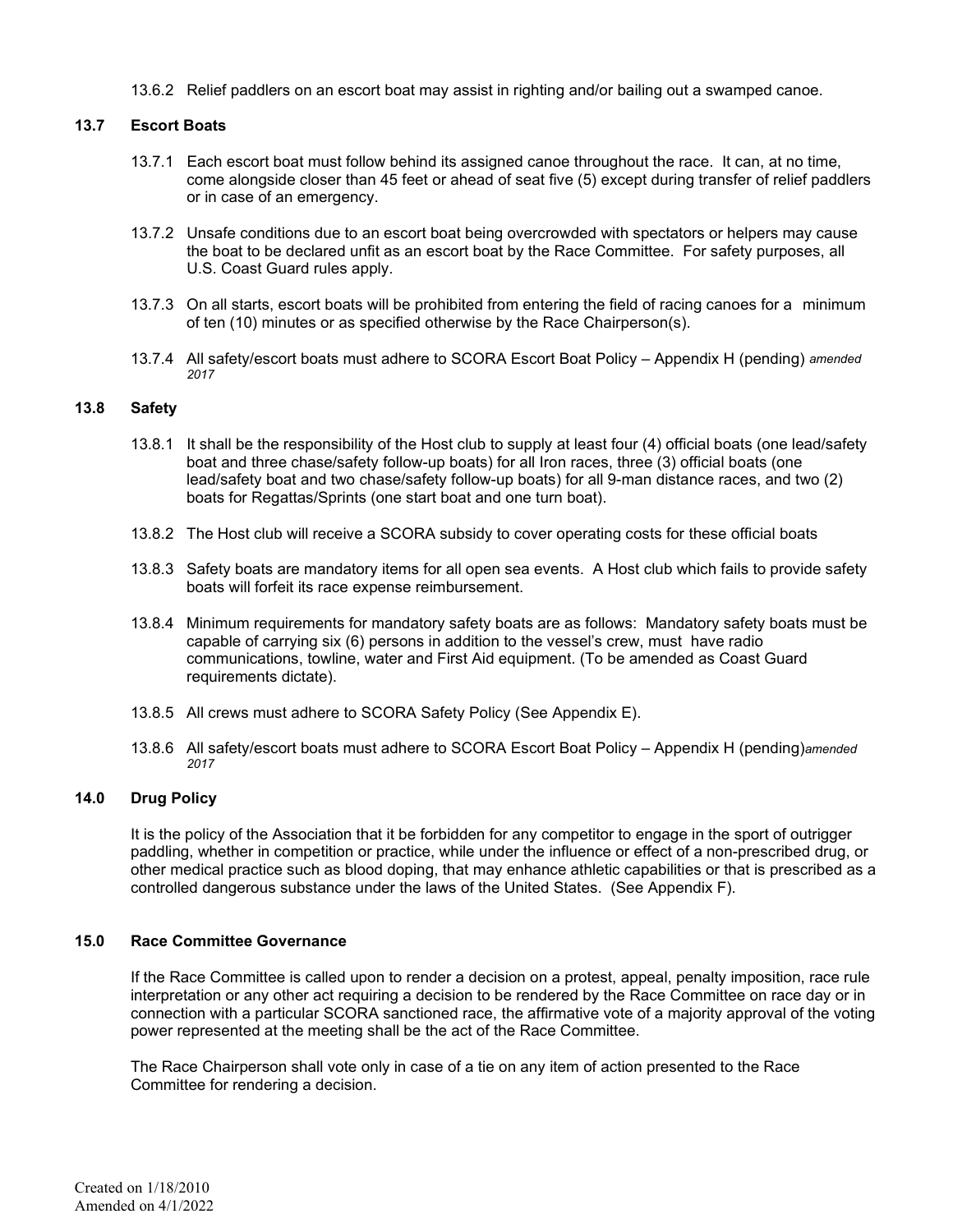#### APPENDIX A.1

#### **CERTIFIED CANOE LIST**

Canoes registered with SCORA and certified by the SCORA weigh master are eligible to participate in SCORA sanctioned races. All canoes must remain in compliance with Section 5.0 of the Race Rules and have weights and/or other features properly affixed as indicated below.

The Canoe Registration shall be updated annually with the addition of new canoes recognized by the Association and the deletion of canoes that are no longer in use.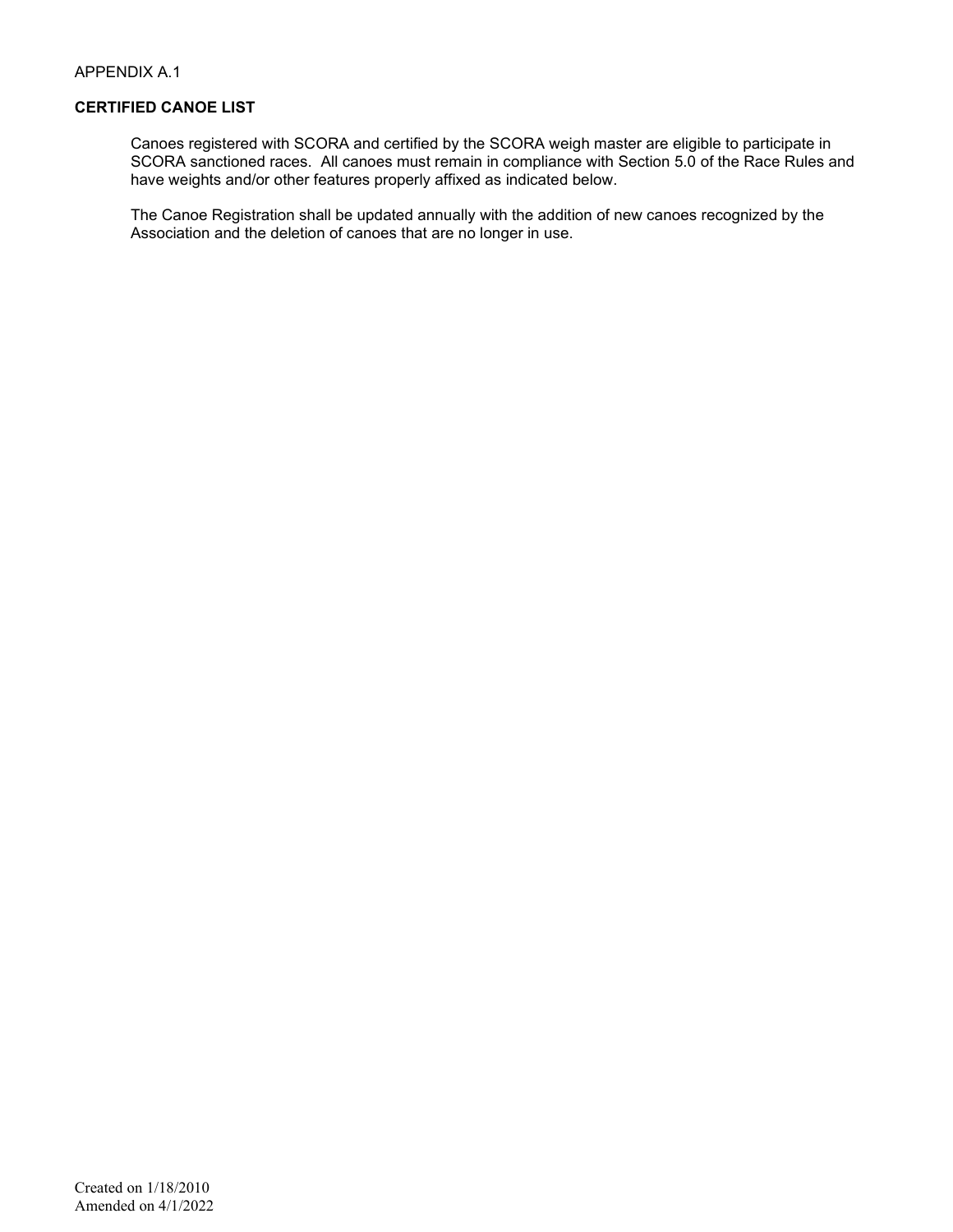

# SPECIFICATIONS AND I

# Hawaiian Canoe Racing Hulls – Design Specifications

# Appendix A.2

Created on 1/18/2010 Amended on 4/1/2022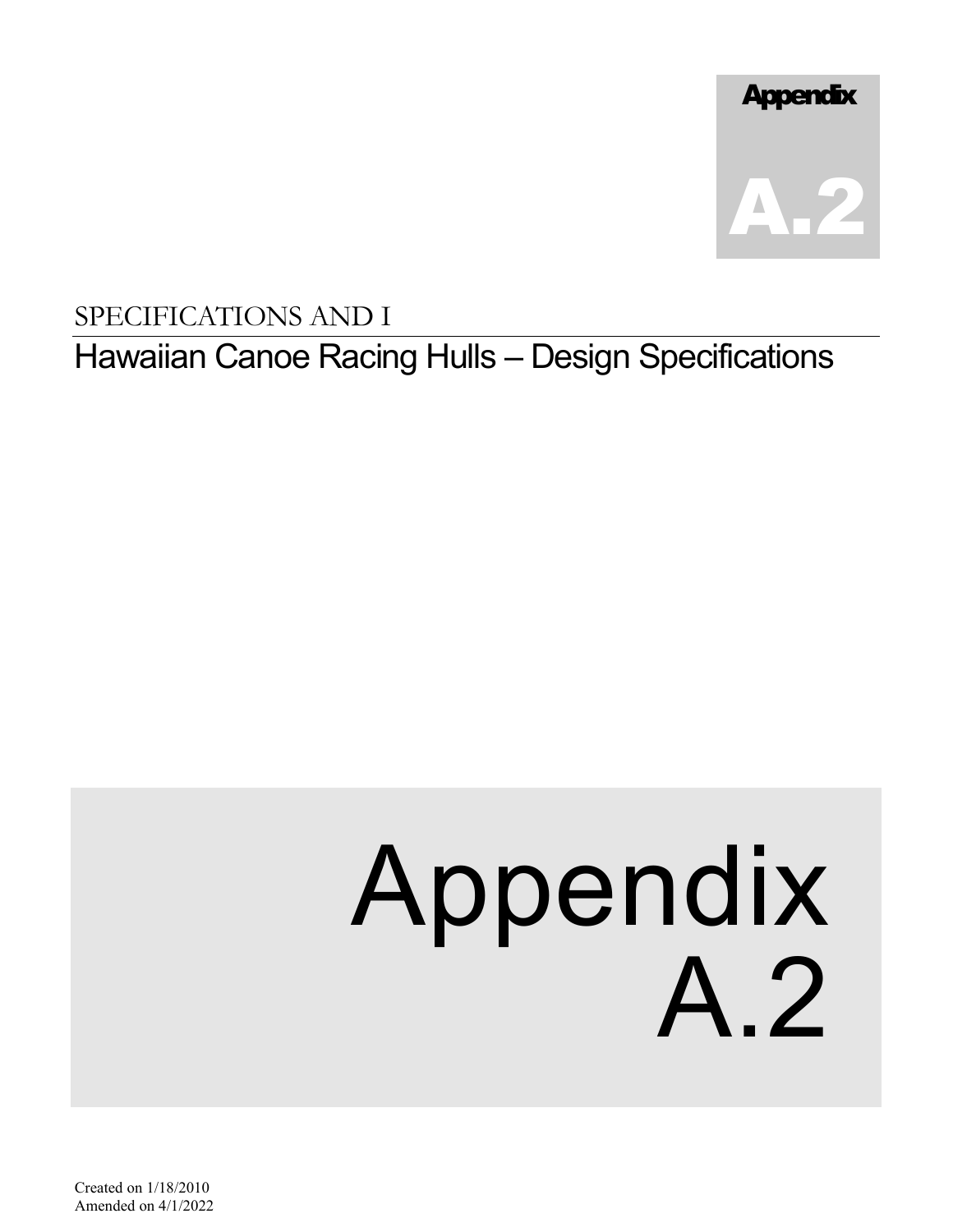# I. GENERAL

The design specifications set forth in the addendum were unanimously adopted by the Board of Directors of the Hawaiian Canoe Racing Association (HCRA) at its regular monthly meeting held July 10, 1978. These specifications were taken from pages 8-16 inclusive, of the document entitled "illustration of Hawaiian SCORA Racing Canoe Hulls in Present Day Use" prepared and copyrighted for HCRA in 1978 by Mr. George Downing. (Reference Section VI, Items A to M inclusive, and section VII, Items A to M inclusive). These specifications were adopted for the purposes of serving as measurement standards which racing canoes must meet to qualify for participation in HCRA sanctioned races and regattas.

# II.SPECIFICATION CHANGES

Atthe1979 annual meeting, the membership approved the following change to the design specifications.

When measuring canoes, fixed lead weights or equivalent (rather than people) shall be used to establish the 1500lb load requirement. These weights shall be located and equally distributed at the following three points: a) center of the canoe (station -0-); b) 14 ft aft of center (station S-1); and c) 14 ft forward of center (station B-1).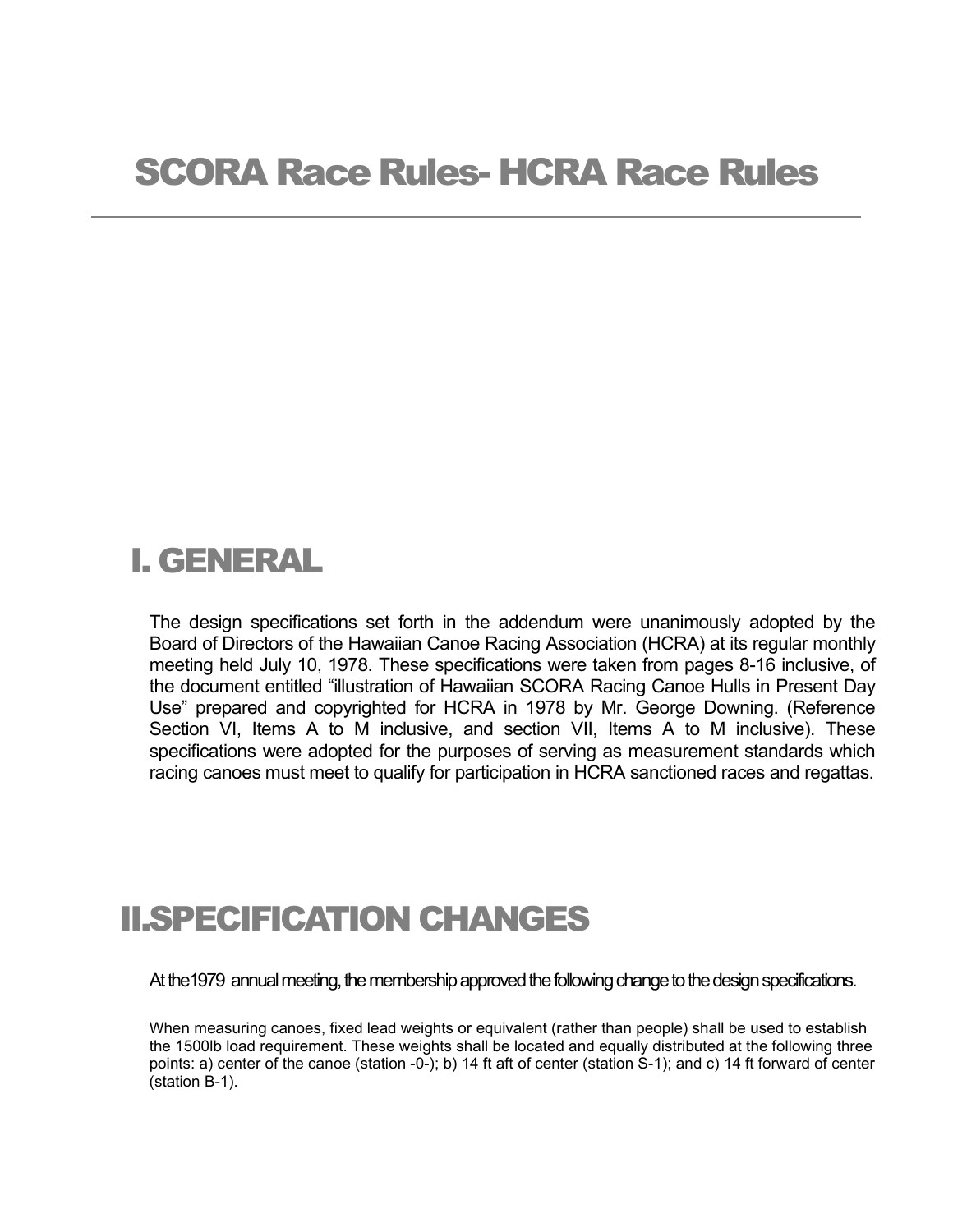# III.Rules covering the design specifications for SCORA Racing Canoes

The following rules cover the design specifications for SCORAracing canoes referred to under SCORA's Race Rules, Section V. Equipment

#### **A. RULE: Maximum Length of Canoe**

That the maximum length of a canoe that will be allowed to compete in the Hawaiian Canoe Racing Association sanctioned or sponsored races will be 45 feet in overall length which means from end of hull to end of hull, or end of manu to end of manu, or any combination thereof that represents the longest measured length. This length is to be determined by the use of a plumb-bob or the establishment of a right angel from a level base line



#### **B. RULE: Maximum Length of Load Water Line**

That the maximum load water line length be 39 ft 0 inches plus a 5% allowance for design error, etc. This water line is to be determined by the use of the methods used to establish the measurement by the Committee. The method used is described in the following:

The weight used in determining the load water line, where measurements are taken is a total weight of 1500 lbs including weight of canoe and weight of each lead weight or equivalent. Example: if canoe weight is 400 lbs then the lead weight placed in the canoe must be 1100 lbs.

(diagram here)

Canoe must be rigged and balanced when water line is marked. Water must be calm with no swells or wind chops over ½ inch in height. Canals and rivers are the most suitable for these markings. Person marking the load water line should be in the water, independent and not touching the canoe other than to mark the water line at the designated stations, S-1, -0-, and B-1 which are determined prior to the canoe being set in the water. Markings should be made with black grease marker that can be wiped off but will not wash away with water.

#### **C. RULE: Minimum Load Water Line Dimensions at Stations**

Minimum measurements

LWL S-1 Located 14 ft. aft of center of length 16-1/8 in.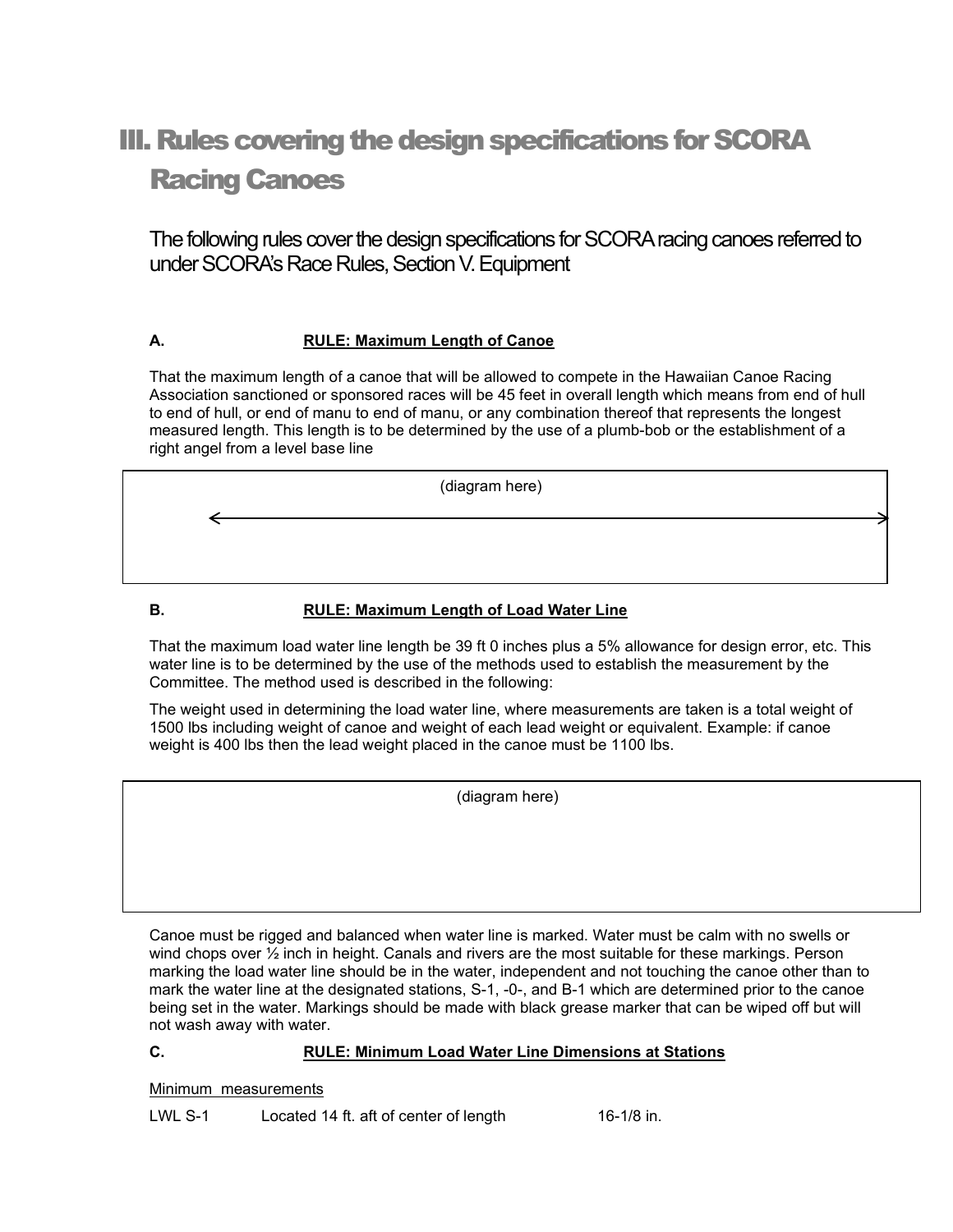| LWL -0- | Located in center of length of canoe | 17 inches |
|---------|--------------------------------------|-----------|
|---------|--------------------------------------|-----------|

LWL B-1 Located 14 ft. forward of center 11 inches

The above measurements listed are the smallest measurements that will be allowed at these stations at the load water line.

#### **D. RULE: Minimum Load Water Line Stern Run Curve Measurements**

That the minimum LWL Stern Run Curve Measurements at Station R-end, R1, R2, R3, R4, R5, R6, R7 and R8 shall be as listed on the diagram below

(diagram here)

Stern run station measurements taken every three inches, starting from extreme end of water line for a total distance of two feet, working towards Station S-1.

The method used to determine stern run curve Stations R-end, R1, R2, R3, R4, R5, R6, R7, R8 is the same as explained in section VI, B page 8.

Once the end of the water line on the stern is determined you are then able to mark off Stations R-end to R8. Set the canoe back in the water and mark the water line to establish your run curve measurements.

-Example of interpreting stern run curve measurements as shown above:

The dimensions of the LWL in the diagram above, 9 inches from the end of the LWL at Station R3. The measurement is 8 ½ inches.

#### **E. RULE: The Minimum Load Water Line Bow Entrance Cureve Measurements**

That the minimum LWL bow entrance curve measurements at Stations E-end, E1, E1, E3, E4, E5, E6, E7, E8 shall be as listed on the diagram below

(diagram here)

Bow entrance curve LWL measurements taken every 3 inches starting from end of LWL for a total distance of 2 feet towards station B-1.

-Example of interpreting bow entrance curve measurements as shown above:

The dimensions of the LWL in the diagram above, 9 inches from the end of the LWL, the measurement is 5 inches.

Once the end of the water line on the bow is determined, you are then able to mark off Stations E-end to E8. Set the canoe back in the water, mark the water line to establish your entrance curve measurements.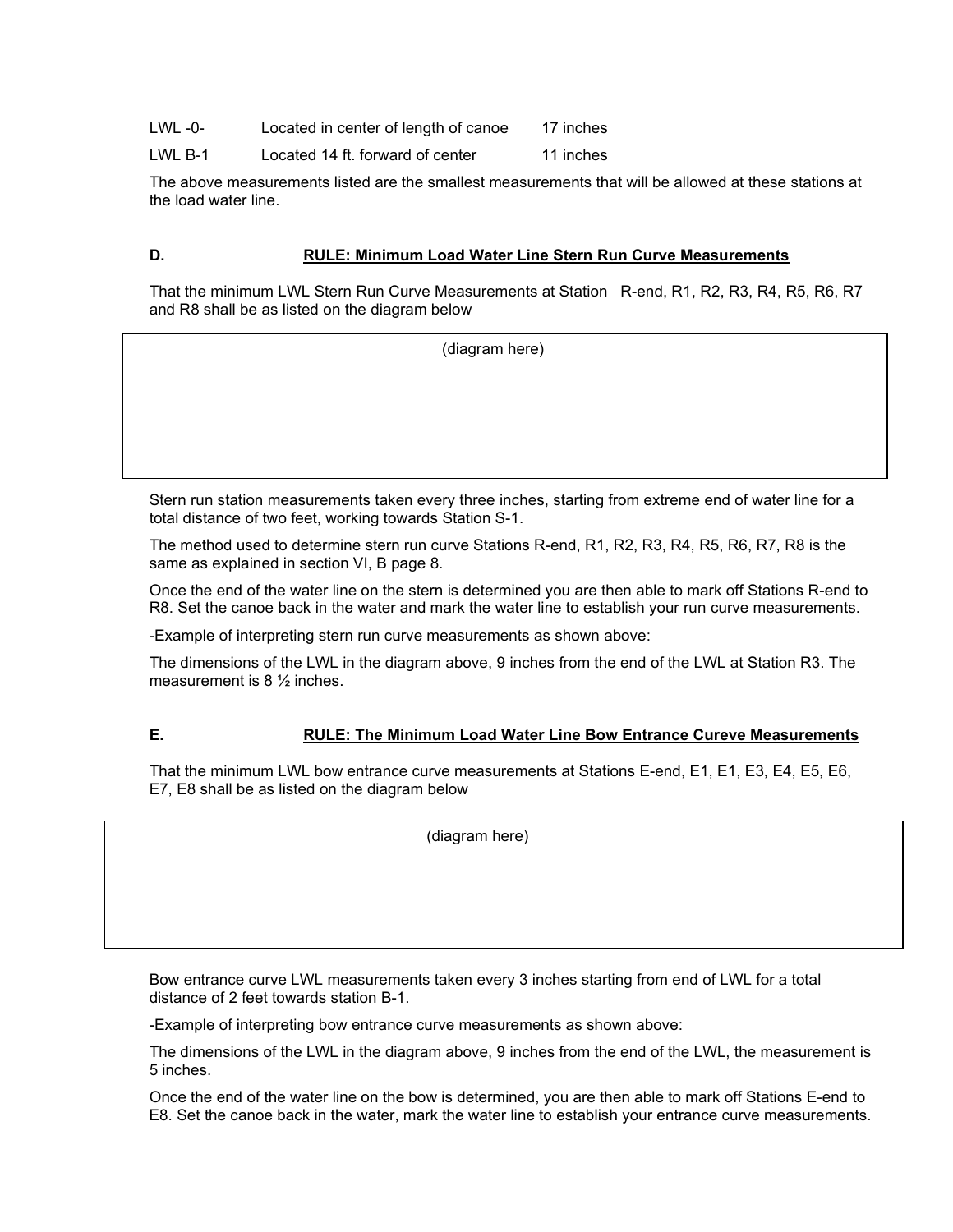#### **F. RULE: Minumum (1500lbs) Draft at Station -0-**

That the minimum (150lbs) draft at Station -0- shall be no less that 71/2 inches.

Minimum allowed draft at Station -0- or deepest part

#### **G. RULE: Minimum Freeboard at Station -0-**

That the minimum freeboard at Station -0- shall be no less than the 91/4 inches from the LWL to the top edge of the gunwale



That the minimum rocker dimensions at Station S-1, -0-, and B-1 shall be no less thatn 2 inches at Station S-1, zero inches at Station -0- and 4 inches at Station b-1. Measurements taken from baseline at

Station points.

**I. RULE:** Ama and iako rigging allowed only on the left (port) side of canoe for all regatta races. Ama may be rigged on either side for all open races.

**J. RULE:** Iako blocking on pepeiaos for the purpose of balancing ama may not be more than 5 inches from bottom of iako to gunwale.

**K. RULE:** Iako must be rigged behind the 2<sup>nd</sup> and 4<sup>th</sup> seats only.

**RULE:** No concave line curves or straight lines are allowed in the load water line (LWL) over all length curve. Elliptical lines must be used when conforming to LWL water line measurements.

Please refer to the following diagram for what is meant by straight line V's and concave water lines:

**M. RULE**: no concave or straight line curves are allowed in the cross sections of water line draft. Only parabolic elliptical convex lines permitted when conforming to LWL draft shape. Straight lone permitted in freeboard area only.

**N. RULES covering the design for the "unlimited" racing canoe** *amended December 2013*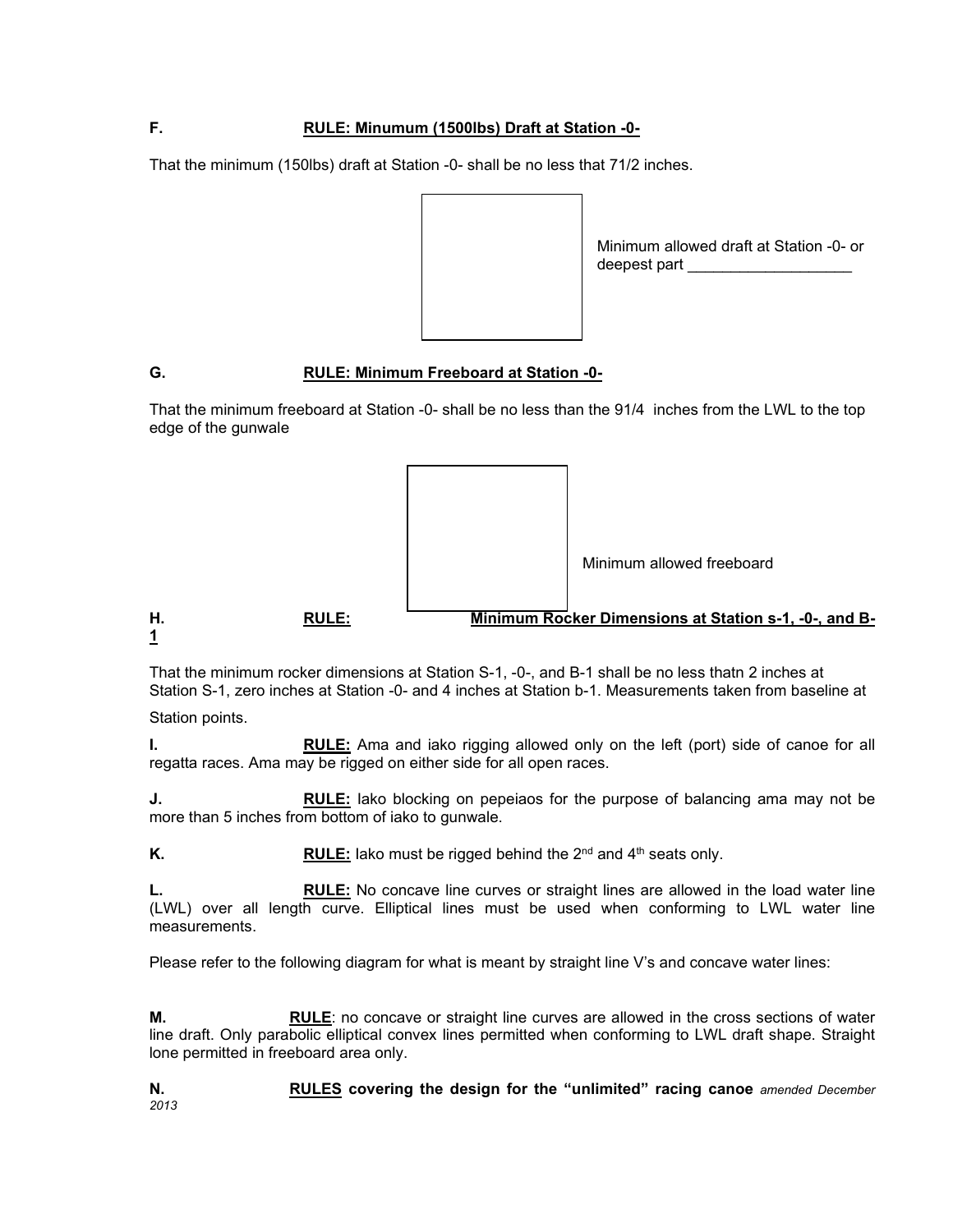# IV.Condensed Rules

## RULE A- Maximum length of canoe 45 feet

## RULE B - Maximum load water line length – 39'0"

## RULE C - Minimum widths at Stations S-1, -0-, B-1 shall be

| $S-1$ | Width = $16 \frac{1}{8}$ | plus a 2% design and or measurement error |
|-------|--------------------------|-------------------------------------------|
| -()-  | Width = $17"$            | plus a 2% design and or measurement error |
| $B-1$ | Width = $11"$            | plus a 2% design and or measurement error |

| R-end | Width $= 0$ "              | plus a 2% design and or measurement error |
|-------|----------------------------|-------------------------------------------|
| $R-1$ | Width = $4"$               | plus a 2% design and or measurement error |
| $R-2$ | Width = $7"$               | plus a 2% design and or measurement error |
| $R-3$ | Width = $8\frac{1}{2}$ "   | plus a 2% design and or measurement error |
| $R-4$ | Width = $10"$              | plus a 2% design and or measurement error |
| $R-5$ | Width = $11"$              | plus a 2% design and or measurement error |
| $R-6$ | Width = $12\frac{1}{2}$ "  | plus a 2% design and or measurement error |
| $R-7$ | Width = 13 $\frac{1}{4}$ " | plus a 2% design and or measurement error |
| $R-8$ | Width = $14"$              | plus a 2% design and or measurement error |

## RULE E - Minimum widths at Stations E-end to E8 shall be:

| R-end | Width = $0$ "            | plus a 2% design and or measurement error |
|-------|--------------------------|-------------------------------------------|
| $R-1$ | Width $= 2$ "            | plus a 2% design and or measurement error |
| $R-2$ | Width = $3\frac{1}{2}$ " | plus a 2% design and or measurement error |
| $R-3$ | Width = $5$ "            | plus a 2% design and or measurement error |
| $R-4$ | Width = $6"$             | plus a 2% design and or measurement error |
| $R-5$ | Width $= 7"$             | plus a 2% design and or measurement error |
| $R-6$ | Width = $7\frac{1}{2}$ " | plus a 2% design and or measurement error |
| $R-7$ | Width = $8\frac{1}{2}$ " | plus a 2% design and or measurement error |
| $R-8$ | Width $= 9"$             | plus a 2% design and or measurement error |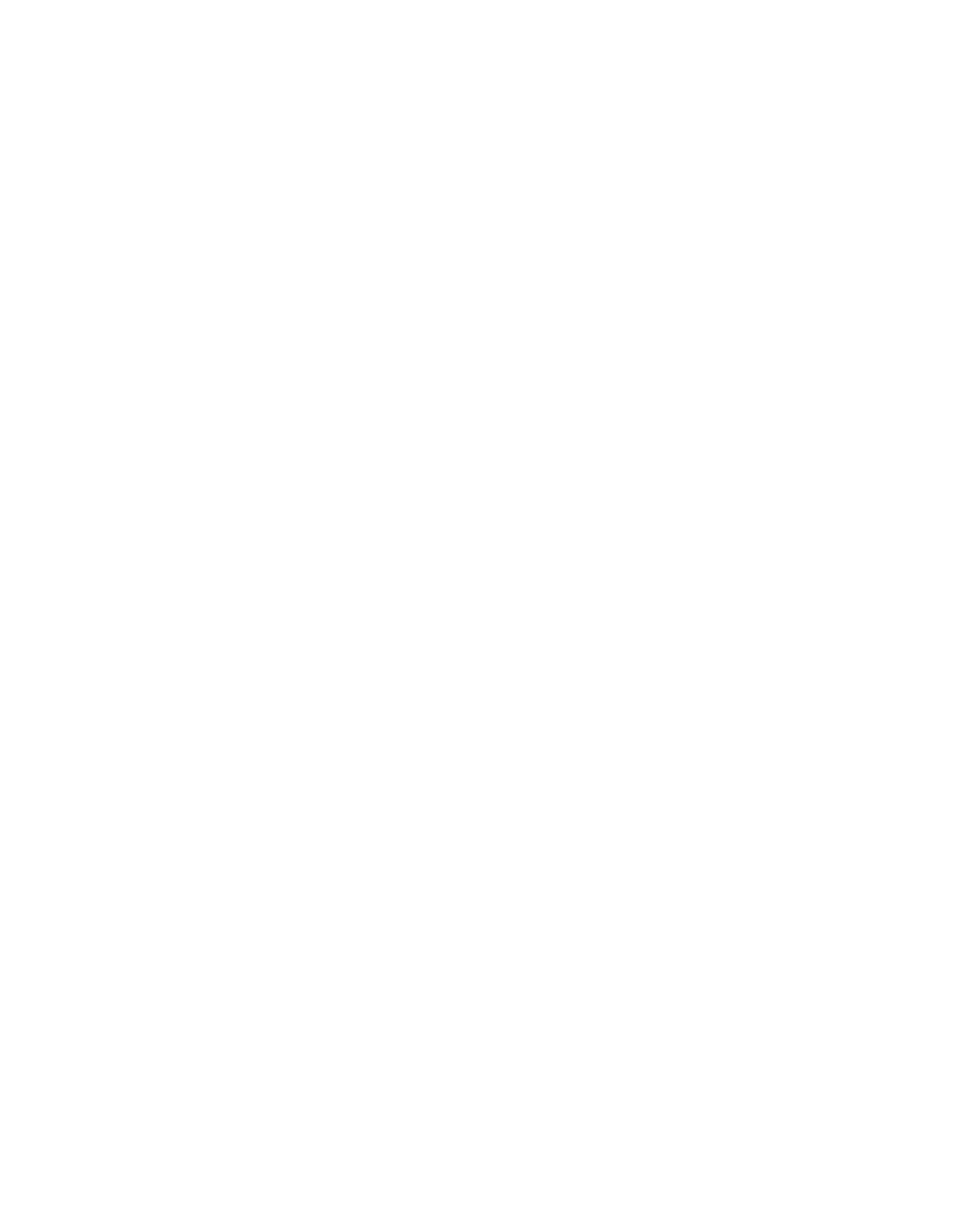RULE F: Minimum draft at station -0- or deepest part of the canoe shall be:

Station -0- or deepest part -  $7\frac{1}{2}$ " plus a 2% design and or measurement error

RULE G: Minimum Freeboard at Station -0- shall be 9¼"

RULE H: Minimum rocker of bottom (keel curve) at stations S-1 and B-1 shall be:

 $S-1 = 2$  inch minimum rocker  $B-1 = 4$  inch minimum rocker

RULE I: Ama and iako rigging allowed only on the left (port) side for all regatta races where turning around a flag is required. Ama may be rigged on either side for all open ocean races.

RULE J: Iako blocking on pepeiaos for the purposes of balancing ama may not be more than 5" from bottom of iako to the top of gunwale.

RULE K: Iakos must be rigged behind seats 2 and 4 only.

RULE L: No concave line curves or straight-line curves are allowed in the load water line curve length.

RULE M: No concave or straight-line curves are allowed in the cross sections of the load water line draft. Only parabolic, elliptical, convex lines are permitted when conforming to the load water line draft shape.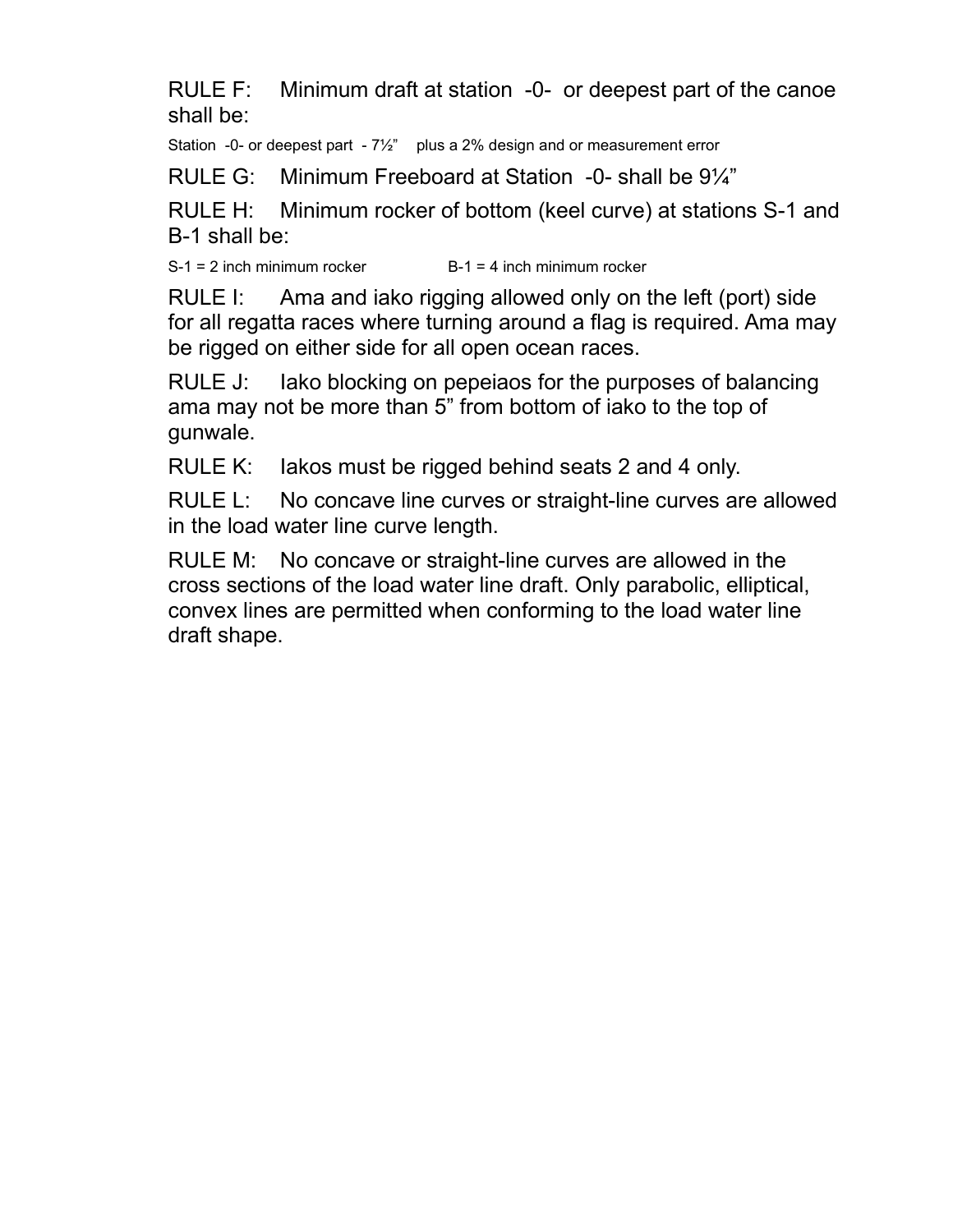APPENDIX B

#### **RACE OFFICIAL DUTIES**

SCORA OFFICIALS DUTIES

From SCORA Race Rules Procedures and Interpretations Manual

Race Officials: Race-Day Duties and Equipment

- 1. Race Chairperson(s)
	- a. Oversee SCORA sanctioned race-day functions and properly conduct races
	- b. Coordinate all SCORA Race Officials
	- c. Other (see Race Rules)
- 2. Race Committee
	- a. Assist SCORA Race Chairperson(s) on race day
	- b. Conduct and manage all race related aspects at all SCORA sanctioned race events
	- c. Review and evaluate each race, and maintain all race-day related records
	- d. Other (see Race Rules)
- 3. Head Officials
	- a. Responsible for all race-day related issues and personnel under their designated jurisdiction
	- b. Responsible to report all race-day related issues to the Chairperson(s)
	- c. Responsible for the upkeep and storage of all their particular race-day related equipment
- 4. Race Secretary
	- a. Shall have available on race-day all current SCORA race-day related forms, ex:
	- -Race Rules –Incident Reports –Entry forms
	- -Canoe Registry (assign new #'s) –Protest Forms –Waivers
	- -Canoe Weights & Inspection –Petition Forms –Results Forms
	- b. Responsible for collecting all data and posting all race-day results
	- c. Shall coordinate with that particular Area Official Coordinator for race-day officials
	- d. Equipment needed: Laptop computer and access to printer, cell phone
	- e. Other (see Race Rules)
- 5. Race Registrar
	- a. Shall collect pre-race and race-day entry forms, waivers and related fees
	- b. Shall provide and coordinate with the Head Timer the official race-day entry list
	- c. Shall report race-day irregularities to Chairperson(s)
	- d. Responsible for seeding process, process registration dates
	- e. Equipment needed: Laptop computer and access to printer, cell phone
- 6. Head Timer
	- a. Responsible for all race-day finish line activities, communication, setup and breakdown
	- b. Shall coordinate with Head Course Judge all start times
	- c. Shall record all race finishes on paper and video
	- d. Responsible for coordinating with Race Secretary all data for posting results
	- e. Assess time penalties
	- f. Video recorder, clerks, timers, spotters
	- g. Equipment needed: Laptop computer and access to printer, timing equip, video equip,
	- radios, cell phone, binoculars, prepare for foul weather
- 7. Head Course Judge

a. Responsible for race-day management decisions on the racecourse for SCORA sanctioned races

- b. Responsible for all on-water SCORA officials during race-day
- c. Responsible for any on-water emergency/irregular racing incidents on the racecourse

d. Responsible for all management issues for SCORA safety and escort boats, as well as any non-SCORA vessel traffic issues occurring on the racecourse during races

e. Personnel needed: starters, aligners, course officials, water safety officials, escort drivers, etc.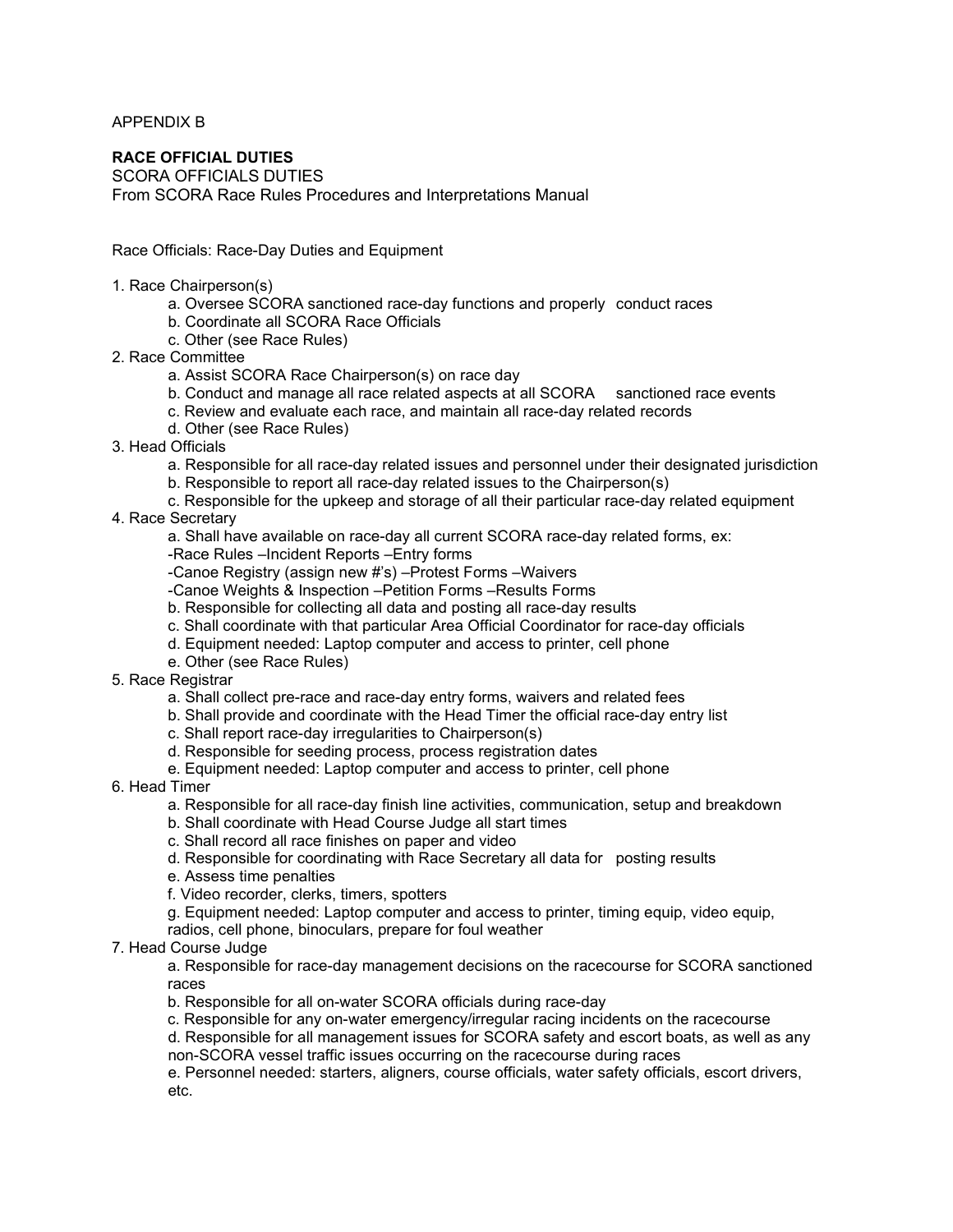8. Head Safety Coordinator

a. Responsible for land safety officials: check canoes for equipment, first aid equipment and personnel

- b. Responsible for water safety officials: paramedic availability, incidental and witness statements
- c. Collect and file CPR and first aid cards
- 9. Race Communications and Public Address Announcer
	- a. Setup PA system
	- b. Responsible for keeping SCORA personnel and public informed of race day functions
- 10. Canoe and Weight Certification Officials
	- a. Responsible for setting dates for yearly weighing and inspection of canoes
	- b. Responsible for informing Chairperson(s) of any canoe deficiencies
	- c. Race Day: see to it that canoes are checked prior to racing for proper equipment and unsafe conditions
	- d. Certifying scale
- 11. Equipment Coordinator
	- a. Responsible for maintaining SCORA equipment and storage of vehicle
	- b. Responsible for informing SCORA Treasurer if any supplies needed for SCORA vehicle and SCORA equipment
	- c. Work with host club Logistics Director and Chairperson(s) for parking and site logistics
- 12. Photographer
	- a. Photograph start lines
	- b. Record potential incidents at turns
	- c. Record finish line placing
	- d. Record awards presentation
- 13. Others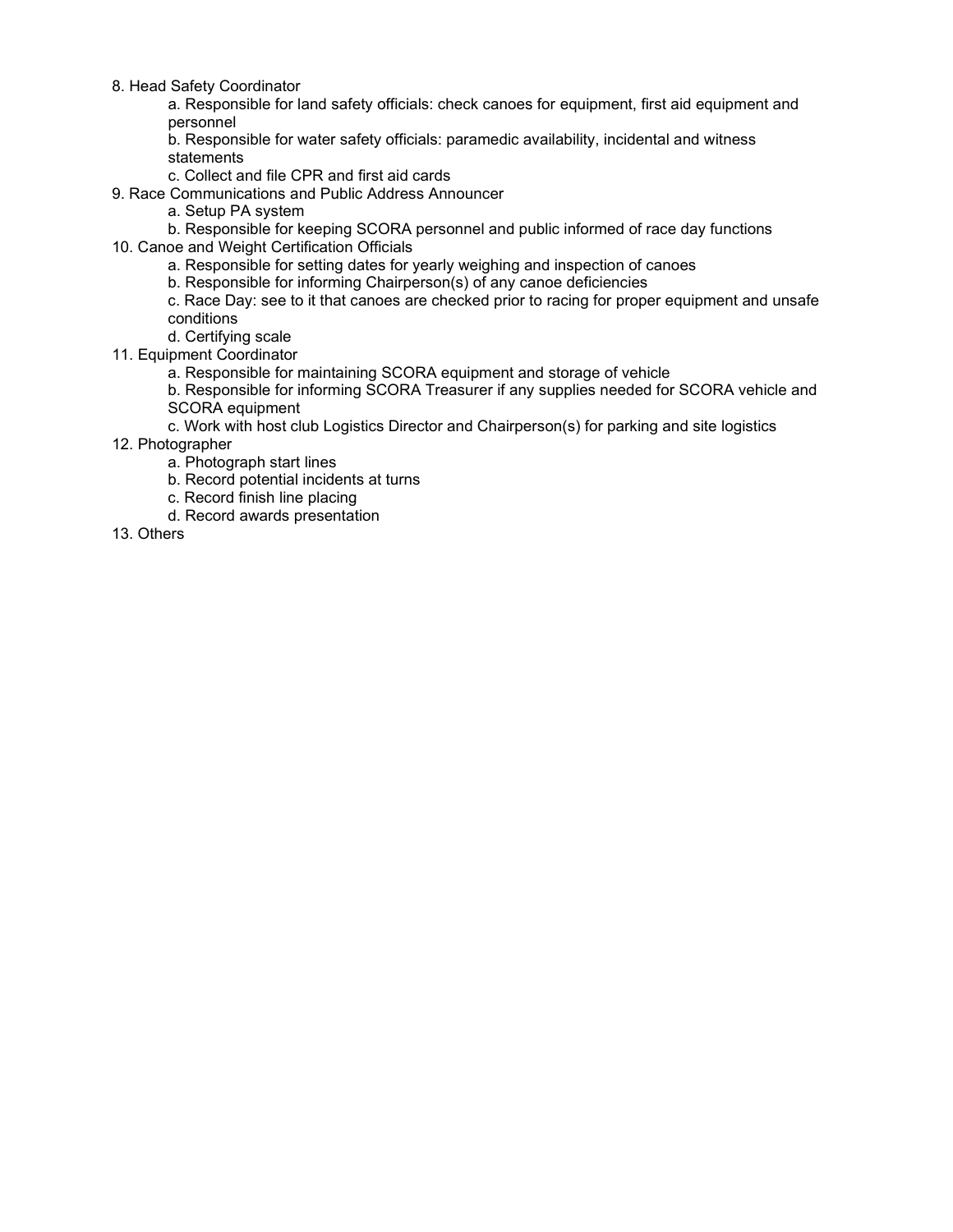**APPENDIX B.2 SCORA OFFICIALS' MANUAL** *added Season 2015*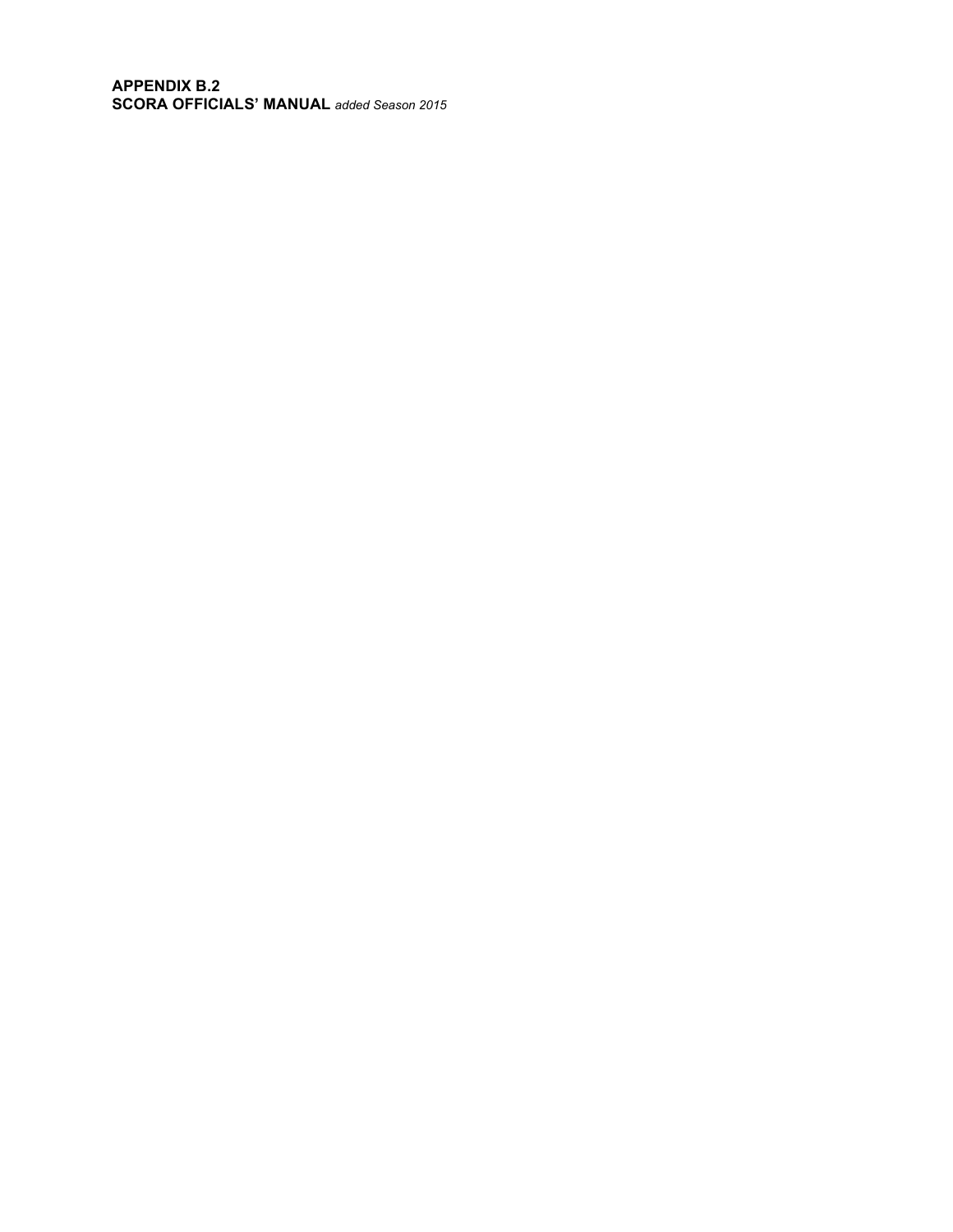#### APPENDIX C

#### **HOST CLUB RESPONSIBILITIES**

Listed below are the responsibilities of the Host Club. These responsibilities should be coordinated by the Logistics Director for the Host Club and status of these items, except those items not applicable to the particular race event, should be submitted to the Race Committee prior to the start of the day's events or as set forth below.

Host Club Logistic Director's Responsibilities

- 1. Provide complete permit package for racing event and site to SCORA Insurance Coordinator.
- 2. Provide complete race packet to member clubs, including maps to race site location no later than 2 weeks prior to the race. If hand delivered, host club must obtain signature of person receiving package.
- 3. Provide a map of the approved racecourse spelling out any navigational requirements or hazards applicable to the course.
- 4. Coordinate sponsors and awards that meet SCORA's Approval Committee requirements.
- 5. Responsibility for safety boats (MANDATORY) Refer to section 13.8 of these Race Rules for requirements of safety boats.
- 6. Supply turn judges and spotters at critical race points.
- 7. Responsibility to obtain written authorization for race from Harbor Departments, Coast Guard, all harbor and open ocean permits, race event insurance, etc., with copies available throughout race day.
- 8. Responsible for coordinating with SCORA officials, public address (PA) systems, SCORA flags and other SCORA race related and even related equipment.
- 9. Responsible for awards ceremony immediately after the race, at the race site.
- 10. Provide volunteer workers knowledgeable in outrigger canoe racing and canoe identification to assist the SCORA race officials with timing, starting and registration (See Appendix B).
- 11. Race hosts and sites will be considered by the Race Committee Attempt will be made to keep the races reasonably spread out among the three Association territories (North, Central and South), and the "championship" races will be held at their traditional sites (Iron Champs – San Diego, State Regatta Championship – Santa Barbara, 9-man "championship"- Newport/Catalina)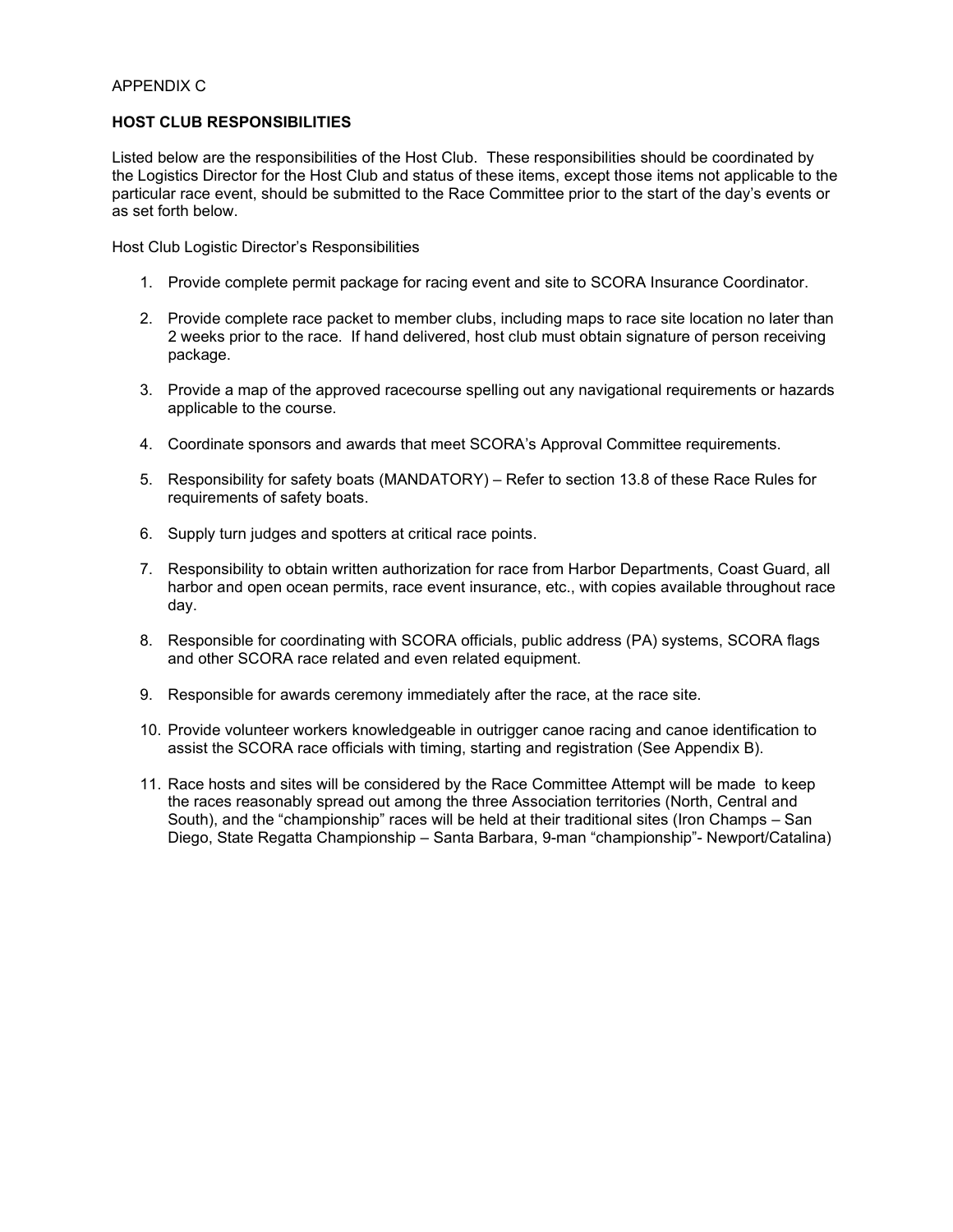#### APPENDIX D

#### **ONE MAN AND TWO MAN CANOE SPECIFICATIONS**

Specifications in these two categories are pending.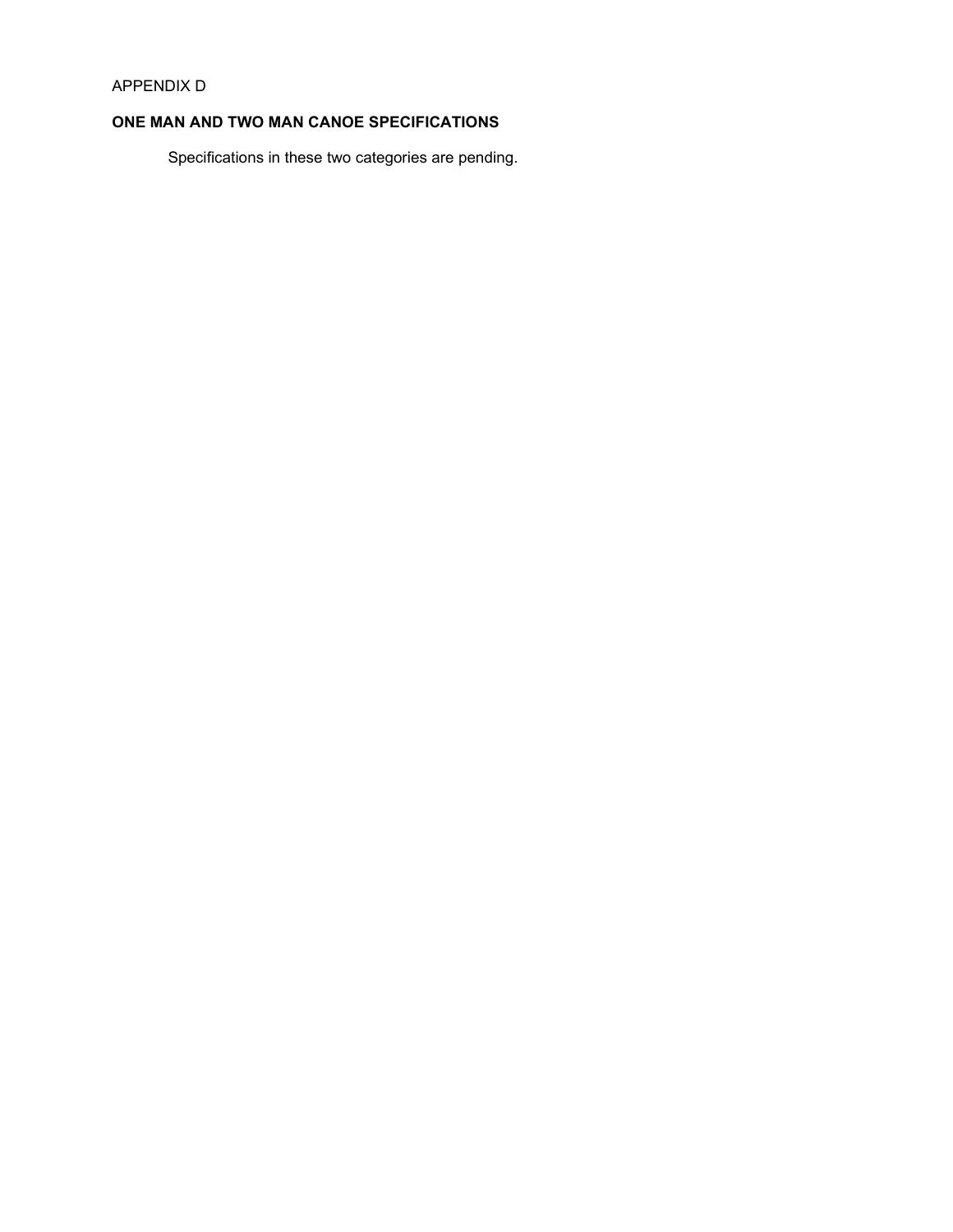#### APPENDIX E

#### **SCORA Best Practices and Procedures**

- 1. All practices should be run by instructors who have demonstrated skill and knowledge of outrigger canoe racing and canoe handling on the open ocean in a variety of weather and water conditions and have the ability to communicate this knowledge as well as an innate concern for the safety and wellbeing of their crews.
	- 1.1. Coaches (head, intermediate, novice, kid instructors) shall attend or have proof of knowledge of instruction not just participation in the sport.
	- 1.2. Safety, water course, and other officials deemed necessary shall attend and pass a course of instruction and demonstrate such skills.
	- 1.3. Clubs shall provide names for all volunteer's duties throughout the season. These persons will become familiar with duties prescribed by the Race Committee.
	- 1.4. Coaches and clubs shall post at their training site the "SCORA Safety Reminder List" and to see to it that all members are aware and have acknowledged the items listed in regard to safety
- 2. Novices shall not be permitted in open ocean alone during SCORA sanctioned events.
- 3. Coaches and steers persons are responsible for making sure the canoe and canoe parts are in seaworthy condition including:
	- 3.1. Proper lashing/ rigging material
	- 3.2. Proper flotation tanks and ama's
	- 3.3. No rough gunnels, loose seats and spray cover tracks, etc.
	- 3.4. Responsible for two bail buckets of adequate size.
	- 3.5. 6 USCG Approved PFDs at all SCORA sanctioned races.
	- 3.6. Responsible for tow ropes being properly attached to canoes, at every race.
- 4. Spray covers must have elastic bands at spray skirts.
- 5. Crews shall obey all California State Navigational water laws, especially in regard to responsibility and avoidance of collisions.
- 6. Steers persons are responsible for the actions of their crew members.
- 7. If a medical emergency while on the water arises, a crew may continue as an Iron-man crew in a 9-man race only if drinking water is available, life jackets are on board, and there is a USCG approved visual signal device on board.
- 8. Safety Boats
	- 8.1. Their purpose is to be aware prior to, during and at the conclusion of the race, that all canoe entrants are accounted for and if assistance is needed, it is given.
	- 8.2. A safety boat- so designated- is solely a safety boat and will never take the place or position of lead or finish boat.
	- 8.3. Safety boats shall have an operating VHF radio for the entire event.
	- 8.4. Coaches and host clubs will see to it that every escort driver for 9man races be given an Escort Boat Skipper Manual well prior to their respective event. See SCORA Policy and Procedure Manual.
- 9. Surf Races (Regatta/Sprints)
	- 9.1. All crews must follow beach master instructions explicitly.
	- 9.2. At no time shall a club allow a novice crew to be outside harbor unattended (i.e., with an experienced steersperson or an escort vessel at hand).
- 10. Club personnel and paddlers, a coach shall acknowledge:
	- 10.1.Club paddlers medical condition
	- 10.2.Know and acknowledge your paddlers' physical abilities
	- 10.3.All paddlers will pass a swim and treading water test, to be acknowledged by the coaches of the club.
	- 10.4.10.4 Coaches shall instruct all crew members in the procedure and steps of righting a flipped and swamped canoe
- 11. The club coach shall have a person on board to become the point person whose responsibility will be the person who communicates with the driver of the change vessel. He will be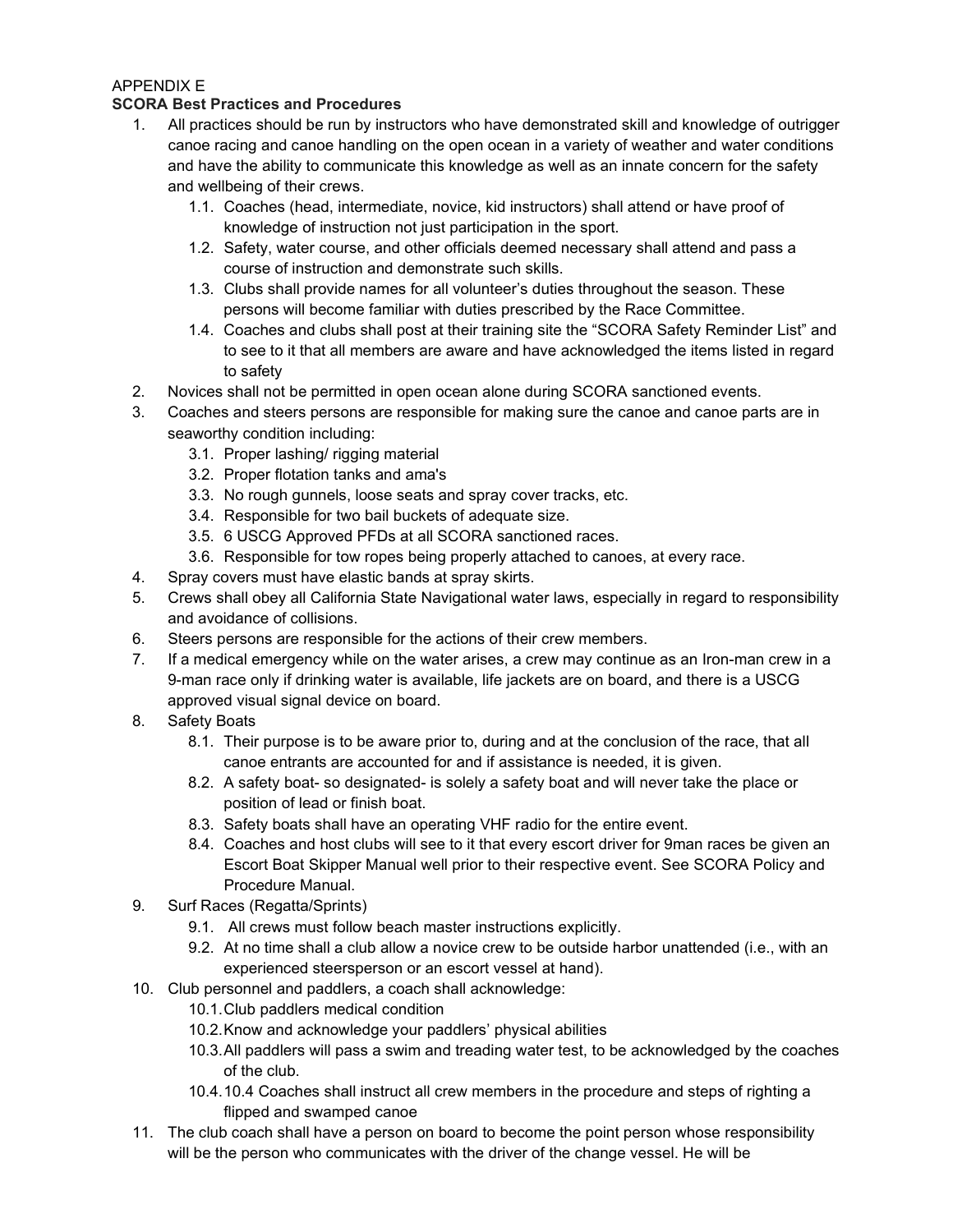knowledgeable of open sea race rules and abide by said rules. He or the skipper shall also be that person that communicates to officials of concerns within the race.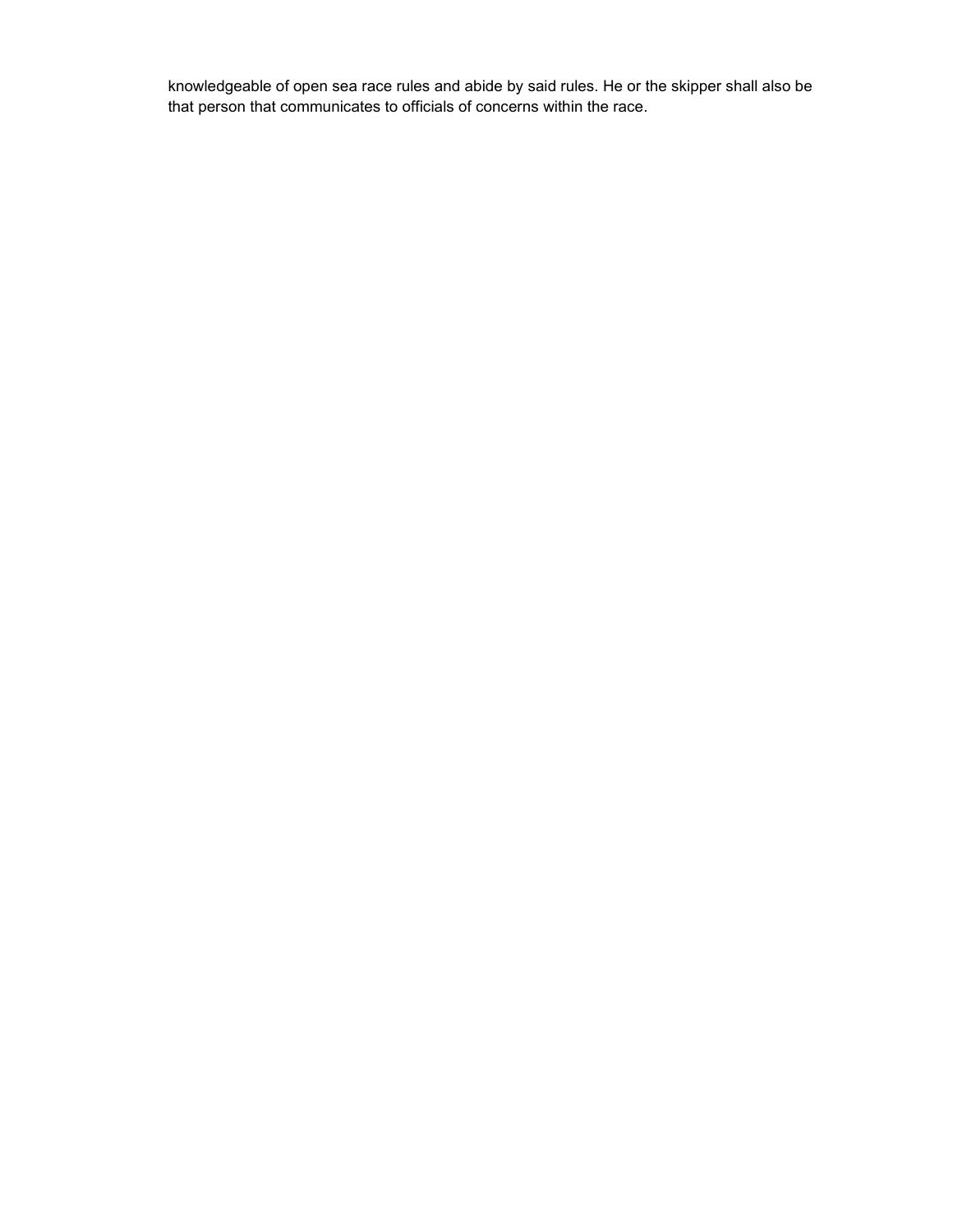#### **Amended, 2006**

Race Rule 1.3.1 Old rule:

5.5.1 **Iron Divisions**

OC6 16/under Boys (run concurrently with novice) *See Note 1.* OC6 16/under Girls (run concurrently with novice) OC6 19/under Men OC6 19/underWomen **OC6 Novice Women OC6 Novice Men OC6 Master Women – Bradley OC6 Master Men – Bradley**  OC6 Senior Master Women – Bradley OC6 Senior Master Men – Bradley OC6 Golden Master Women – Bradley OC6 Golden Master Men – Bradley OC6 Open Women – Bradley OC6 Open Women – SCORA Spec OC6 Open Men – Bradley OC6 Open Men – SCORA Spec OC6 Novice Coed OC6 Open Coed OC6 Master Coed – Bradley **OC6 Senior Master Coed – Bradley** 

#### New rule:

- 5.5.1 **Iron Divisions**
	- OC6 16/under Boys (run concurrently with novice) See Note 1. OC6 16/under Girls (run concurrently with novice) See Note 1. OC6 19/under Men OC6 19/underWomen **OC6 Novice Women- Spec** *amended 2007 season* **OC6 Novice Women- Bradley** *amended 2007 season* **OC6 Novice Men-Spec** *amended 2007 season* **OC6 Novice Men- Bradley** *amended 2007 season* **OC6 Master Women – any canoe hull raced equally** *amended 2006 season* **OC6 Master Men – any canoe hull raced equally** *amended 2006 season* OC6 Senior Master Women – Bradley OC6 Senior Master Men – Bradley OC6 Golden Master Women – Bradley OC6 Golden Master Men – Bradley OC6 Open Women – Bradley OC6 Open Women – SCORA Spec OC6 Open Men – Bradley OC6 Open Men – SCORA Spec OC6 Novice Coed – any canoe hull raced equally OC6 Open Coed – any canoe hull raced equally **OC6 Master Coed – any canoe hull raced equally** *amended 2006 season*

Language pursuant to the decision made by the SCORA Board of Directors at the December 2005 Annual Meeting. Refer to minutes of that meeting.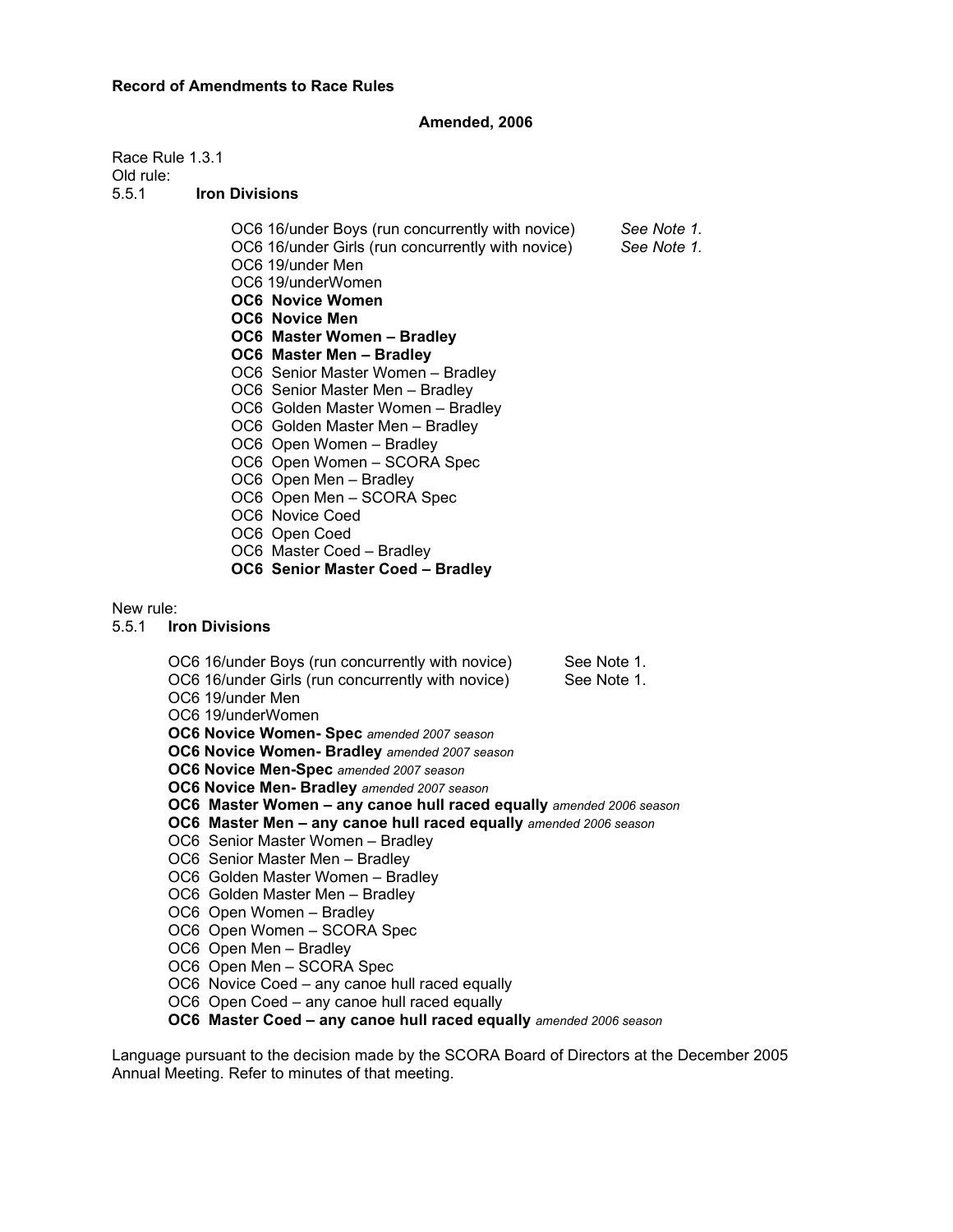## Old rule:<br>**3.2.1**

**3.2.1** Any club which is an accredited member of SCORA and has complied with the SCORA membership dues payment provision and other requirements as set forth in the SCORA Bylaws, shall be eligible to compete in SCORA sanctioned racing events. Distance and/or invitational races will have specified eligibility rules. All entries in SCORA races must be from a recognized club and/or association and must have proof of insurance

# New Rule:<br>3.2.1 An

**3.2.1** Any club which is an accredited member of SCORA and has complied with the SCORA membership dues payment provision and other requirements as set forth in the SCORA By-laws, shall be eligible to compete in SCORA sanctioned racing events. Distance and/or invitational races will have specified eligibility rules. All entries in SCORA races must be from a recognized club and/or association and must have proof of insurance. All entries in SCORA races must be from a recognized SCORA member club and/or provide proof of membership in other recognized outrigger association AND must have proof of insurance. *Amended 2006 season*

Language pursuant to decision reached by Race Committee at a Special Meeting called in August of 2006. Refer to minutes of that meeting.

#### **Amendments** to race rules as a result of the Annual Meeting December 2006, to be incorporated, and put into effect for the 2007 racing season.

# Old Rule:<br>9.6 E

#### **9.6 Escort/ Spectator Boat Violations**

9.6.1 The penalty for an escort boat entering the field of racing canoes without permission of the Race Chairperson(s) and/or the Race Committee shall be the addition of 15 minutes to the canoe that the boat is escorting.

New Rule:

#### **9.6 Escort/ Spectator Boat Violations**

9.6.1 The penalty for an escort *or spectator* boat entering the field of racing canoes without permission of the Race Chairperson(s) and/or the Race Committee shall be the addition of 15 minutes to the canoe that the boat is escorting.

# Old rule:<br>6.3

#### **6.3 Other Officials**

Additional SCORA Race Officials shall be appointed as needed by the Race Chairpersons and/or Race Committee and identified at the beginning of each race day.

New Rule adds:

**6.3.1** Each club will provide two (2) persons to make up an Officials pool, to be called upon to be Officials at SCORA events. Each person will attend instruction classes prior to the racing season.

#### **Amendments** to race rules as a result of **Special Meeting called March 2007**, to be incorporated, and put into effect for the 2007 racing season.

## Old Rule:<br>6.1

#### **6.1 Race Chairperson(s)**

6.1.1 The Race Chairperson shall enforce and abide by the adopted Race Rules of SCORA and sign<br>all official documents of SCORA concerning race day procedures. The Race \_\_\_Chairperson(s), \_\_during all official documents of SCORA concerning race day procedures. The Race the sanctioned racing events of this Association, shall have the complete and sole power in any decision-making role where racing is concerned, in the interpretation and enforcement of the decision of the i<br>association's adopted Race Rules, and further, and the sociess the power to levy fines in accordance association's adopted Race Rules, and further, with the Race Rules and in any instance where the reputation of the Association is suffering degradation by a member of the Association. The Race Chairperson shall be the judge where rule violations or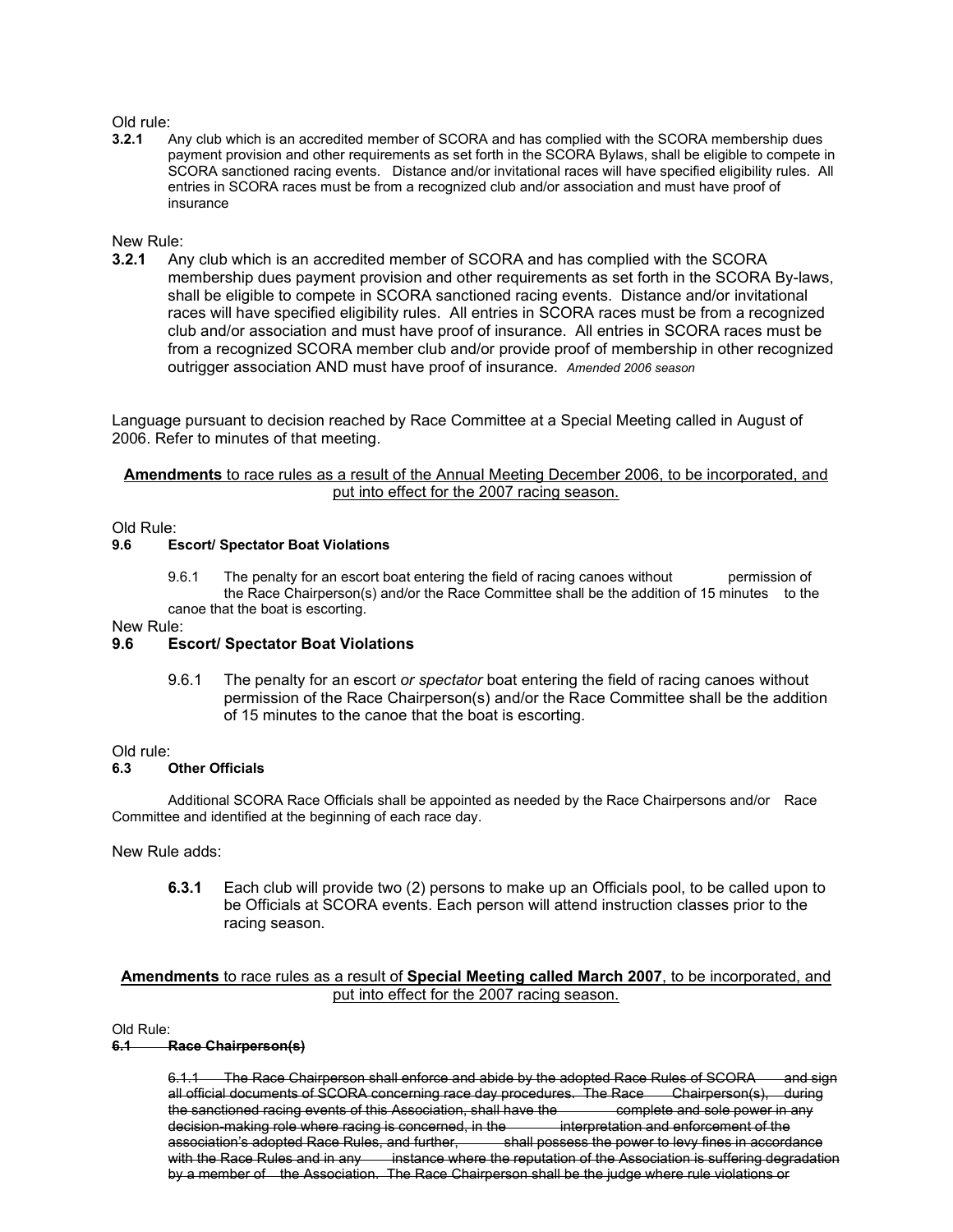interpretations occur and his or her decision shall be final, unless upon petition, the Race Committee overrules the decision by a majority vote.

The Race Chairman shall be responsible for approval of the racecourses, and the race day schedule of racing events, and shall have authority to change the race course if conditions cause the initial race course to be unsafe.

#### **6.2 Race Committee Officials and Duties**

6.2.1 The Race Committee shall preside and officiate at all Association sanctioned races scheduled by the Association and ensure that races are conducted in accordance and compliance with Race Rules, safety policies and all other policies and guidelines adopted by the Association concerning racing.

The Race Committee shall act upon all petitions and protests submitted in accordance with Sections 8.0 and 11.0 and shall render a decision as soon as possible, not to exceed seven (7) days following the submission of the petition or protest. The decision of the Race Committee on matters within its authority shall be binding and final.

The Race Committee shall appoint a Race Secretary who shall on race day be responsible for collecting race results data and posting of the results in a timely manner. The addition, as part of his or her duties, the Race Secretary is responsible for maintaining and timely publishing any amendments to the Race Rules, attending all race committee meetings and prepare meeting minutes.

The Race Committee shall appoint a Race Registrar and registrar assistances as may be needed<br>ie all registration needs at all scheduled sanctioned races of this \_\_\_\_\_\_\_Association. to manage all registration needs at all scheduled sanctioned races of this

The Race Committee, through its appointed Race Committee secretary, shall be responsible to timely publish meeting calendars and deadlines for submission of race rule revisions and bids for races.

6.2.2 The Race Committee shall be responsible for assigning lanes or when applicable, making arrangements for the drawing of lanes, and inspecting equipment when required. Race Committee members shall have in their possession at every SCORA-sanctioned race a copy of the most current Race Rules.

6.2.3 The Race Committee may cancel or terminate a race at any time by majority vote. The reimbursement or subsidy of costs incurred by the Host Club in sponsoring a canceled, terminated or inadequately attended race, will be addressed on a race-by-race basis by the Race Committee and subject to approval by the SCORA Board of Directors.

6.2.4 The Race Committee shall be required to assist the Race Chairperson(s) in any matters deemed necessary by the Race Chairperson(s) to promote and properly conduct SCORA-sanctioned and scheduled races.

#### New Rule: **6.0 Officials**

#### **6.1 Race Chairperson(s)**

6.1.1 The position of Race Chairperson is an elected position per the Bylaws of SCORA.

#### 6.1.2 The Race Chairperson shall:

- a. preside at and serve as the Race Director for all races sanctioned by SCORA
- b. enforce and abide by the Race Rules of SCORA at such races.

c. be responsible for approval of the racecourse(s), and the race day schedule of racing events, and shall have authority to change the race course if conditions cause the initial race course to be unsafe.

d. sign all race official documents of SCORA concerning race day procedure.

e. have authority to interpret and enforce the Race Rules, levy fines and other penalties as set forth in the Race rules and in any instance where the reputation of the Association is suffering degradation by a member of the Association. The Race Chairperson's decision shall be final, unless upon petition, the Race Committee overrules the decision by a majority vote.

f. submit reports to the Board of Directors of SCORA in accordance with the Bylaws of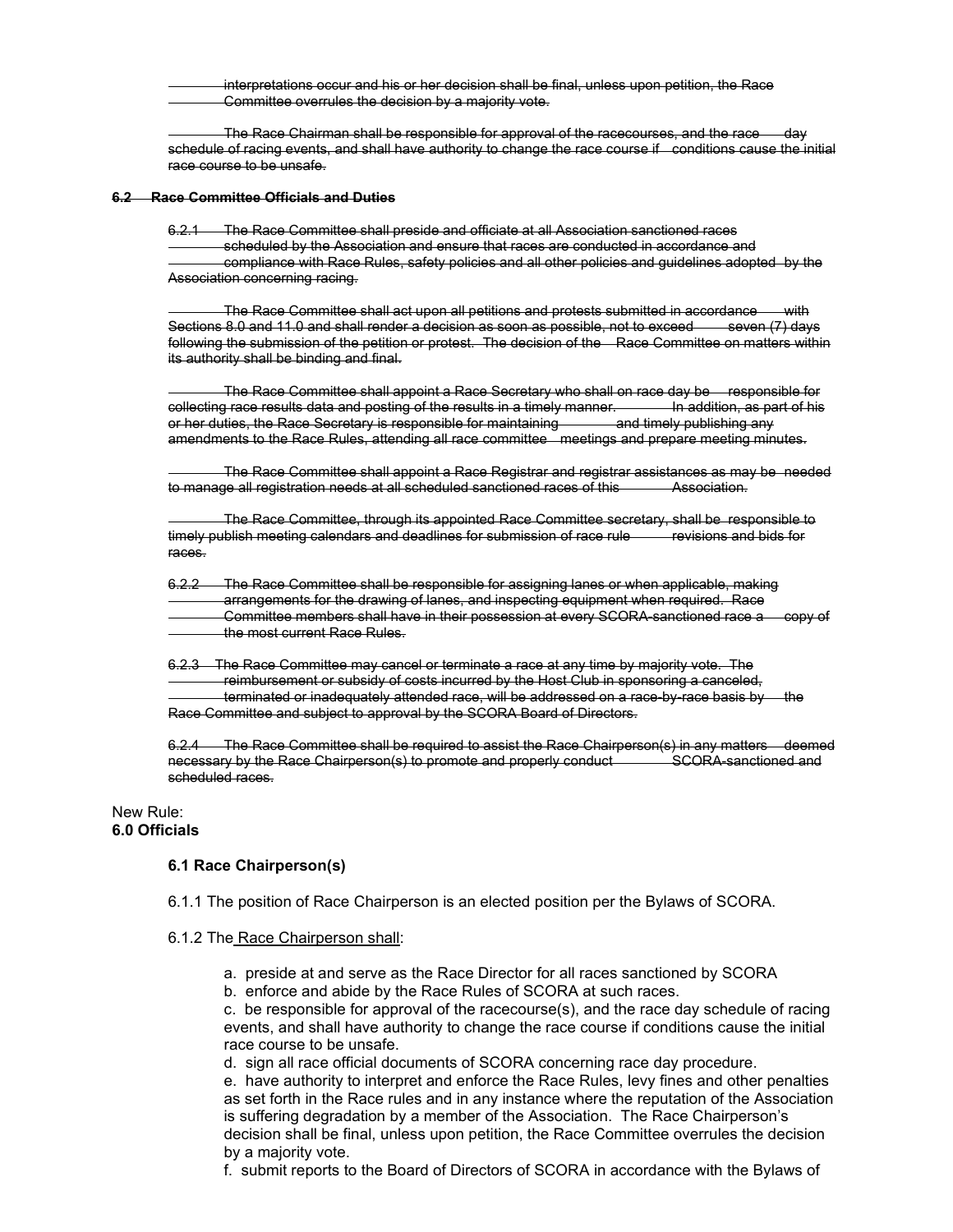SCORA.

#### **6.2 Race Secretary:**

6.2.1 The Race Secretary shall be appointed by the Race Committee.

6.2.2 The Race Secretary shall:

5. retain all records of SCORA sanctioned races

 b. be responsible for updating and maintaining the race rules and all race forms and distributing them to all Member Clubs of SCORA

c. be responsible for administrative duties as deemed necessary by the Race Committee and/or the President of SCORA.

 d. be responsible for working with the timing officials to collect race results data and for posting the results in a timely manner.

 e. be responsible for maintaining and timely publishing any amendments to the Race Rules, attending all Race Committee meetings and prepare meeting minutes in accordance with the bylaws of SCORA.

#### **6.3 Race Registrar**

 6.3.1 The Race Registrar, and registrar assistances as may be needed, shall be appointed by the Race Committee:

#### 5.5.1 The Race Registrar shall:

5. manage all registration needs at all scheduled sanctioned races of SCORA.

#### 5.5 **Race Committee**

 6.4.1 Committee Make Up: The Race Committee shall consist of not less than 6 and no more than 8 individuals recommended by the Race Chairperson and approved by a majority of the Board of SCORA.

#### 6.4.2 The Race Committee Duties:

5. The Race Committee shall preside and officiate at all Association sanctioned races scheduled by the Association and ensure that races are conducted in accordance and compliance with Race Rules, safety policies and all other policies and guidelines adopted by the Association concerning racing.

 b. The Race Committee shall act upon all petitions and protests submitted in accordance with Sections 8.0 and 11.0 and shall render a decision as soon as possible, not to exceed seven (7) days following the submission of the petition or protest. The decision of the Race Committee on matters within its authority shall be binding and final.

 c. The Race Committee, through its appointed Race Committee secretary, shall be responsible to timely publish meeting calendars and deadlines for submission of race rule revisions and bids for races.

 d. The Race Committee shall be responsible for assigning lanes or when applicable, making arrangements for the drawing of lanes

 e. The Race Committee shall be responsible for inspecting equipment when required and maintain the SCORA canoe registry.

 f. The Race Committee members shall have in their possession at every SCORAsanctioned race a copy of the most current Race Rules.

g. The Race Committee shall monitor insurance requirements for all non-SCORA visiting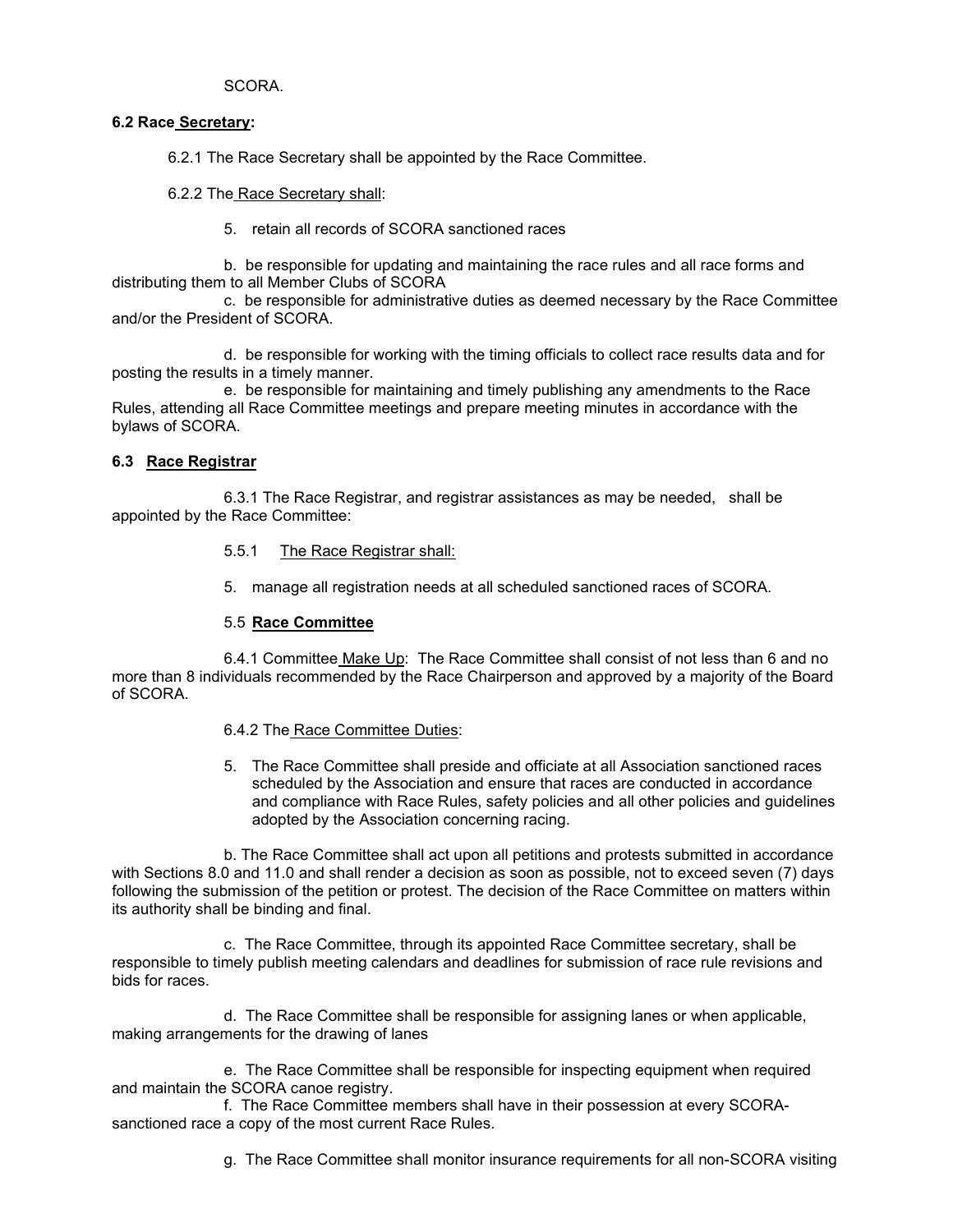teams/clubs in accordance with the Race Rules.

 h. The Race Committee may cancel or terminate a race at any time by majority vote. The reimbursement or subsidy of costs incurred by the Host Club in sponsoring a canceled, terminated or inadequately attended race, will be addressed on a race-by-race basis by the Race Committee and subject to approval by the SCORA Board of Directors.

> 5. The Race Committee shall be required to assist the Race Chairperson(s) in any matter deemed necessary by the Race Chairperson(s) to promote and properly conduct SCORA-sanctioned and scheduled races.

 j. The Race Committee shall submit reports to the Board of Directors of SCORA in accordance with the Bylaws of SCORA.

#### **Record of 2009 race rule amendment**

Section 1.3.1 Iron Divisions \*

OC6 Open Women Short Course OC6 Open Men Short Course

- a. These 2 divisions are raced in 2009 on a trial period. The decision to award this division is up to the race host. SCORA is not financing awards for this division. The success of this division will determine its continuance and financial support from SCORA. Normal face fees and adherence to all other race rules apply.
- *b.* The course will be run on/during the novice race for Iron season only and will start 5-10 minutes after the novice race. There is no Coed division, but a female may race in a men's crew. *Amended 2022*
- c. An open paddler can race this and the long course ONLY if NOT racing the short course would preclude the short course crew from participating.
- d. It was determined by Kai Elua that finish results from this division will not be tabulated in the overall points towards the perpetual award given at the Iron championship race.

#### **Record of 2010 race rule amendments**

#### Add:

5.2.7 All canoes must be equipped with a 100' tow-line attached to the forward wai as instructed by SCORA Safety Officials at Annual Safety and Coaches clinic. *Amended 2010.December*

#### Delete:

13.5.3 During the course of a race which allows relief paddlers, each coach or captain must report to the assigned Race Official, if present, before making substitutions.

#### **Record of Amendments 2011**

3.2.1 Any club which is an accredited member of SCORA and has complied with the SCORA membership dues payment provision and other requirements as set forth in the SCORA By-laws, shall be eligible to compete in SCORA sanctioned racing events. Distance and/or invitational races will have specified eligibility rules. All entries in SCORA races must be from a recognized club and/or association and must have proof of insurance. All entries in SCORA races must be from a recognized SCORA member club and/or provide proof of membership in other recognized outrigger association AND must have proof of insurance. Any club which is not a member of SCORA may be eligible to race only if they meet the following two requirements prior to racing 1) they must provide proof of membership in another recognized outrigger association. 2) they must provide an acceptable certificate of insurance naming SCORA and the Host Club of the event as additionally insured. *Amended December 2011*

**1.1.1Iron Division and**

**1.1.2 9-man divisions** add OC6 Women "unlimited" and OC6 Men "unlimited" to both categories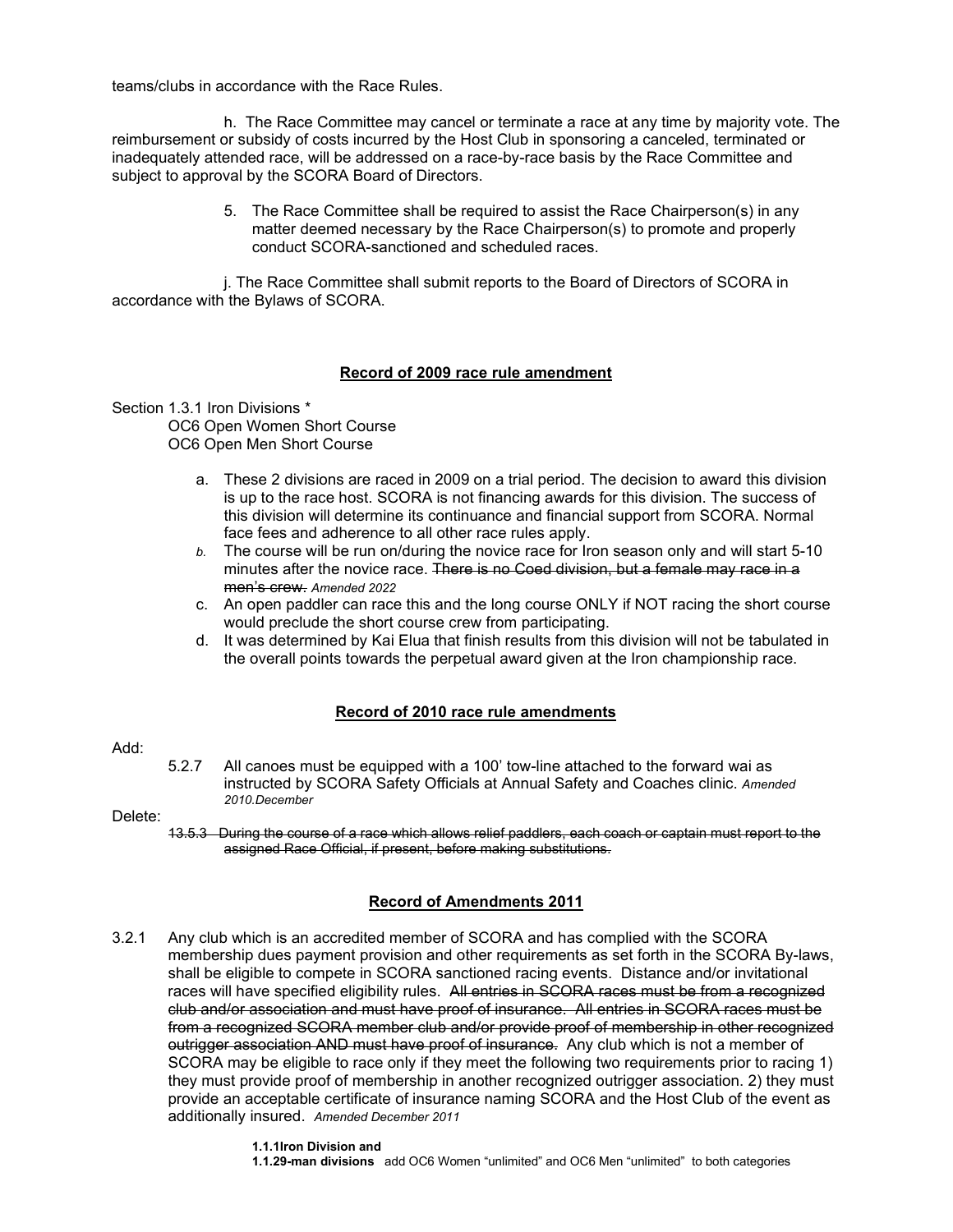#### **Appendix A**

#### **RULES covering the design for the "unlimited" racing canoe** *amended December 2011*

- Sign restrictions for the hull, ama or iakos
- The minimum weight for the hull is 200lbs
- Must have bow and stern flotation tanks
- Bailing devices allowed
- Foot braces allowed
- No mechanical steering devices allowed

#### **Record of Amendments 2013**

2.1.5 Masters: Any paddler who will reach at least his/her  $(35<sup>th</sup>)$  40<sup>th</sup> birthday during the calendar year of competition.

2.1.6 Senior Masters: Any paddler who will reach at least his/her  $(45<sup>th</sup>)$  50<sup>th</sup> birthday during the calendar year of competition

2.1.7 Golden Masters: Any paddler who will reach at least his/her  $(50<sup>th</sup>)$  55<sup>th</sup> birthday during the calendar year of competition.

#### **Appendix A**

#### **RULES covering the design for the "unlimited" racing canoe** *amended December 2011*

- Sign restrictions for the hull, ama or iakos
- The minimum weight for the hull is 200lbs
- Must have bow and stern flotation tanks
- Bailing devices allowed
- Foot braces allowed
- No mechanical steering devices allowed

"iron" divisions

- OC6 Novice Coed any canoe hull equal to or over 400 lbs raced equally *amended 2013 season*
- OC6 Open Coed any canoe hull equal to or over 400 lbs raced equally *amended 2013 season*
- OC6 Open Coed "unlimited" *amended 2013 season*
- OC6 Master Coed any canoe hull equal to or over 400 lbs raced equally *amended 2013 season*

9-man

- OC6 Coed any canoe hull equal to or over 400 lbs raced equally *amended 2013 season*
- OC6 Coed "unlimited" *amended 2013 season*
- OC6 Master Coed any canoe hull equal to or over 400 lbs raced equally *amended 2013 season*

#### **Record of Amendments 2014**

#### **EMLIMINATED:**

OC6 Novice Coed "unlimited" *amended 2013 season*

#### **Rewritten:**

5.5.7 Crews shall wear the same color and design of jersey and/or rash-guard during races.

5.5.8 It shall be the responsibility of the club fielding a crew in a race to see that their crewmembers wear like racing jerseys or rash-guards, including providing extra jerseys or rash-guards for non-club crew members who join the crew to temporarily fill out the crew for a race event.

**CORRECTED:** regatta division ages to reflect previously approved 40 masters; 50 sr masters; 55 golden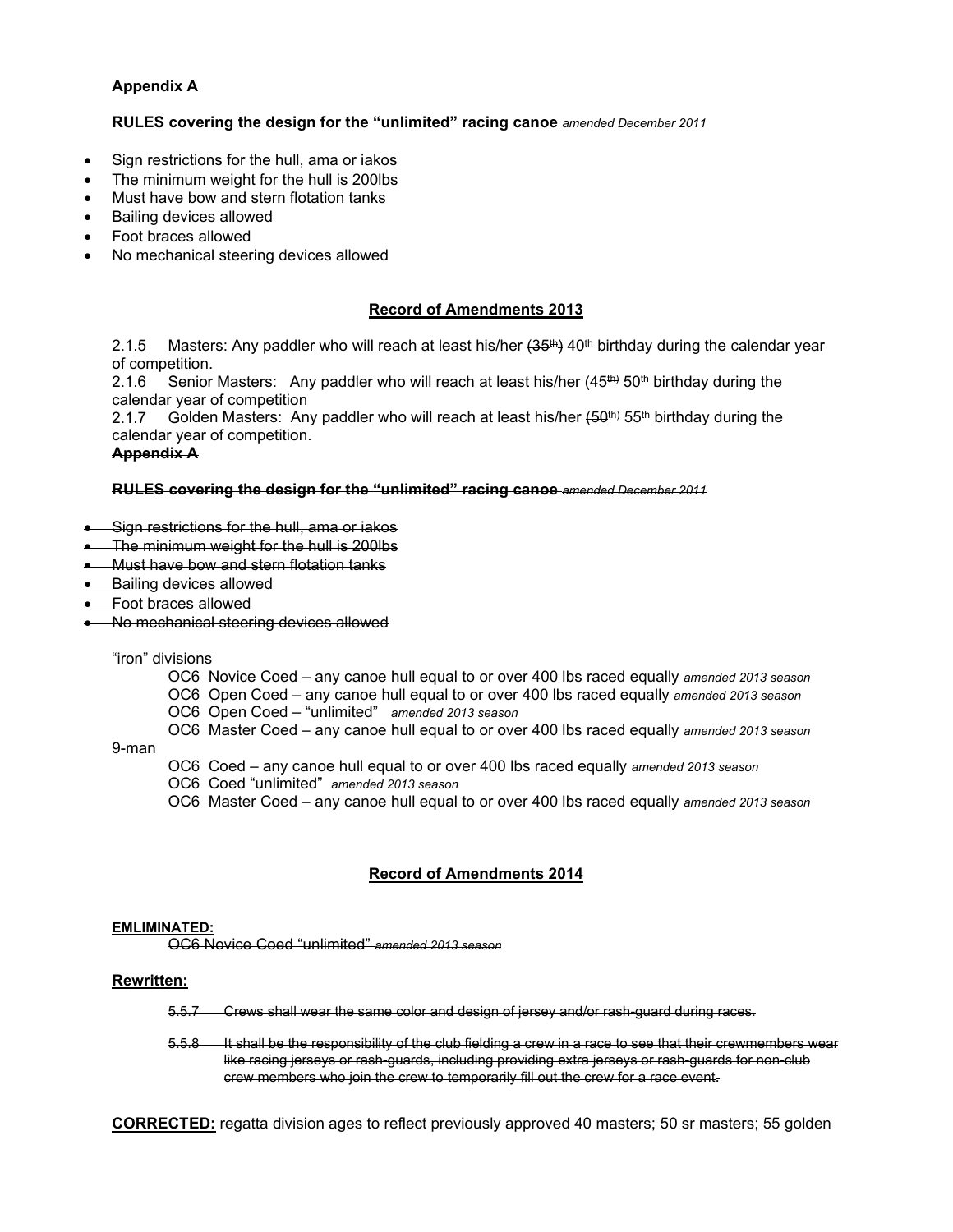#### **Record of Amendments for season 2015**

- 2.3.3 eliminate e. must submit a scora race rule proposal form with petition (redundant)
- 2.1.7 Golden Masters: Any paddler who will reach at least **his 60th** /**her 55th birthday** during the calendar year of competition. *Amended 2015*
- ADD RR 1.3.1 and 1.3.2 Masters Men and master's Women UL division
- ADD 1.9.4 Award Allocation Table. Race Committee will conduct a preseason survey and end of season review of all SCORA clubs to assistance hosts in determining the number of awards for their races based on the following:
	- 1.9.4a Allocation Table
		- 1 entry no awards
		- 2 entries 1<sup>st</sup> place only
		- 3 entries 1st and 2nd place
	- 5 entries 1<sup>st</sup> thru 3<sup>rd</sup> place
	- 5 entries  $1^{st}$  0  $3^{rd}$  with  $4^{th}$  place optional

ADD RR 1.31. **Note 3**: All Junior age group teams are currently required to race in Spec canoes. Prior to race day every attempt should be made to acquire a spec canoe. If the club is unsuccessful, that coach can petition the RC requesting to race in an UL canoe, if that is the only canoe type left on the beach. The race Chair will do everything possible to facilitate fair racing in "like" canoes; if impossible to get a full fleet of same weight canoes, the Uls can race but not be eligible for awards.

Add 3.21. Any Club that is not a member but holds regular practices within SCORA's traditional geographic area (Mexico/US Border to Monterey/San Luis Obispo county line to Las Vegas and Arizona) shall pay an increased race registration fee.

- 6.4.2 The Race Committee Duties:
	- a. The Race Committee shall preside and officiate at all Association sanctioned races scheduled by the Association and ensure that races are conducted in accordance and compliance with Race Rules, safety policies and all other policies and guidelines adopted by the Association concerning racing.

Rewritten:

- 6.4.2 The Race Committee Duties:
	- 5. The Race Committee shall preside and officiate at all Association sanctioned races scheduled by the Association. Sanctioned races shall include the following: races are conducted in accordance and compliance with SCORA Race Rules, SCORA Safety Policies and all other policies and guidelines adopted by SCORA concerning racing. All other recognized events that are not sanctioned but requested, shall abide by the SCORA Safety Policies and SCORA Guidelines including the filing of the proper Insurance Forms adopted by SCORA in a timely manner.

ADDED 6.5.3 Race Officials that are requesting certification shall attend classes or show proficiency to obtain certification in the expertise as listed in Appendix B in these rules. Those shall have gone through performance classes and have been so certified by the standards set by the Race Committee that are listed in the Officials Policy of the Association *season 2015*

#### **Record of Amendments for 2016 Season**

A. Bradley canoes must have the letter "B", meeting the same specs outlined in 5.2.5, **after** the number in all bow/stern, port/starboard locations. *Amended 2014*

RR 2.3.2 allow JUNIORS to race as mixed teams- register as BOYS; and is awardable

1.7.1 An "open" paddler may race in as many races as he or she qualifies for. All registration and race fees apply per division entered. Novices may race in a novice race and a non-novice race in one day but cannot steer the non-novice crew. In addition, no more than *(previously 2*) **three** novices who previously raced in the day can be in any non-novice crew, and neither of them may steer.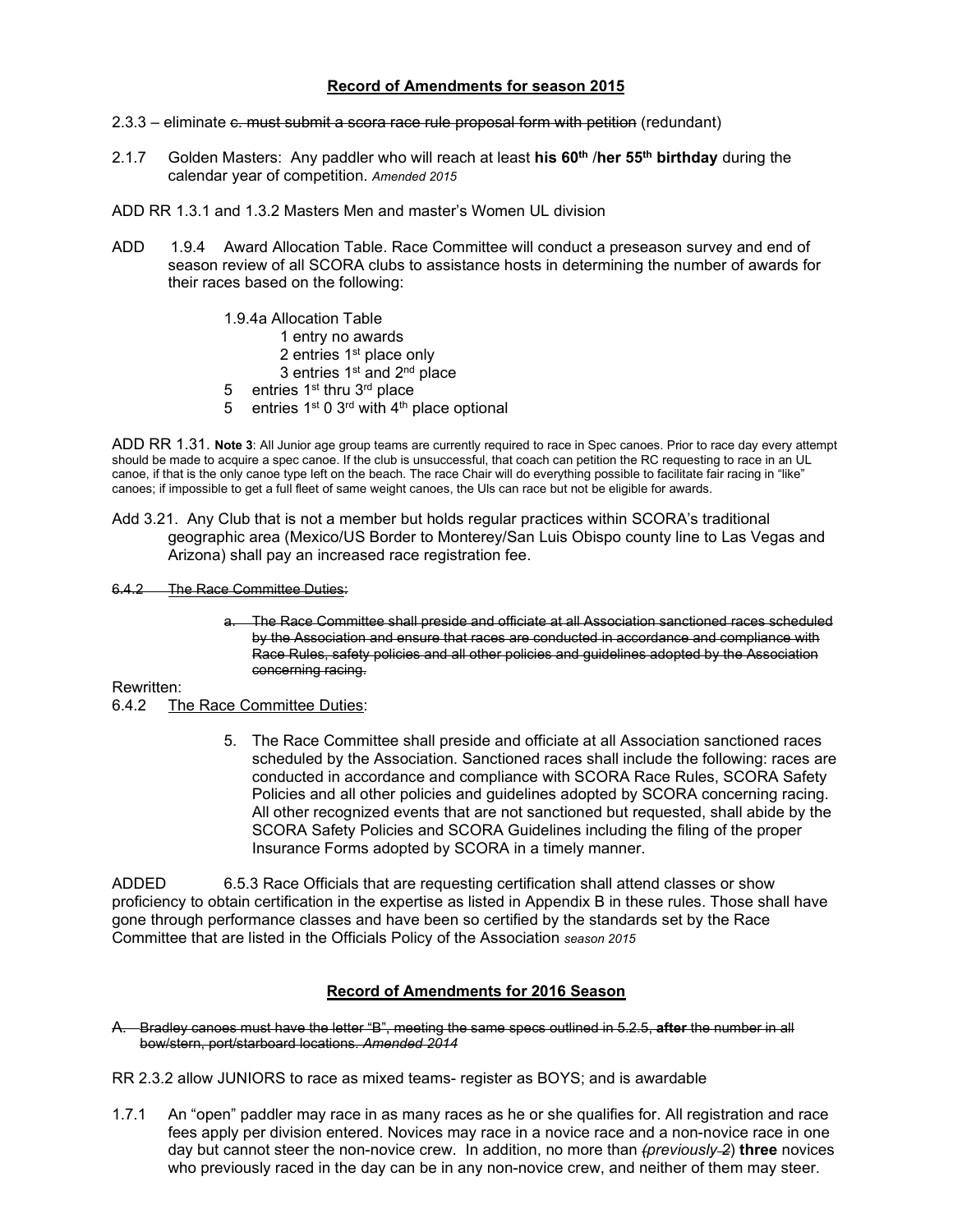#### **RECORD of AMENDMENTS or SEASON 2017**

- **5.2.5** All canoes shall be numbered and identified in accordance with the "SCORA List of Certified Canoes", (Appendix A.1). The numbers shall be on both sides of the canoe bow **and stern**, at least 6" in height and 1 ½" stroke width and remain on both sides of the canoe **bow and stern** at the start and end of the race. These numbers must be **white on black, or black on white**. **The numbers must be in bold font. No cursive or italics.**
- **3.2.1** added COI clarifying; and made grammar corrections only- NO impact to previous rule.<br>**3.2.2 Honorary Members**: Individuals, crews, or clubs who do not belong to a SCORA Meml
- **3.2.2 Honorary Members**: Individuals, crews, or clubs who do not belong to a SCORA Member Club, may apply for Honorary Membership, as defined in SCORA By Law 4.02.01, for participation in up to 1 race per year. Prospective Honorary Members must complete and submit an Honorary Membership Application Form prior to any race that they intend to participate in. That application must be reviewed and approved by a majority of the SCORA Race Committee prior to race registration being completed. Honorary Members shall have no voting rights, shall have membership status for only 1 race per year, and shall pay increased participation fees. *Amended 2017*
- 2.3.2 **JUNIOR TEAMS ONLY**. Short course, sprints, iron and 9man races- clubs are allowed to enter mixed gender 19and under teams. The entry will be in the "Boys/Men's" Division and it is awardable. *Amended season 2015/2016/2017*
- 9.6.2 The coach or representative of the canoe club which has been disqualified will be notified by a race official before public announcement. *Amended 2017*
- 13.3.2 Passing around the mark (buoy, flag turn) is allowed providing the passing canoe, in attempt to pass another canoe(s), does not impede that canoe's progress or create a safety hazard to the other canoe(s). *amended 2017*
- 13.7.4 All safety/escort boats must adhere to SCORA Escort Boat Policy Appendix H (pending) *amended 2017*
- 13.4.1 An overlap must occur at least 2 canoe-lengths prior to reaching a buoy (turning point) for the overlap to be considered established for purposes of rounding the mark. *Amended 2017*
- 5.5.4a Penalties for non-compliance of safety equipment in or on the canoe: time will be added to finish time initially, after subsequent violations a monetary fine may be imposed. *Amended 2017*
- **1.3.1**

OC6 Elite Men Short Course – any crew with at least 2 paddlers registered to race a second race at the same event. Non-awardable *Amended 2017*

OC6 Elite Women Short Course- any crew with at least 2 paddlers registered to race a second race at the same event. Non awardable *Amended 2017*

5.5.5a Canoes with positive flotation throughout the hull (most  $\Box$ unlimited) may be exempt from spray skirts at the Race Committee's discretion. *Amended 2017*

#### Record of Amendments 2018

1.3.1 Iron divisions

Bradley division was eliminated from NOVICE racing

Bradley division was eliminated from 9-man racing but can be raced equally in SCORA Spec Division Senior Master Men and W omen UNLIMITED division was added

1.3.2 Change races

19 and under men and women allows 10 paddlers

#### **RECORD of AMENDMENTS or SEASON 2019**

#### **1.3.1 IRON DIVISIONS**

OC6 Golden Masters UNLIMITED division was added OC6 Novice UNLIMITED division was added OC6 Senior Master COED Spec division was added OC6 Senior Master COED UNLIMITED division was added OC6 Master COED UNLIMITED division was added